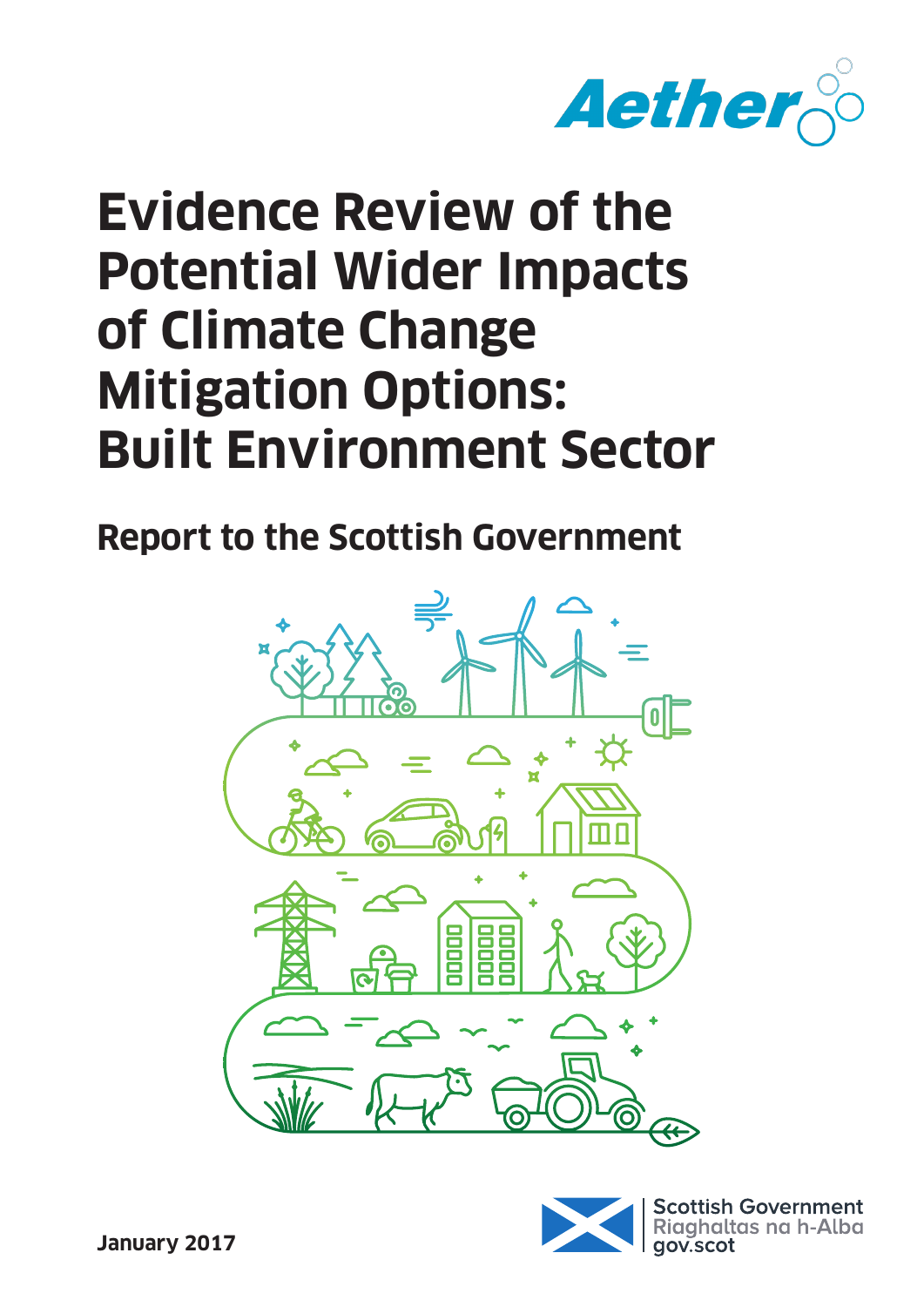| <b>Report Title</b>     | Evidence Review of the Potential Wider Impacts of Climate<br><b>Change Mitigation Options: Built Environment Sector</b> |
|-------------------------|-------------------------------------------------------------------------------------------------------------------------|
| Customer                | <b>Scottish Government</b>                                                                                              |
|                         |                                                                                                                         |
| <b>Report Reference</b> | 995                                                                                                                     |
|                         |                                                                                                                         |
|                         |                                                                                                                         |

| Author(s)   | Alison Pridmore, Alison Smith, Keith Baker, Christofer<br>Ahlgren, Tim Williamson |
|-------------|-----------------------------------------------------------------------------------|
| Reviewed by | <b>Tim Williamson</b>                                                             |
| Signature   | 564                                                                               |
|             |                                                                                   |

Aether Ltd

Oxford Centre for Innovation

New Road

**Oxford** 

OX1 1BY

Registered office: Oxford Centre for Innovation, New Road, Oxford, OX1 1BY. Registered in England 6630896

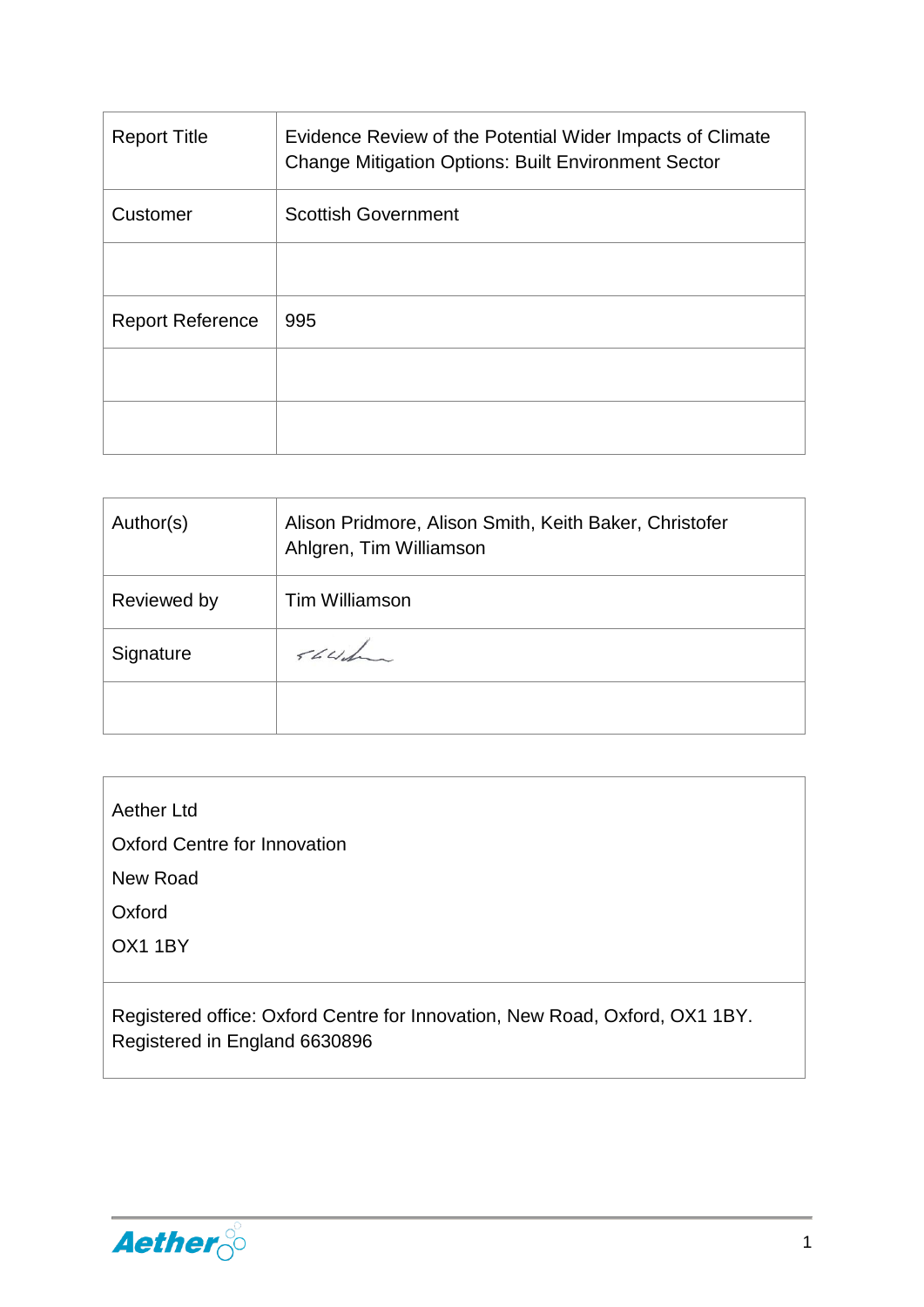#### **Acknowledgements**

Aether would like to acknowledge and thank all the individuals and organisations that have provided information and advice during this project and through the Call for Evidence. Special thanks are due to the Scottish Government Project Steering Group for their essential guidance and vital input throughout the project. The views expressed, however, are those of the authors.

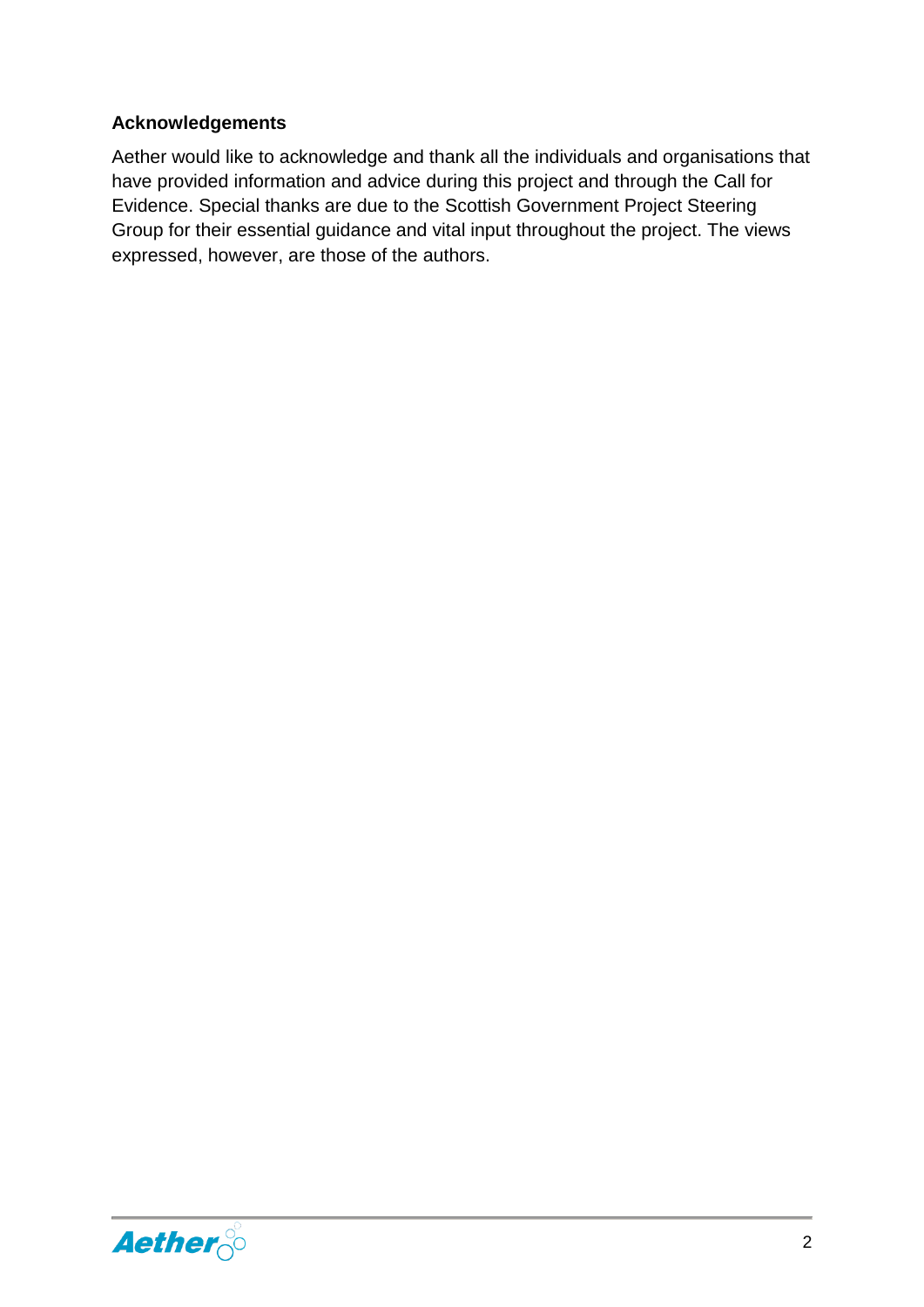# <span id="page-3-0"></span>**Table of Contents**

| 1            |     |  |                            |  |  |
|--------------|-----|--|----------------------------|--|--|
|              | 1.1 |  |                            |  |  |
|              | 1.2 |  |                            |  |  |
|              | 1.3 |  |                            |  |  |
| $\mathbf{2}$ |     |  |                            |  |  |
|              | 2.1 |  |                            |  |  |
|              | 2.2 |  |                            |  |  |
|              | 2.3 |  |                            |  |  |
| 3            |     |  |                            |  |  |
|              | 3.1 |  |                            |  |  |
| 4            |     |  |                            |  |  |
|              | 4.1 |  |                            |  |  |
|              |     |  |                            |  |  |
|              |     |  |                            |  |  |
|              |     |  |                            |  |  |
|              |     |  |                            |  |  |
|              |     |  |                            |  |  |
|              | 4.2 |  |                            |  |  |
|              |     |  | Qualitative evidence<br>26 |  |  |
|              |     |  |                            |  |  |
|              | 4.3 |  |                            |  |  |
| 5            |     |  |                            |  |  |
|              | 5.1 |  |                            |  |  |
|              |     |  |                            |  |  |
|              |     |  |                            |  |  |
|              | 5.2 |  |                            |  |  |
|              |     |  |                            |  |  |
|              |     |  |                            |  |  |

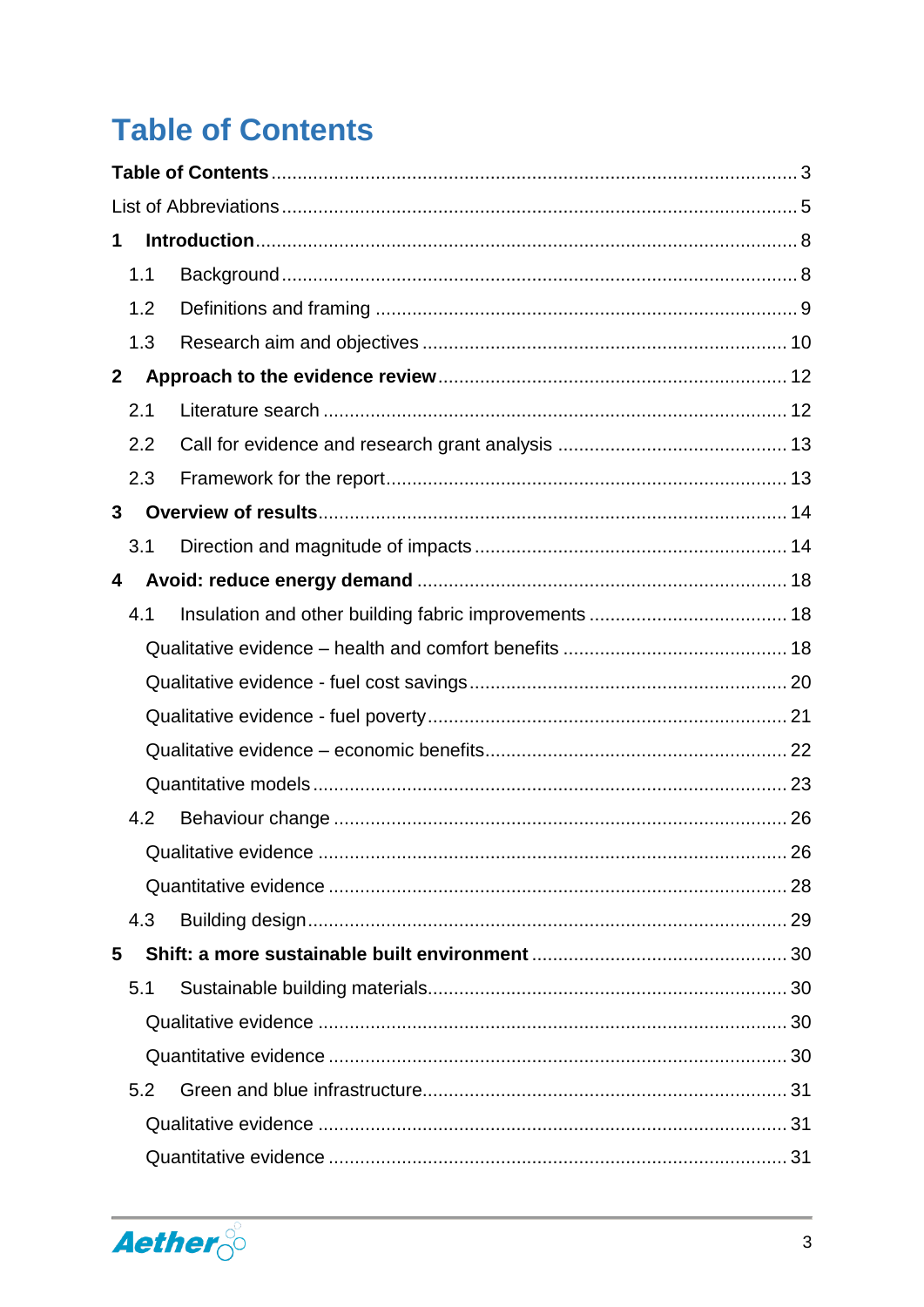| $\mathbf{7}$ |  |  |  |  |
|--------------|--|--|--|--|
|              |  |  |  |  |
|              |  |  |  |  |
|              |  |  |  |  |
| 8            |  |  |  |  |
|              |  |  |  |  |

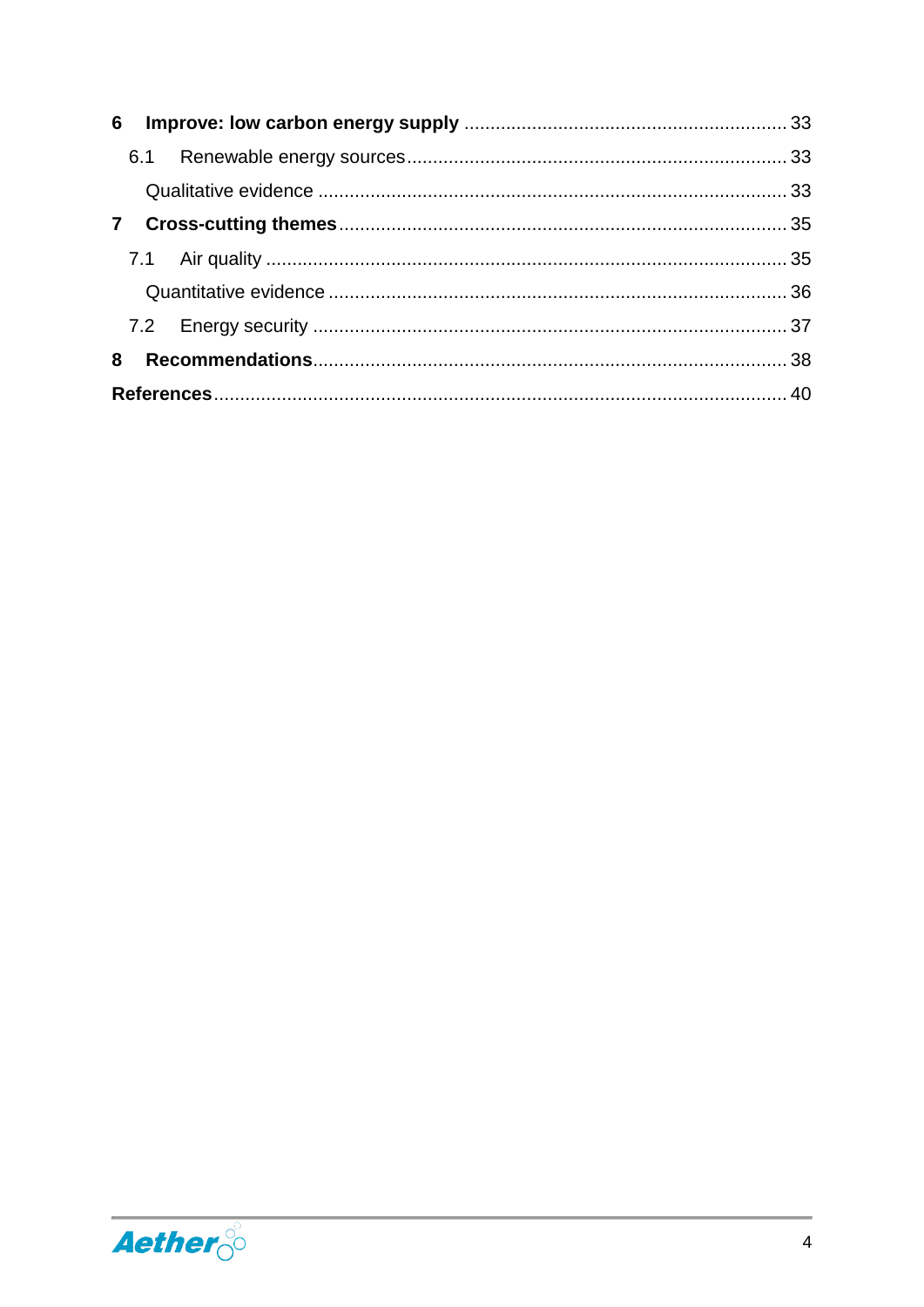# <span id="page-5-0"></span>**List of Abbreviations**

- CHP Combined Heat and Power
- DALYs Disability Adjusted Life Years
- DECC Department for Energy and Climate Change
- DEFRA Department for Environment, Food and Rural Affairs
- EEA European Environment Agency
- EEP Energy and Environment Prediction
- EHS English Housing Survey
- EPSRC Engineering and Physical Sciences Research Council
- ESRC Economic and Social Research Council
- GDP Gross Domestic Product
- GHG Greenhouse Gas
- HIDEEM Health Impact of Domestic Energy Efficiency Measures
- IDEAL Intelligent Domestic Energy Advice Loop
- IEA International Energy Agency
- MVHR Mechanical Ventilation and Heat Recovery
- NERC Natural Environment Research Council
- NICE National Institute for Health and Care Excellence
- NSIPs Naturally Structurally Insulated Panels
- PM Particulate Matter
- RCUK Research Councils UK
- RPP Report on Proposals and Policies
- SPLiCE Sustainable Pathways to Low Carbon Energy
- QALYs Quality Adjusted Life Years
- UHI Urban Heat Island
- UNEP United Nations Environment Programme
- VOCs Volatile Organic Compounds
- WHO World Health Organisation

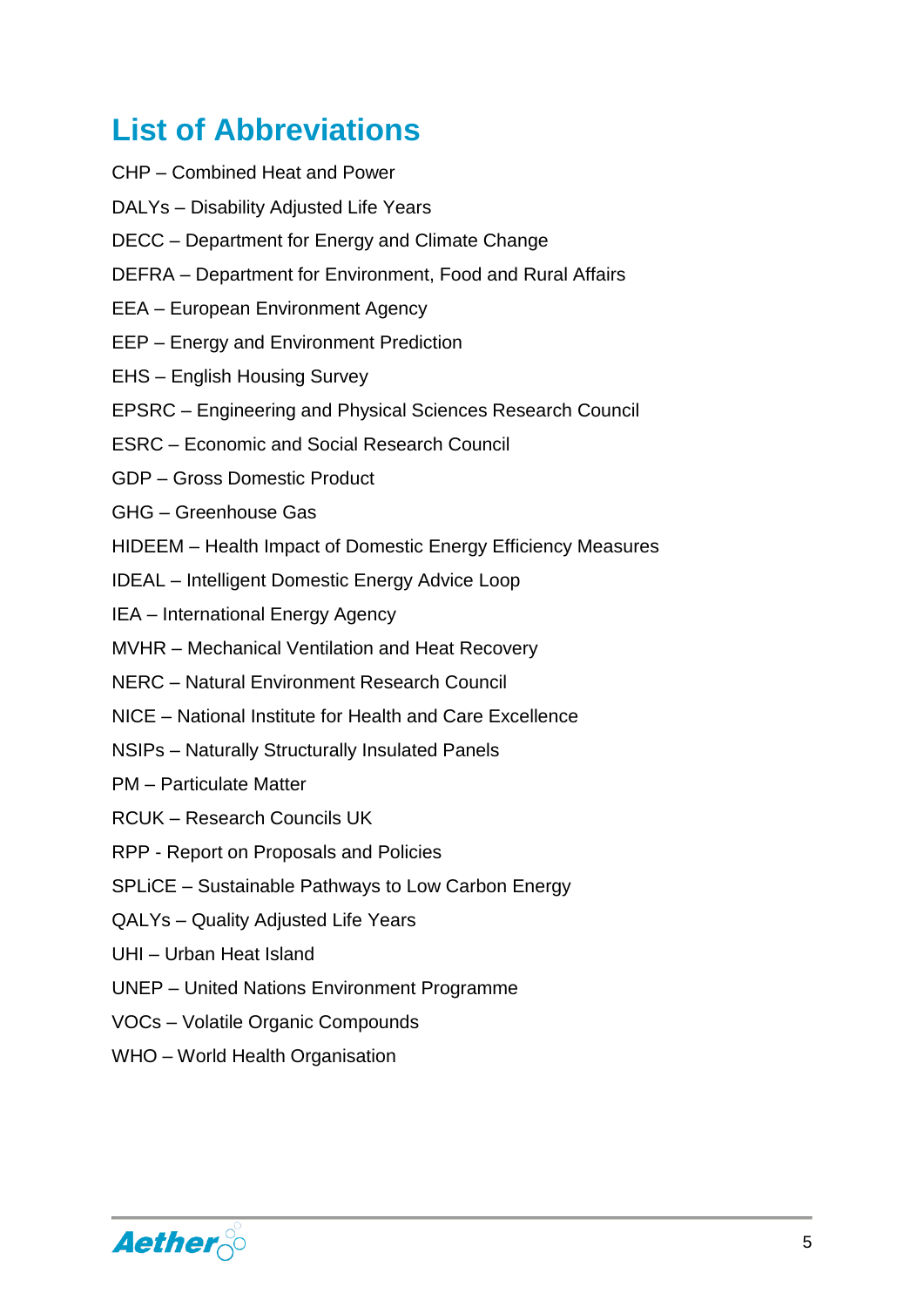### **Executive summary**

- This evidence review is based on a systematic literature review of over 80 papers on the wider impacts of climate change mitigation in the built environment sector. The review looked at qualitative and quantitative sources of relevance to the Scottish context. Particular consideration was given to the impacts from an equalities perspective.
- Overall the evidence base suggests there are a number of potential cobenefits associated with climate change mitigation measures in the built environment sector, with health and fuel poverty reduction benefits associated with increased energy efficiency identified as a key theme. It is important to note that the extent of co-benefits is dependent on how and where policies are implemented and consumer understanding and uptake.
- There is strong evidence that improved energy efficiency (e.g. through insulation) can result in warmer homes which can lead to substantial physical health benefits. These health benefits relate to reductions in disease and mortality. The elderly and young children, in particular, may benefit. Mental health benefits are also identified and include reductions in stress, e.g. due to mitigation of concerns over high energy bills and household debt.
- For physical health benefits, several methods exist to quantify and to capture these benefits. To quantify in the Scottish context further work is required. In terms of quantifying impacts, household dynamics (e.g. in relation to differing thermal comfort levels and ventilation needs) and the challenges inherent in quantifying human behaviour need to be acknowledged.
- The fuel savings associated with increased energy efficiency can be substantial. There is, however, the potential for rebound effects where cost savings may result in the uptake of more carbon intensive behaviours or increased consumption. However, these could be considered as co-benefits if they help increase quality of life and reduce social inequality.
- Energy efficiency also offers benefits for the non-domestic sector including cost savings and increased productivity.
- There is increasing interest in and correspondingly an emerging literature on Green infrastructure (strategically planned and managed networks of green spaces). Green infrastructure offers many benefits including reducing the urban heat island effect, which can reduce health risks to occupants especially the elderly. It can also offer well-being benefits, reflecting the importance of access to green spaces on the health of people of all ages.
- Behaviour change, e.g. turning down the thermostat, can result in carbon reduction in the short term, and offers participants financial benefits. Challenges include the provision of clear guidance and the scalability of results. Though the literature is in the early stages, smart metering has been shown to bring sustained changes in behaviour and can act as a tool for engagement at the community level.

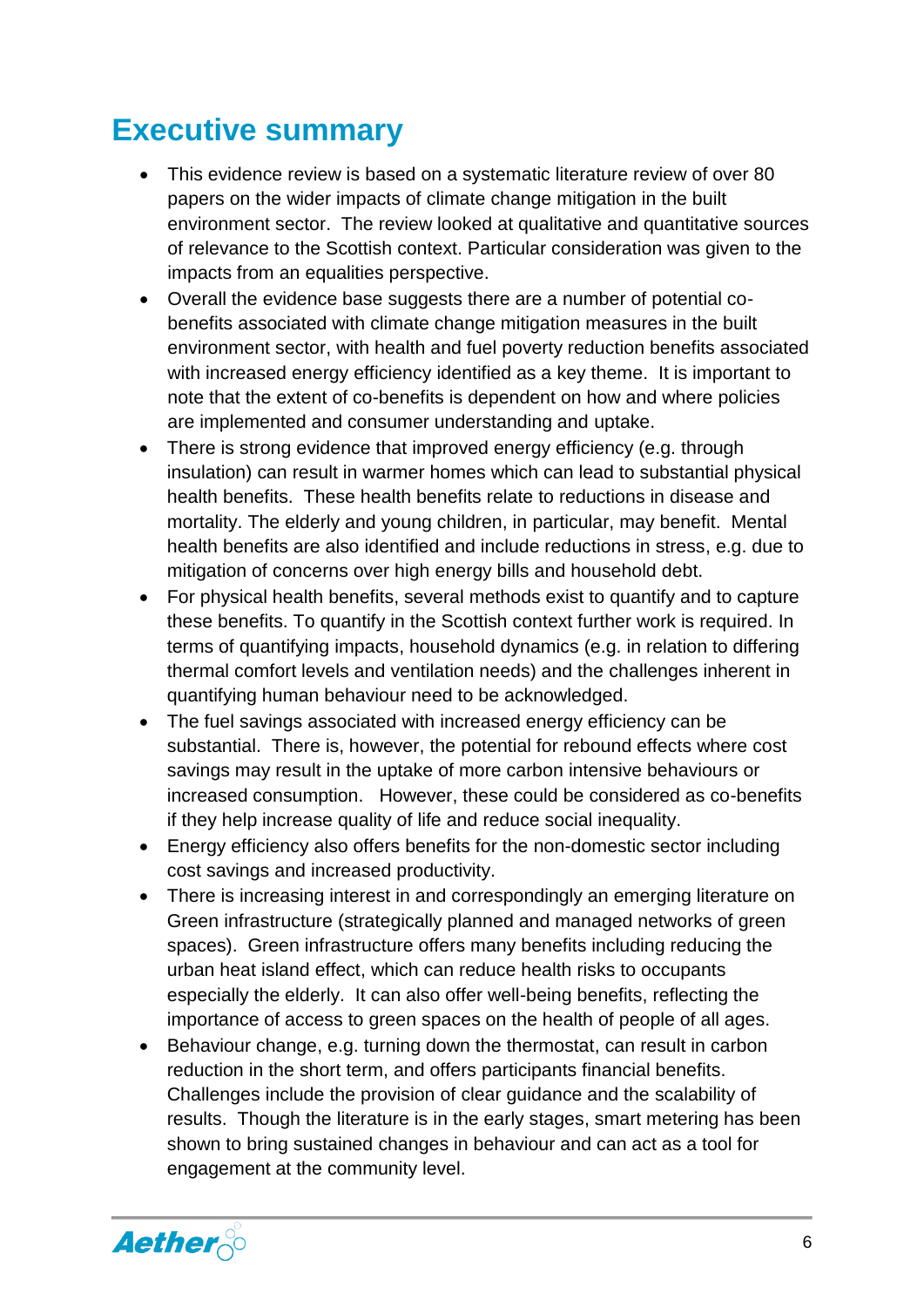- The reduction in use of fossil fuels, either through avoided energy consumption, the use of less energy-intensive materials or the use of low carbon energy sources (e.g. solar) and more efficient heating, cooling and lighting technologies can offer air quality benefits. Emission savings depend on the source of heat or power currently used.
- The use of sustainable building materials offers several potential co-benefits, e.g. through the diversification of forestry and agricultural co-products. Further research is required to better understand the implications for employment.

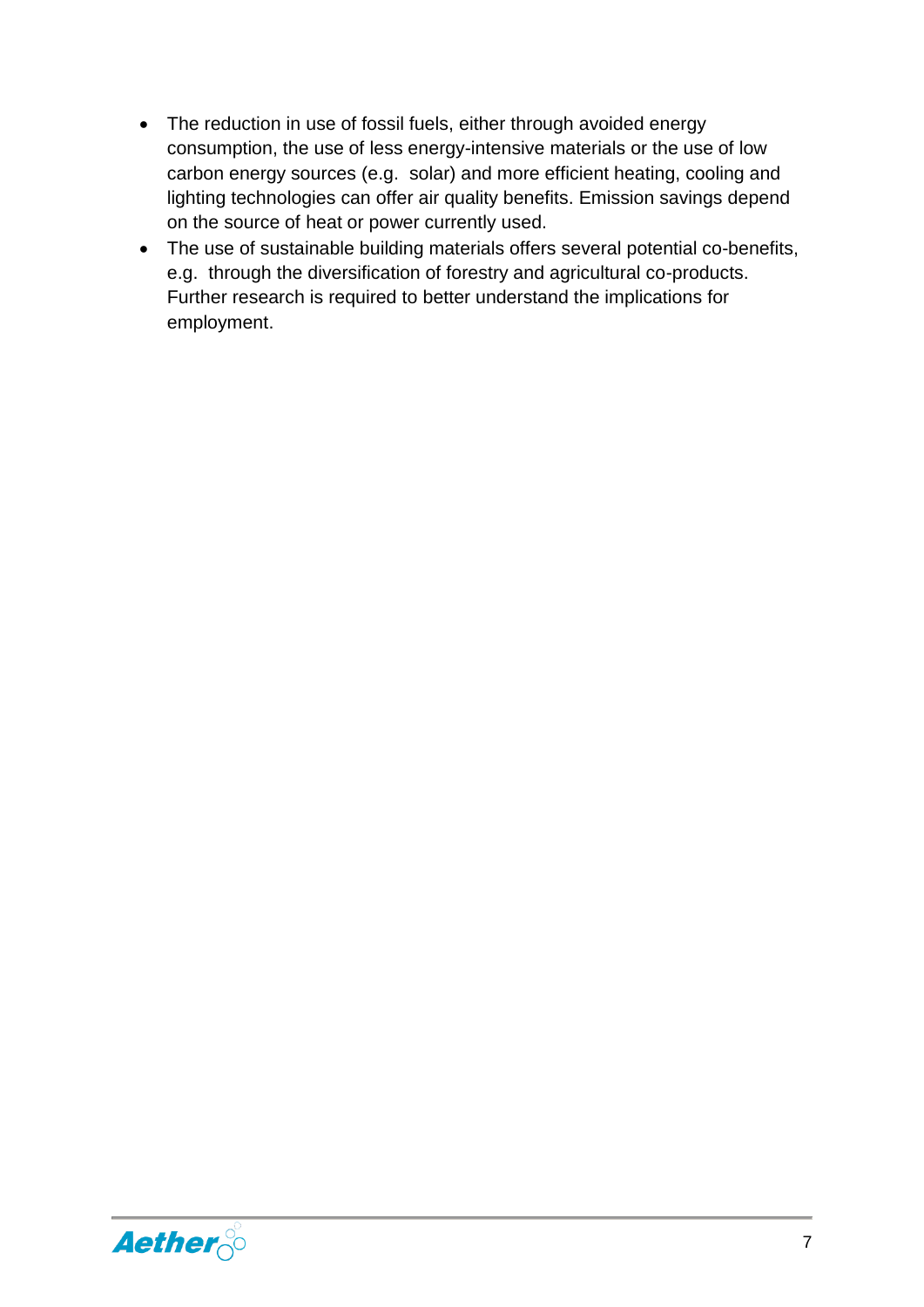# <span id="page-8-0"></span>**1 Introduction**

#### <span id="page-8-1"></span>**1.1 Background**

The statutory framework for greenhouse gas (GHG) reduction created by the Climate Change (Scotland) Act 2009 sets the ambition to reduce GHG emissions by 42% by 2020 and 80% by 2050 compared to 1990 levels (Scottish Government, 2009). As of today Scotland is on track to meet this target, with recently published data for 2014 indicating that the 2020 interim target had been met six years ahead of schedule (Scottish Government, 2016a). According to Section 35 of the Act, Scottish Ministers are under a duty to present a Report on Proposals and Policies (RPP) to the Scottish Parliament, defining specific measures to reduce GHG emissions to meet Scotland's statutory targets. The Scottish Government published the second Report (RPP2) in June 2013, covering the period 2013 – 2027 (Scottish Government, 2013). The Climate Change Plan sets out proposals and policies for meeting targets to 2032.

There is increasing recognition that actions designed to reduce GHG emissions not only mitigate the risks of climate change but may also either help or restrict the achievement of other societal objectives such as improved air quality, health and energy security (Committee on Climate Change, 2016). Together, these benefits and potential adverse impacts of climate change mitigation might provide additional incentives or potentially disincentives for strong actions to reduce GHG emissions or at least to heavily influence the design and implementation of emission reduction policies and measures.

A more detailed understanding of such potential co-benefits and adverse side effects is an important part of the foundation underpinning the development of future Scottish Government policies. Information on the impacts of climate change mitigation across the built environment policy area helps improve understanding of social and economic benefits and the role these could play in helping to create a fair, more equal and prosperous Scotland.

The Scottish Government commissioned Aether and Aether Associates to provide a synthesis of qualitative and quantitative evidence relevant to the Scottish context, indicating the direction and magnitude of any potential wider impacts of climate change mitigation actions in the built environment sector. Where possible the study identifies quantitative models and tools, and evaluates impacts in terms of social equality. This is the final report of the study.

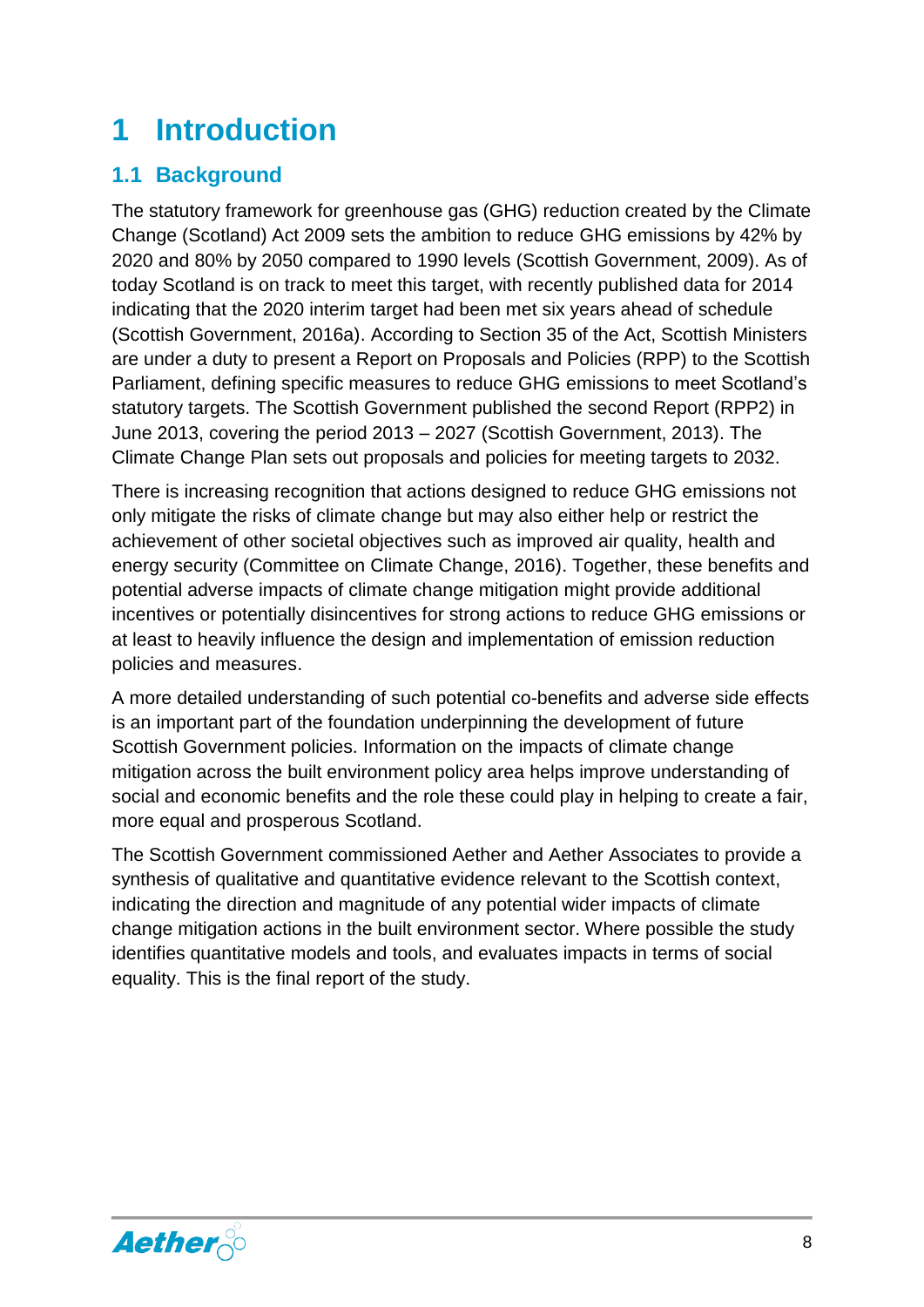#### <span id="page-9-0"></span>**1.2 Definitions and framing**

Climate change mitigation action is typically evaluated in terms of the GHG emissions avoided per unit of expenditure, often expressed as cost per tonnes of CO<sup>2</sup> equivalent. The GHG savings will lead to benefits arising from reduced climate change, such as lower sea level rise and fewer extreme weather events. However, these actions usually have other impacts – both positive and negative – beyond the benefits of avoided climate change and the direct financial costs of the mitigation action. These wider impacts are referred to as co-benefits if they are positive and adverse side-effects if they are negative, sometimes jointly referred to as co-impacts. In the built environment sector, for example, increased levels of insulation and draught-proofing could give rise to a range of co-benefits including the health and wellbeing benefits from more comfortable living conditions (Smith et al., 2015). However, an increase in concentrations of air pollutants if ventilation is reduced could subsequently lead to adverse health impacts (Citizens Advice Scotland, 2016; Wilkinson et al. 2009). It is often possible to mitigate adverse side-effects, in this example through installing additional ventilation options (e.g. Vardoulakis et al., 2015).

When considering the financial costs of energy consumption, it can be hard to define the boundary between direct costs and benefits and co-impacts. For example, energy efficiency in buildings should lead to reduced energy costs. These energy cost savings are widely treated as a co-benefit in the literature, but they are also often included in the cost-benefit assessments that contribute to the GHG mitigation investment decision – in other words, they are included in the calculation of the cost per tonne of  $CO<sub>2</sub>$  avoided. It is important to avoid double-counting these benefits. Conversely, the literature does not generally treat any increases in household energy prices arising from investment in low carbon energy generation as an adverse sideeffect, as these are generally assumed to be factored into climate policy assessments. In both cases, however, changes in energy costs can be treated as co-impacts if they have unintended side-effects, e.g. if they fall disproportionately on particular sectors of society – either increasing or decreasing fuel poverty and social inequality.

Although most co-benefit studies refer to the wider impacts of climate change mitigation policies, as described above, some address the impacts of non-climate policies, such as air quality legislation, on greenhouse gas emissions. For example, the use of biomass stoves in built-up areas can be restricted to protect urban air quality, and this could limit the potential for low-carbon heating in buildings<sup>1</sup>. There are also studies that take a more holistic view, assessing all the impacts of a technology or policy on an equal basis, including both climate and non-climate impacts. Although some early studies defined co-benefits as 'benefits not related to

 $<sup>1</sup>$  Conversely, this can be presented as a policy option to mitigate the potential adverse air quality</sup> impacts of an increased uptake of biomass fuelled heating.



**.**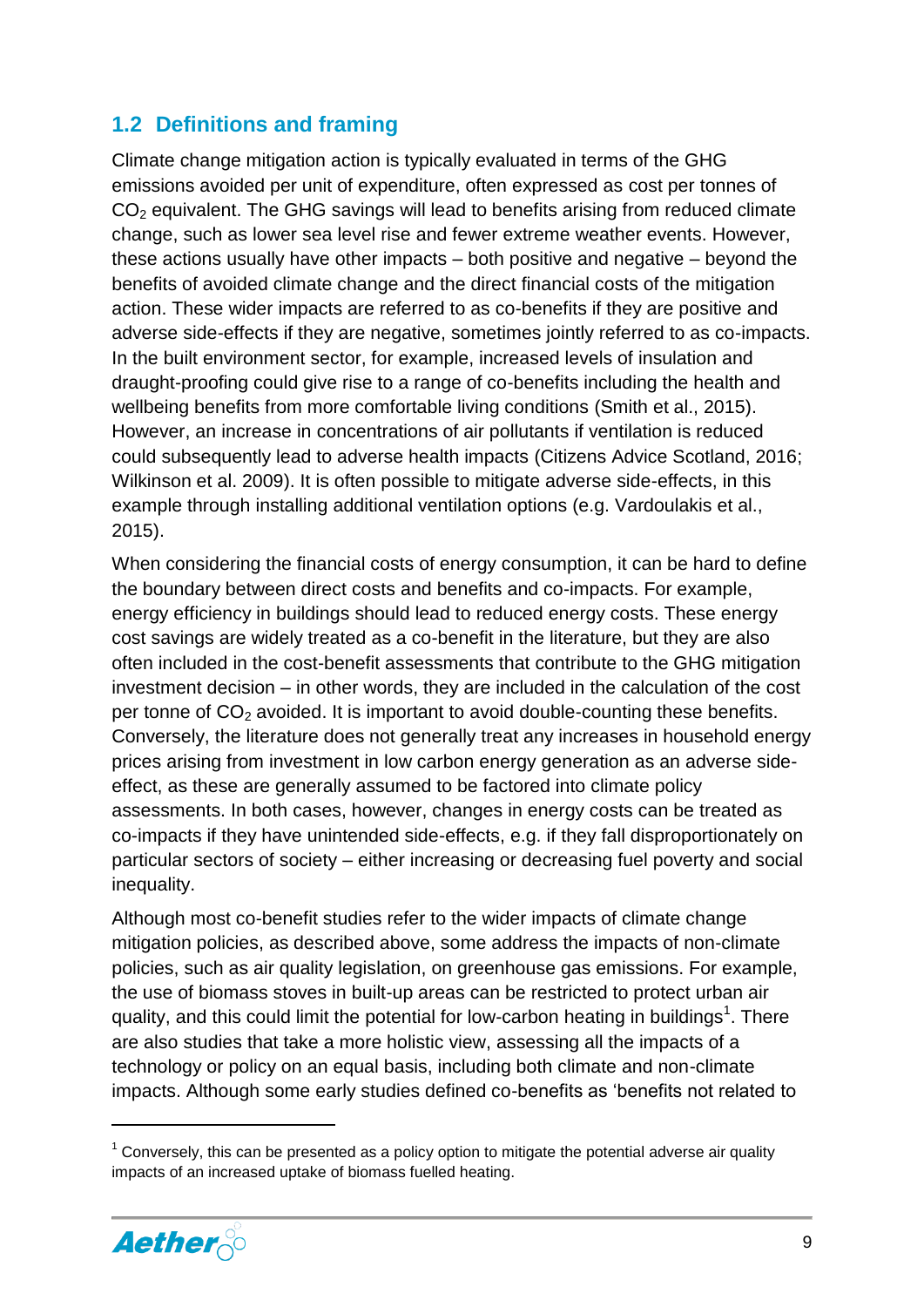the primary aim of a policy or action', it is now acknowledged that not all policies or actions have a single primary aim, and it could be better to assess all impacts within a 'multiple objective, multiple impact' framework (Ürge-Vorsatz et al., 2014). A number of papers now refer to 'multiple benefits', including GHG savings alongside other impacts, rather than co-benefits. All these different framings are addressed in this report.

This report focuses on the wider impacts of GHG reduction measures. These wider impacts need to be considered alongside the cost-effectiveness and abatement potential of each mitigation option for greenhouse gas reduction, so that policies can be designed to meet climate targets while maximising co-benefits and reducing adverse side-effects.

#### <span id="page-10-0"></span>**1.3 Research aim and objectives**

The aim of this project is to increase the Scottish Government's understanding of the potential wider impacts for Scotland of climate change mitigation actions to support the development of the Climate Change Plan.

#### **The objectives of this project are:**

- To produce a synthesis of qualitative evidence which indicates the direction (positive/ negative) and potential magnitude of the potential wider impacts of climate change mitigation actions which would be relevant to the Scottish context.
- To identify the most robust quantitative models and tools which would enable quantification and, where possible, monetisation of the potential wider impacts of climate change mitigation actions which would be relevant to the Scottish context.

#### **These objectives are underpinned by the following research questions:**

- 1) What is the evidence, both quantitative and qualitative, of potential wider impacts (co-benefits and adverse side effects) arising from climate change mitigation actions which would be relevant to the Scottish context?
- 2) Based on a review and synthesis of qualitative evidence: what are the key sources of robust evidence; and what is the balance of evidence, in terms of direction (positive/negative) and potential magnitude, of those wider impacts relevant to Scotland?
- 3) Based on a review and synthesis of quantitative evidence: which models and tools are assessed as the most robust to quantify and, where possible, monetise such wider impacts? What quantitative data would be required to apply these models to Scotland? What key assumptions are required?
- 4) From an equalities perspective, what evidence is there about the potential distribution of wider impacts relevant to Scotland across the population?

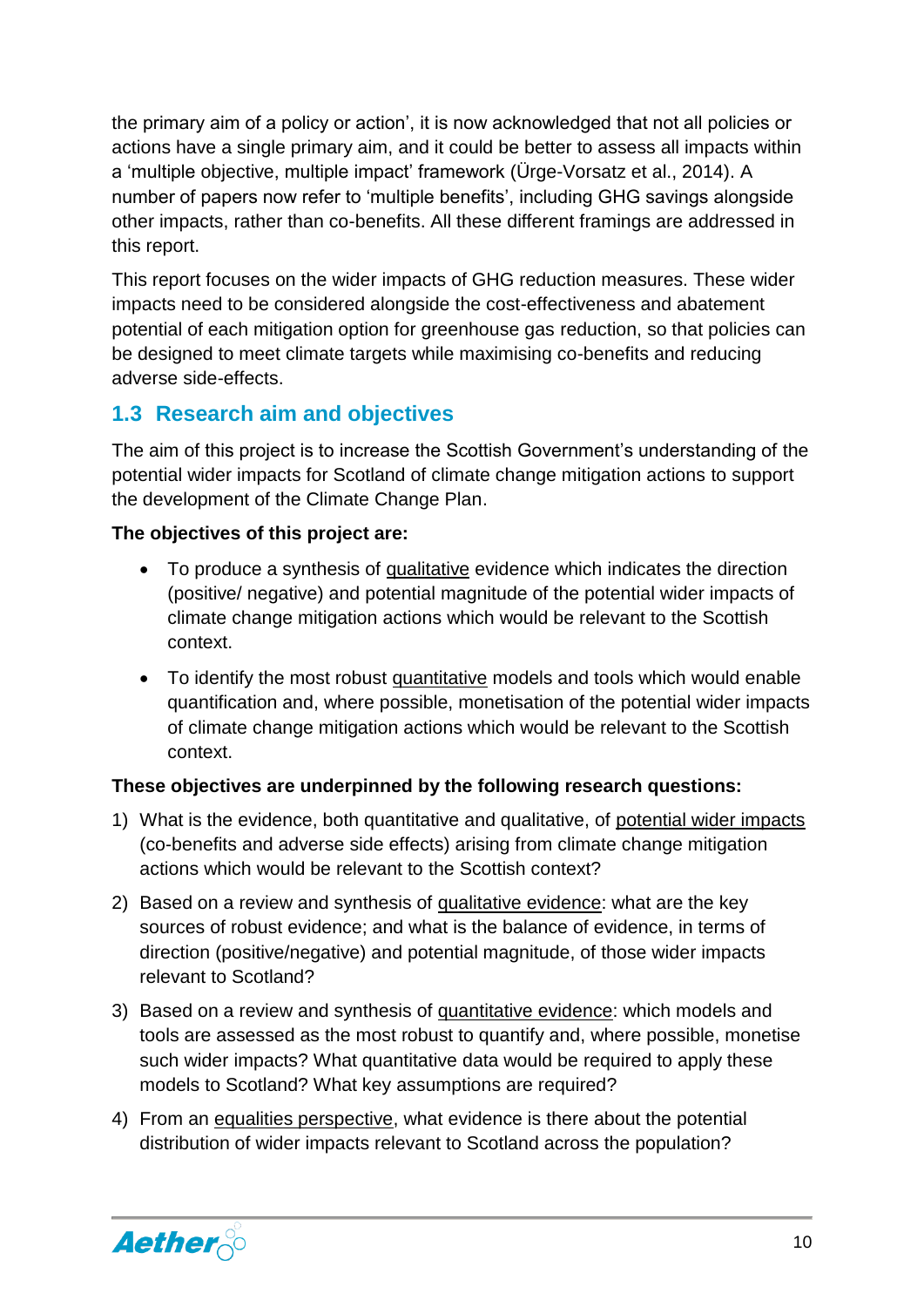5) What are the most significant gaps in research and evidence about potential wider impacts which are relevant to Scotland?

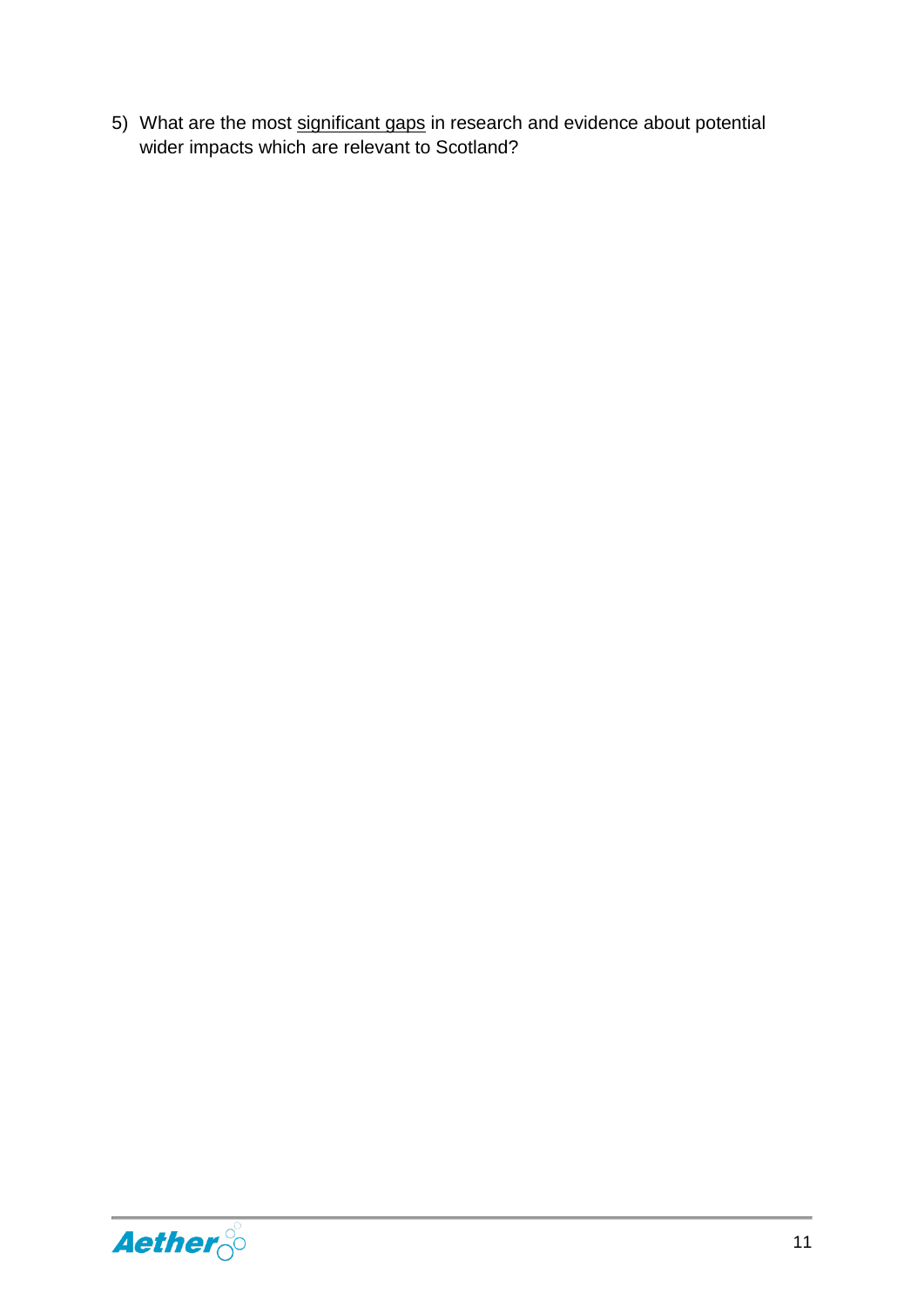# <span id="page-12-0"></span>**2 Approach to the evidence review**

The study incorporated a detailed search of the available evidence to improve the understanding of the current knowledge base. The search used a three-way methodology:

- Systematic literature search,
- Call for evidence.
- Review of current research grant programmes.

Specific areas of interest had already been covered by two recent studies. The Department of Energy and Climate Change  $(DEC)^2$  funded co-benefits project (Smith et al., 2017) identified a number of key research areas and developed a database of literature relevant to the UK context, providing a good coverage of health-related co-benefits in the built environment sector. Secondly, the Department for Environment, Food and Rural Affairs (Defra) funded Sustainable Pathways to Low Carbon Energy (SPLiCE) project, published in 2015, summarised evidence on impacts (positive and negative) of energy technologies through conducting a 'review of reviews'. This present work, for the Scottish Government, reflects outcomes and recommendations from the above two research projects and, in particular, provides an opportunity to consider the role of quantitative modelling and the implications of the wider impacts on social equity in greater detail.

#### <span id="page-12-1"></span>**2.1 Literature search**

The literature search performed for the Scottish context study took place from July to August 2016, and covered four key sources:

- ResearchGate (articles, working papers and conference papers)
- Repec (economics articles and working papers)
- Scopus (research articles and working papers)
- Google Scholar (all of the above)

The research further incorporated an additional literature search of relevant grey literature, searching the websites of key organisations, including the International Energy Agency (IEA), the National Institute for Health and Care Excellence (NICE), the European Environment Agency (EEA) and the World Bank. Additional references were included by 'snowballing', i.e. including important papers referenced by some of the reviewed papers. A particular point of relevance is the large body of built environment research evidence not necessarily framed as co-benefits. For example, there is historic literature on energy efficiency improvement and fuel poverty that does not necessarily utilise a co-benefits terminology. Consequently, more focused literature searches were undertaken, for these areas, where appropriate.

**<sup>.</sup>**  $2$  In July, 2016, the Department of Energy and Climate Change was merged with the Department for Business, Innovation and Skills (BIS), creating a new department for Business, Energy and Industrial Strategy (BEIS).

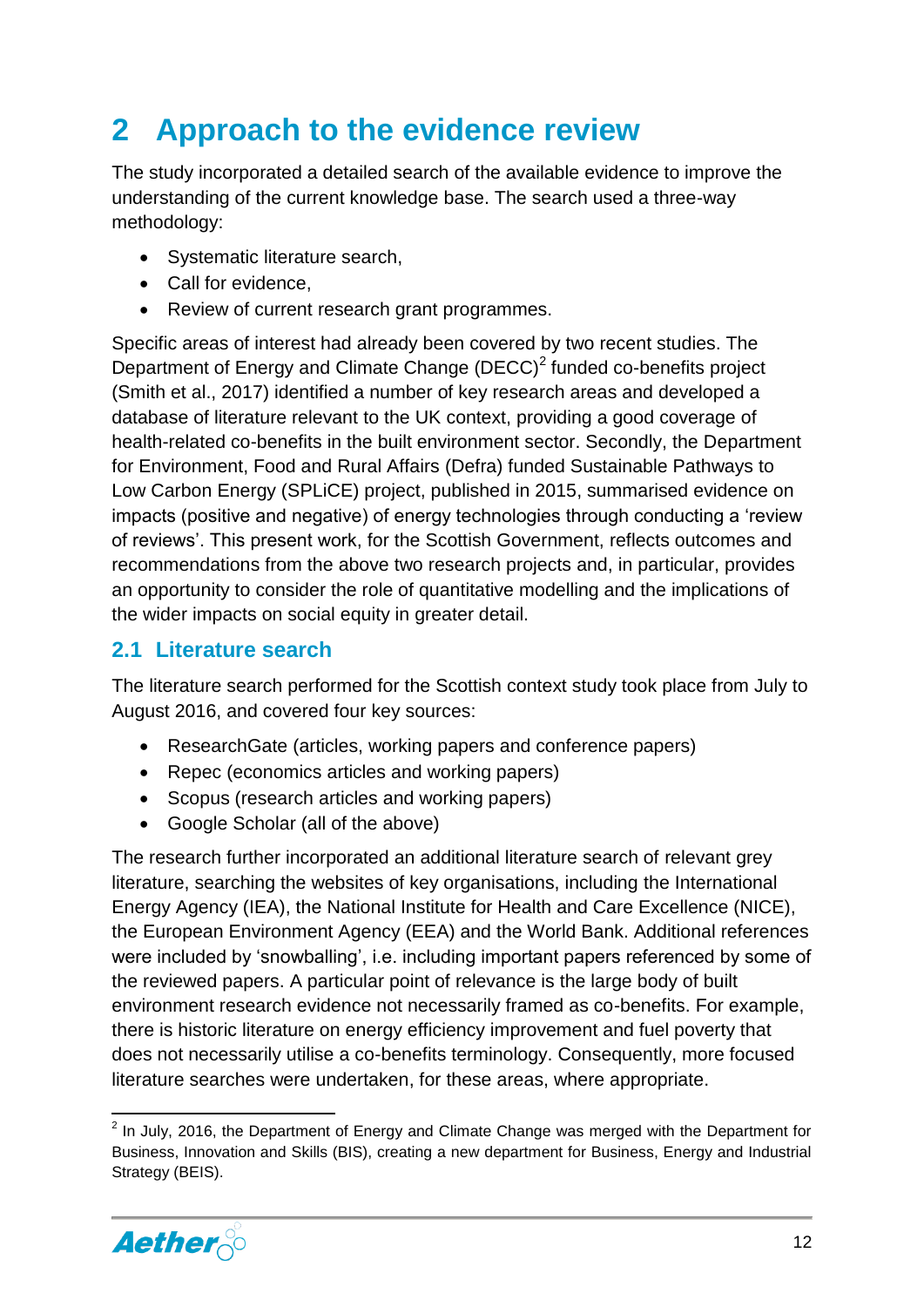In total over 80 papers relevant to Scotland and the built environment sector were identified through the literature search, and their bibliographic details were added to a database. Most of these papers addressed the use of energy efficient technology in buildings, or were framed in terms of general action to achieve GHG reduction targets, but a number also considered lower carbon fuels, building insulation and energy saving behaviour.

#### <span id="page-13-0"></span>**2.2 Call for evidence and research grant analysis**

A call for evidence was directed at key research organisations that had been identified from the literature search, as well as relevant organisations identified from networks in Scotland, the UK, or internationally. This resulted in over ten submissions with responses from a range of organisations. These responses were added to the database as appropriate. Furthermore, the review incorporated a research grant analysis to understand current and planned research funding relevant to the co-benefits agenda in the UK and internationally. Research funding sites reviewed included the Engineering and Physical Sciences Research Council (EPSRC), the Economic and Social Research Council (ESRC), the Scottish Government, Innovate UK, the European Union (EU), the Research Councils UK (RCUK) and the Natural Environment Research Council (NERC). Relevant examples include the EPSRC-funded IDEAL (Intelligent Domestic Energy Advice Loop) project, which examines behaviour change and home energy use, and research into energy use behaviour and smart meters. The University of Edinburgh are the Principal Investigator for both projects, due for completion in 2017.

#### <span id="page-13-1"></span>**2.3 Framework for the report**

Climate change mitigation in the built environment sector can be framed around an avoid/shift/improve framework (see e.g. Dalkmann and Brannigan, 2007 for the use of this approach in the transport sector). It has been adopted in this report to reflect the wide range of potential mitigation options available to the Scottish Government. The framework comprises:

- Avoid: reduce energy demand [Chapter 4]
	- o Insulation and other building fabric improvements
	- o Behaviour change
	- o Building design
- Shift: a more sustainable built environment [Chapter 5]
	- o Low carbon building materials
	- o Green and blue infrastructure
- <span id="page-13-2"></span>• Improve: low carbon energy options [Chapter 6]
	- o Renewable electricity and heat sources

The above framework is used to set out the findings from the literature review in Chapters 4 to 6 with an overview of results presented in Chapter 3. Chapter 7 summarises cross theme co-benefits relating to air quality and future energy security. Chapter 8 presents conclusions and recommendations.

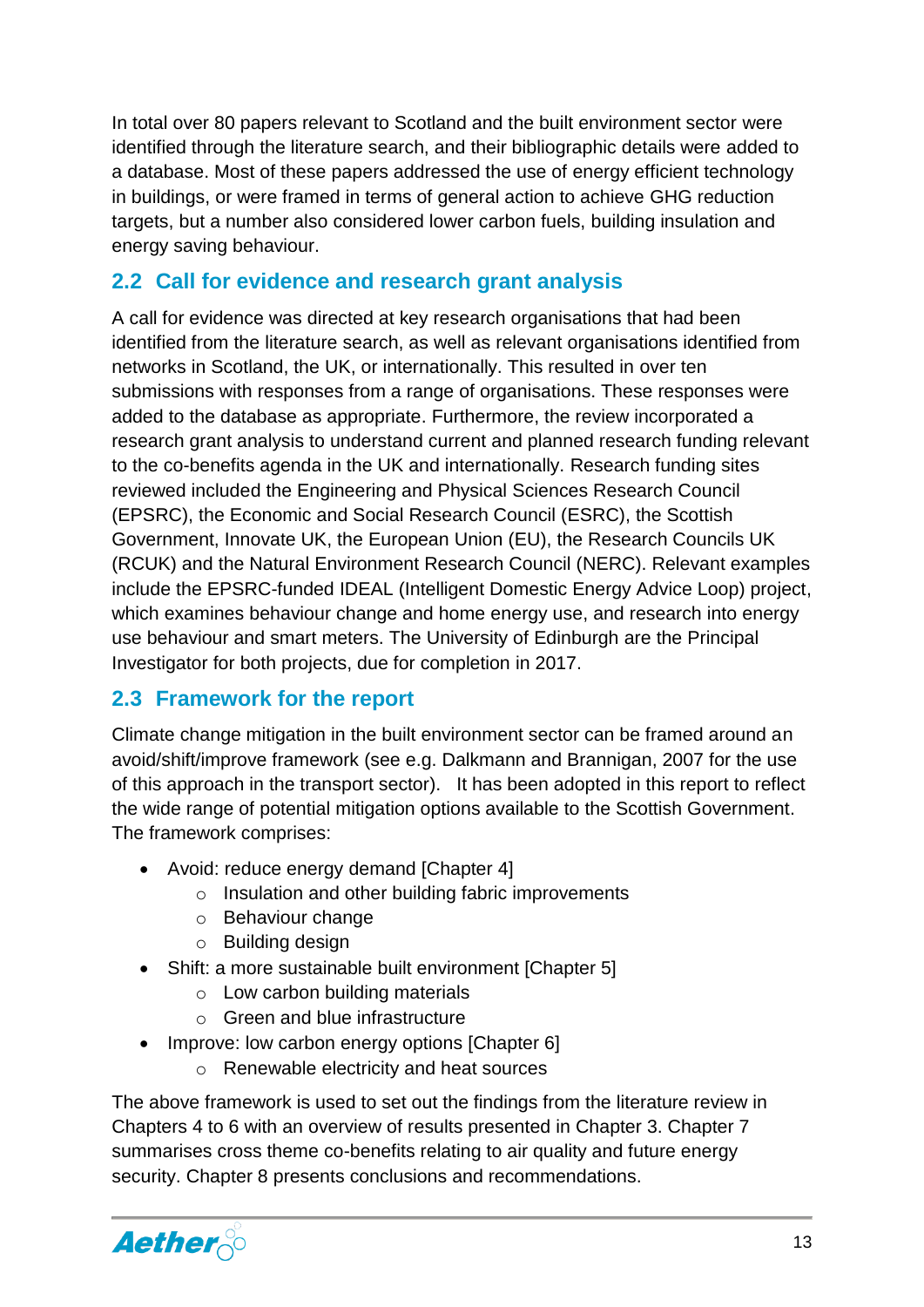### **3 Overview of results**

This Chapter provides an overview of the direction and magnitude of impacts under the shift, reduce, avoid framework, this is complemented by a summary table, and outcomes are then framed within the research questions identified in Section 1.3.

#### <span id="page-14-0"></span>**3.1 Direction and magnitude of impacts**

#### *Avoid: reduce energy demand*

- **Insulation and other building fabric improvements.** There is a rich established evidence base on the introduction of building energy efficiency measures including wall, floor and roof insulation; air-tightness; lagging of pipes and boilers; and double or triple-glazed windows. Co-benefits include health and well-being improvements from improved thermal comfort and reduced dampness and mould, as well as fuel cost savings. Although these cost savings may result in the uptake of more carbon intensive behaviours or increased consumption (rebound effect). A key benefit is that reductions in fuel poverty may occur. Productivity associated with commercial buildings can be significantly improved, which can have considerable economic benefits.
- Insulation in existing buildings can be improved through **retrofitting**, which can generate local socio-economic benefits. Retrofitting is the process of refurbishing the existing housing stock, for example, by fitting energy efficiency measures such as insulation.
- It is cost-effective to ensure that new buildings are as energy-efficient as possible. **Building standards** for energy efficiency will influence the sustainability of buildings constructed in Scotland for decades to come, with new buildings representing  $\sim$  1% of the building stock each year. Care must be taken to ensure that adequate ventilation is provided in air-tight buildings, to avoid build-up of radon and other indoor air pollutants.
- **Behaviour change** in the built environment sector, such as turning down the thermostat and turning off unused lights and appliances, can achieve significant carbon savings in the short term, unlike infrastructure development with timescales ranging from years to decades. Benefits include consumer fuel cost savings. Behaviour change can be facilitated in several ways, such as through price incentives or information provision e.g. through the introduction of smart metering.

#### *Shift: a more sustainable built environment*

 Use of more **sustainable building materials** such as timber, and ensuring end-of-life re-use of materials, can provide co-benefits by reducing the overall life cycle impact of buildings. This is consistent with a circular economy approach to building materials and waste arising from the construction and demolition of buildings. Co-benefits include avoided environmental damage

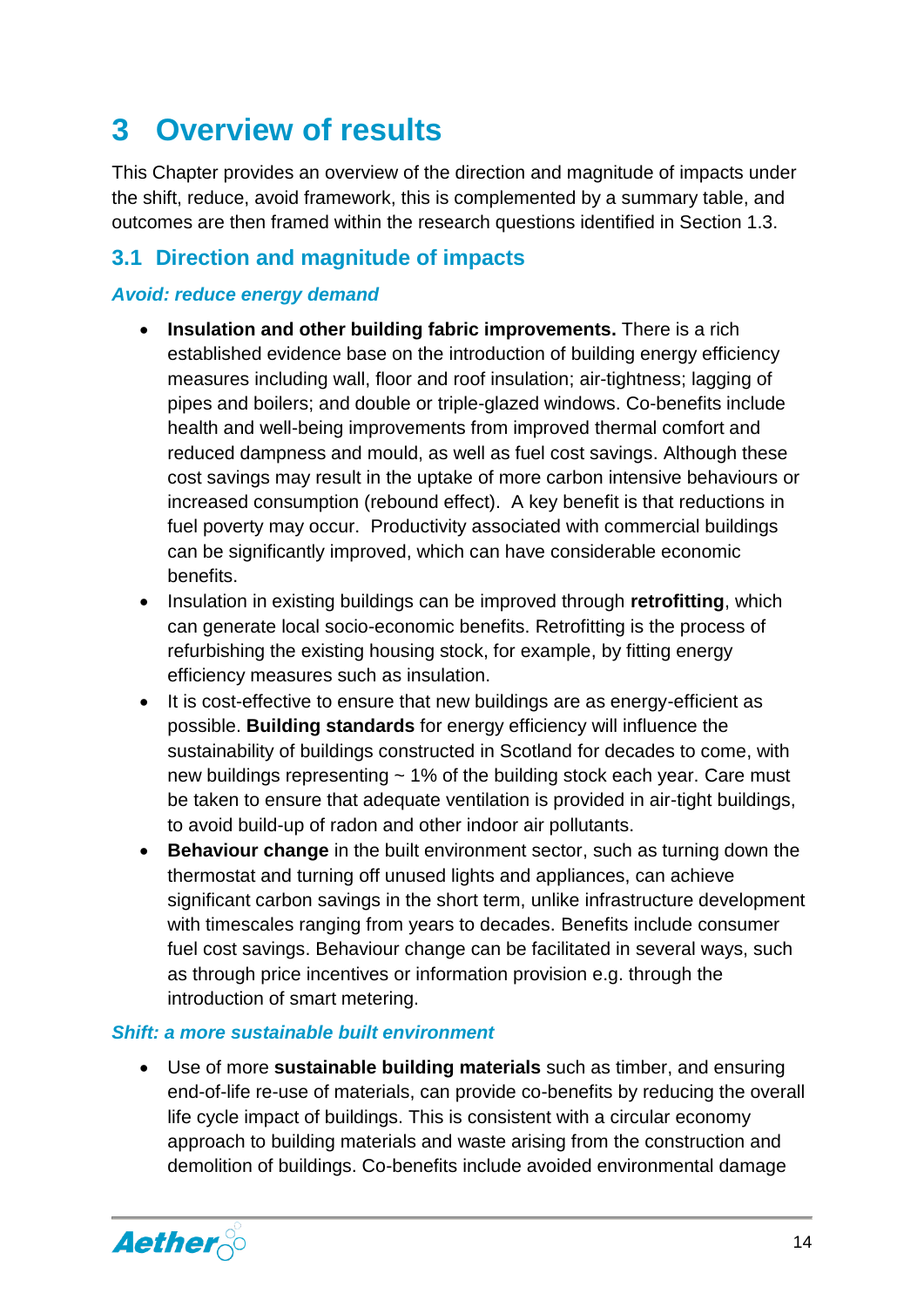from the extraction, processing and manufacture of high carbon building materials such as steel, bricks and concrete, e.g. the land use impacts and reduced air and water pollution arising from quarrying, mining and smelting.

- **Building regulations** can be used to promote the use of sustainable building materials, as well as being used in the more familiar way to enforce energy efficiency standards (see below).
- In the Scottish context, there are opportunities for **production and diversification of forestry and agricultural co-products** such as timber for construction and sheep's wool for insulation, which can lead to socioeconomic co-benefits for rural economies.
- **Green infrastructure** such as green roofs and walls can provide insulation, reducing heat demand during cold periods, and cooling, reducing the need for air conditioning during heat waves. Trees close to buildings can also provide shade and shelter, and parks, gardens and water features help to provide urban cooling on hot days. Co-benefits include positive impacts on biodiversity and urban wildlife, aesthetic value, places for outdoor recreation, reduced storm-water runoff, air and water quality improvements and carbon sequestration. **Planning regulations** can be used to promote green infrastructure, e.g. by specifying the amount of green space that should be included in new developments, and encouraging multifunctional green infrastructure such as green roofs.

#### *Improve: low carbon energy options*

 Adoption of low carbon energy sources such as **solar panels** can lead to air quality co-benefits from avoided fossil fuel emissions and energy security benefits. However, there could be adverse side-effects from the adoption of **biomass** for heating (if biomass replaces gas in urban areas), unless combustion emissions are controlled or a targeted approach is used. Biomass also needs to be from a sustainable source - to minimise potential negative impacts on biodiversity and soil fertility that can occur.

#### *Magnitude of impacts*

Several studies conclude that the magnitude of the co-benefits outweighs potential adverse side effects in the built environment sector (e.g. Clarke et al., 2014). Modelling studies conclude that for home energy efficiency, the health benefits arising from increased thermal comfort outweigh the risks associated with deteriorating indoor air quality such as the accumulation of radon, and that such risks can be mitigated through the adoption of improved ventilation (Vardoulakis et al., 2015; Wilkinson et al., 2009). A major study of the multiple benefits of energy efficiency by the IEA concluded that health improvements from warmer buildings in cost-benefit analyses can result in cost-benefit ratios of up to 4:1, and the value of industrial productivity and operational benefits can be up to 2.5 times greater than the value of energy savings (IEA, 2014).

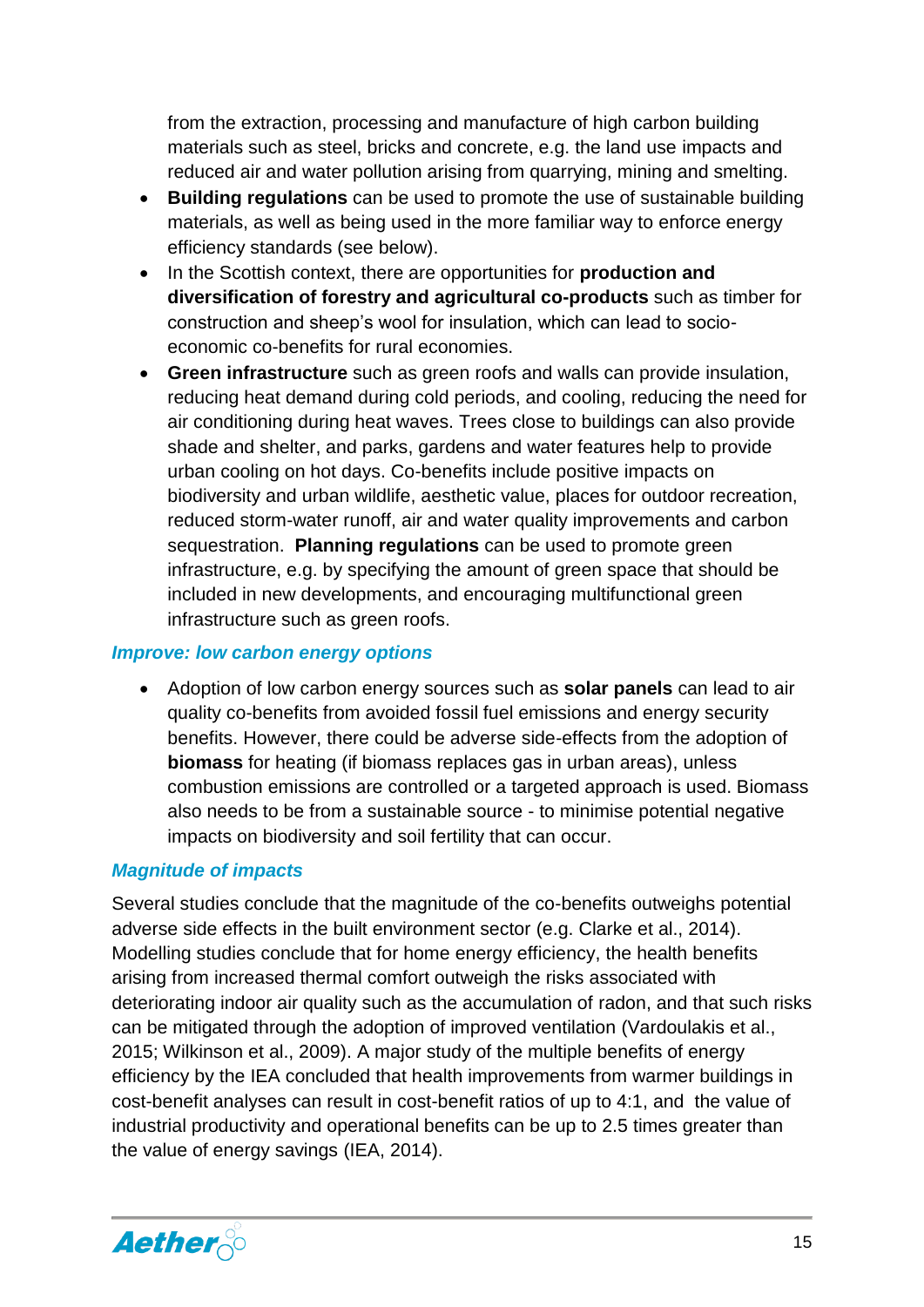A qualitative summary is provided below in Table 3.1 which sets out the direction and magnitude of impacts for the different mitigation actions with the rationale covered in the following Chapters.

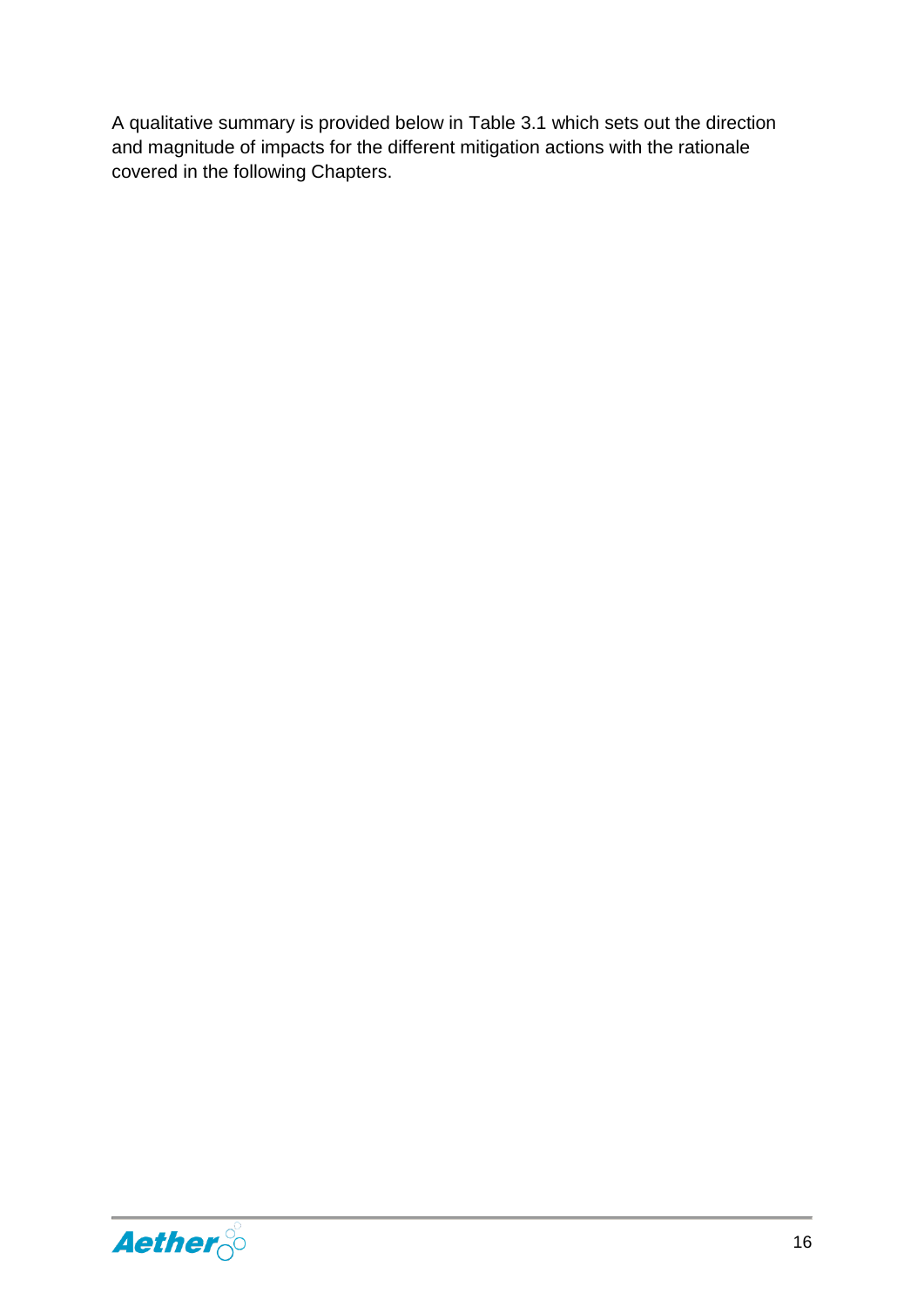#### **Table 3-1. Magnitude and direction of co-impacts in the built environment**

| <b>Mitigation action</b>                                            | <b>Economic</b><br>competitiveness<br>Resource costs,<br>resource security,<br>innovation* | Health (AQ,<br>lifestyle,<br>accidents) | <b>Social (equity</b><br>community,<br>poverty) | <b>Natural Capital</b><br>(incl. water,<br>soil,<br>biodiversity,<br>waste)** |
|---------------------------------------------------------------------|--------------------------------------------------------------------------------------------|-----------------------------------------|-------------------------------------------------|-------------------------------------------------------------------------------|
| Energy efficiency<br>including insulation                           | $++$                                                                                       | $++$                                    | $++$                                            | $+$                                                                           |
| Behaviour change<br>including optimal<br>heating and<br>ventilation | $++$                                                                                       | $++$                                    | $\ddot{}$                                       | $+$                                                                           |
| Building design                                                     | $+$                                                                                        | $+$                                     | $\ddot{}$                                       | $+$                                                                           |
| Sustainable<br>building materials                                   | $+$                                                                                        | $+$                                     | $\ddot{}$                                       | $++$                                                                          |
| Green and blue<br>infrastructure                                    | $+$                                                                                        | $++$                                    | $+$                                             | $++$                                                                          |
| Renewable<br>electricity and heat<br>sources                        | $++$                                                                                       | $\ddot{}$                               | $\ddot{}$                                       | $+/-$                                                                         |
| <b>Biomass</b>                                                      | +                                                                                          | $+/-$                                   | $\ddot{}$                                       | $\ddot{}$                                                                     |

**\* Excludes direct investment cost – this focuses only on additional costs or benefits**

\*\* **Includes upstream impacts of avoided fuel production**

| Legend          |                        |  |
|-----------------|------------------------|--|
| $^{\mathrm{+}}$ | Strong positive effect |  |
| ÷.              | Positive effect        |  |
| 0               | No significant effect  |  |
| $+/-$           | Variable effect        |  |
|                 | Negative effect        |  |
|                 | Strong negative effect |  |
|                 | Weak evidence          |  |
|                 | Moderate evidence      |  |
|                 | Robust evidence        |  |

Weak evidence relates to there being limited evidence currently available or that the available evidence is less robust. Robust evidence relates to stronger evidence base relating to the quality of and number of papers.

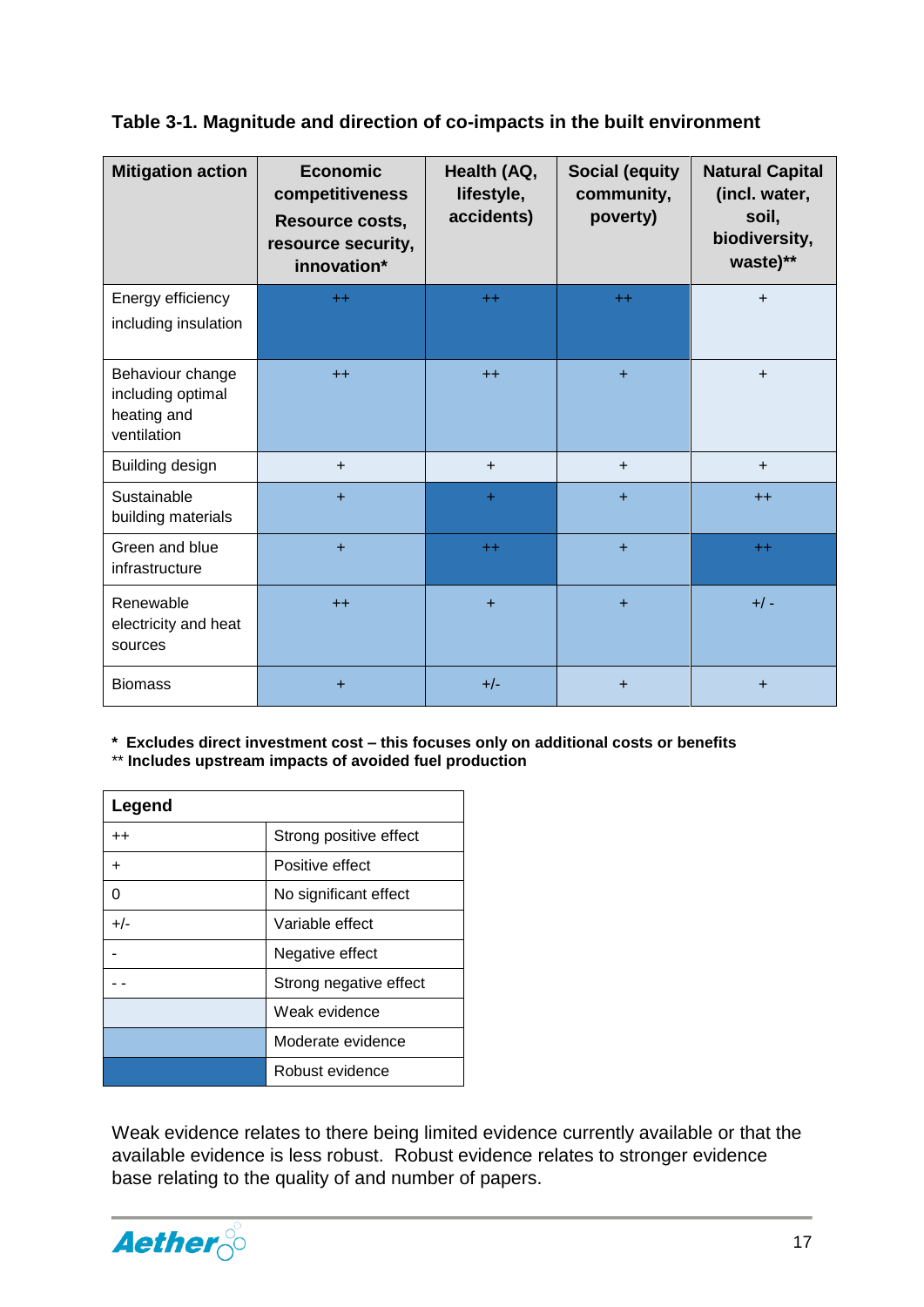# <span id="page-18-0"></span>**4 Avoid: reduce energy demand**

Mitigation options such as insulation and consumer behaviour change can help reduce energy consumption. These options and their potential co-benefits are considered below.

#### <span id="page-18-1"></span>**4.1 Insulation and other building fabric improvements**

#### <span id="page-18-2"></span>**Qualitative evidence – health and comfort benefits**

Building fabric improvements, including insulation and draught-proofing, form a key focus of the literature associated with climate change mitigation in the built environment. Insulation can provide **health benefits** by maintaining more comfortable indoor temperatures that are warmer in winter and avoid over-heating in summer (Liddell and Morris, 2010). In the Scottish context, under-heating is currently more of a problem than over-heating. There are mortality impacts associated with cold temperatures in the UK – more deaths occur in winter (National Records of Scotland, 2015) and cold indoor temperatures are closely linked to this, with the risks being greatest for residents in homes which are not well insulated (Wilkinson et al., 2009). The World Health Organisation recommends a minimum temperature of  $21^{\circ}C$ in living rooms, and  $18^{\circ}$ C in all other rooms (for a period of 9 hours in every 24, or 16 hours in 24 over the weekend). For elderly and infirm households, the recommendation is  $23^{\circ}$ C in the living room and 18 $^{\circ}$ C in other rooms, to be achieved for 16 hours in every 24.

Warmth and energy efficiency improvements can result in improved general, respiratory and mental health as well as reductions in absence from work. These improvements are most significant when action is targeted at individuals experiencing chronic respiratory disease or inadequate heating (Thomson et al., 2013). Improvements in insulation can result in direct effects on winter mortality and potentially morbidity as well indirect effects e.g. through reductions in mould growth (Wilkinson, 2009), which in turn can reduce Disability Adjusted Life Years (DALYs), with a DALY considered one lost year of "healthy" life (WHO, 2016).

|                    | <b>Fabric improvements</b> | <b>Improved ventilation control</b> |
|--------------------|----------------------------|-------------------------------------|
| Premature<br>death | -7                         | -6                                  |
| <b>DALYS</b>       | $-62$                      | $-48$                               |

|  | Table 4-1 Health effects of the UK Stock Scenarios |
|--|----------------------------------------------------|
|--|----------------------------------------------------|

Data are change per million population compared with baseline (2010). Negative values show reductions in disease burdens.

Source Wilkinson et al. (2009)

Caution is required, however, as there is an increasing evidence base on the possible adverse impacts of air tightness on indoor air pollution from radon and other

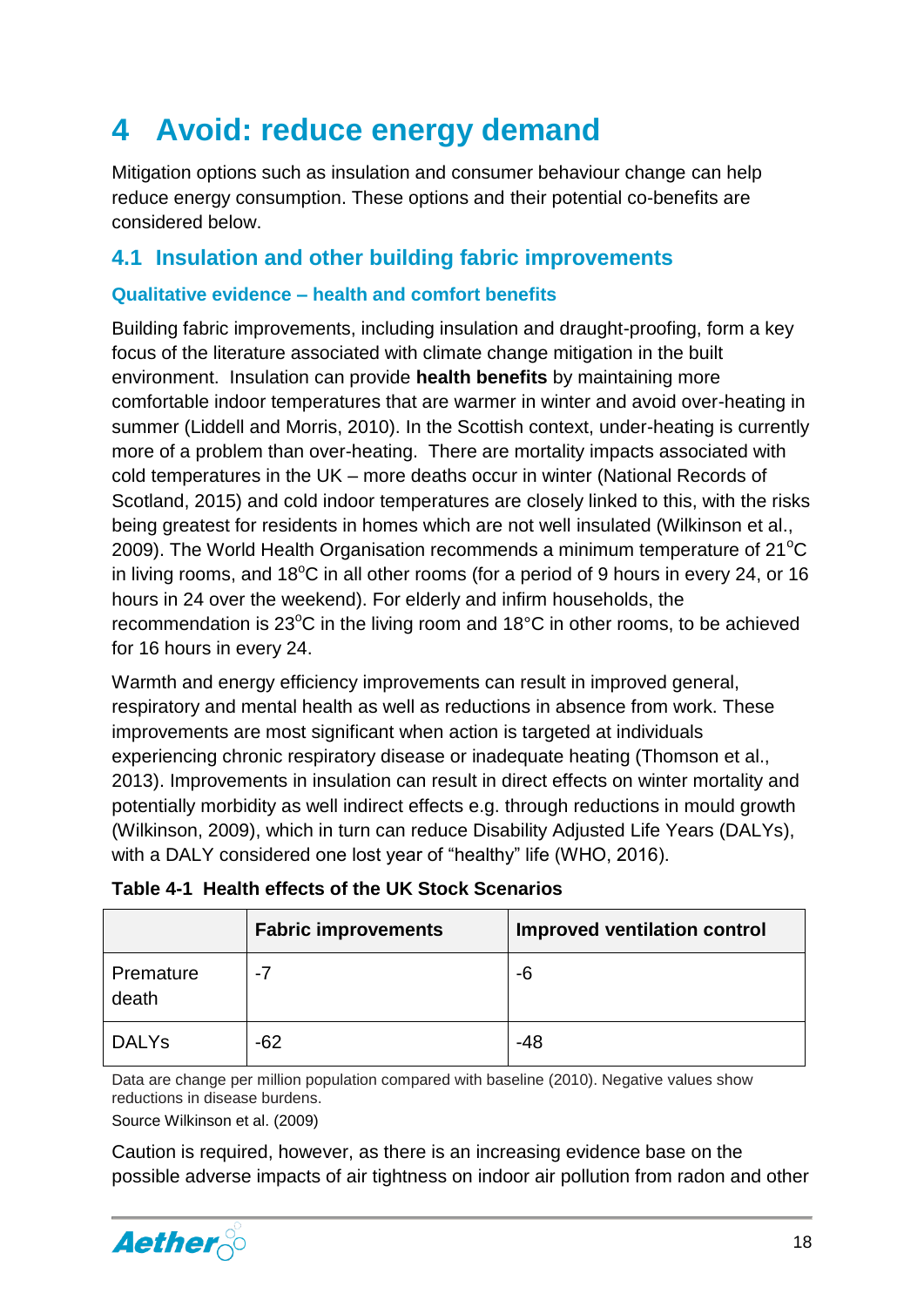pollutants, and the need for better (and correctly used) ventilation to address this (e.g. Wilkinson et al. 2009; Gupta and Kapsali 2015; Shrubsole et al., 2015, Shrubsole et al., 2012).

Furthermore, **over-heating**, must not be dismissed as an issue. Research examining the potential for overheating in existing building stock (e.g. AECOM, 2012 and references within) which suggests that type of building (e.g. small, top floor, purpose built flats) and age of building (with the 1960s being identified) can be linked to the potential for overheating. There is currently limited research on overheating (in existing building stock) specific to Scotland; research on overheating risk in buildings housing vulnerable people is planned by ClimateXChange (2016). There is emerging research on new build low energy buildings in Scotland, with a focus on the Passivhaus approach of lightweight, airtight construction and mechanical ventilation and heat recovery (MVHR). This suggests that a combination of poor design, effective heat retention and occupant behaviour has created health concerns due to overheating, especially among vulnerable groups (Morgan, et al., 2015). Morgan et al. (2015) suggests that there has been a lack of awareness of overheating in Scotland and its links to occupant behaviour and energy efficiency measures. Aspects relating to an individual's personal level of comfort and discomfort also need to be taken into consideration (e.g. Lamond, 2011). Further research is, therefore, necessary on how best to adapt the Passivhaus approach to the **Scottish climate and culture**, and on the potential benefits of the approach for carbon savings and occupant health (Citizens Advice Scotland, 2016). In terms of potential **adverse side effects,** over-reliance on MVHR to draw in air from the outside can potentially lead to increased levels of Volatile Organic Compounds (VOCs) and pathogens (Roaf et al., 2009). Others suggest that naturally ventilated buildings designed not to require MVHR are more beneficial both for thermal comfort and the general quality of indoor environments (Aynsley, 1999). Finally, there are also some concerns over the ability of householders to understand and use MVHR systems to optimise their benefits (Macintosh and Steemers, 2005). Lack of user understanding can be linked to poor guidance and inadequate training (Gupta and Kapsali, 2015). While inadequate commissioning of the systems can also cause insufficient air supply and corresponding poor indoor air quality (Gupta and Kapsali, 2015).

**Mental health benefits** complement the above **physical health** benefits. Inefficiently warmed homes cause thermal discomfort (Gilbertson, Grimsley and Green, 2012), and the associated fuel poverty can result in a range of stress responses including financial concerns over high energy bills (Anderson et al., 2000) and debt (Tod et al., 2012). Mental health impacts have been quantified in an innovative study relating to the Kirklees Warm Front programme. An overall cost benefit ratio of 0.2:1 was calculated for the whole project indicating that 20% of all costs were recouped due to health benefits. Of this 50% were attributed to mental health benefits (Liddell, Morris and Langdon, 2011).

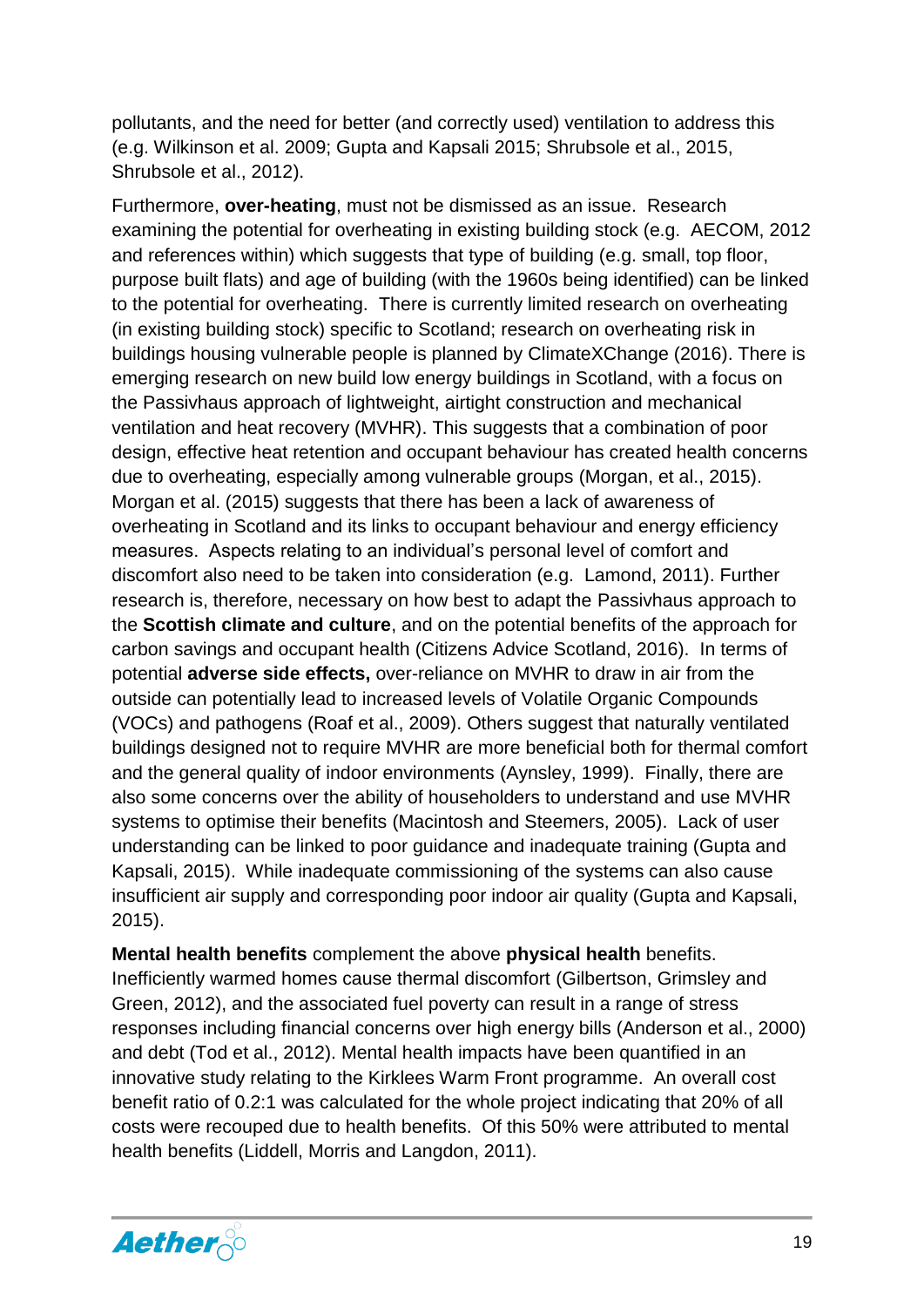The introduction of energy efficiency measures results in statistically significant reductions in stress (IEA, 2014). The extent to which these benefits can be captured and used in the assessment of the impacts of energy efficiency policy is an area of current academic discussion (IEA, 2014).

Heating only part of a home can be deployed as a measure to reduce fuel costs (e.g. Chard and Walker, 2016). There is therefore the potential for an increase in usable space if energy efficiency measures result in more rooms being heated, thus improving an individual's relationship with their home and offering increased privacy and opportunities for studying and entertaining (Thomson, et al., 2013). Further research to understand these relationships in more detail is required in order to identify where and how policy measures can be targeted to maximise co-benefits to those most in need. There are also evidence gaps regarding the impact that housing improvements may have on reducing health inequalities (Thomson et al., 2013).

#### <span id="page-20-0"></span>**Qualitative evidence - fuel cost savings**

**Fuel cost savings** arising from increased efficiency are also a key feature of research studies, with the potential to address fuel poverty discussed in the next section. There is the potential for substantial financial benefits through investment in energy efficiency. Sovacool (2015) indicates that £1 invested in UK Warm Front programme produced as much as £1 to £36.30 in benefits over a 20-year period. These benefits include monetised energy savings and resulting reductions in household costs but not health benefits. How these savings are spent by households determines the size of the net energy saving and any related cobenefits. Actual energy savings are often lower than anticipated, due to the **'rebound effect'**. This can be because households choose to spend some or all of the money saved on fuel or on other goods and services (with associated GHG emissions), and because they tend to take some of the energy efficiency gains in the form of increased thermal comfort rather than reduced energy use. The results of various studies, including emerging evidence on Scottish households from a project undertaken by the Centre for Energy Policy at Strathclyde University (CEP, forthcoming), show that the rebound effect is generally larger than is often assumed and that it applies asymmetrically across the population, with households on lower incomes taking back greater amounts of the savings from energy efficiency interventions as heat (and light).

The **'prebound'** effect is a related but much less understood phenomenon that arises from under-consumption of energy by householders, leading to models overpredicting actual consumption and the savings from energy efficiency measures. This effect may result from householders choosing or adapting to lower internal temperatures, but it also results from behaviours to limit energy use, and so is a strong indicator of fuel poverty (Galvin and Sunikka-Blank, 2016). More research is needed on the prevalence, causes and impacts of self-limiting energy behaviours as the evidence for this, whilst consistent, remains largely anecdotal. New research indicating self-limiting behaviours with a group of households on the Isle of Skye

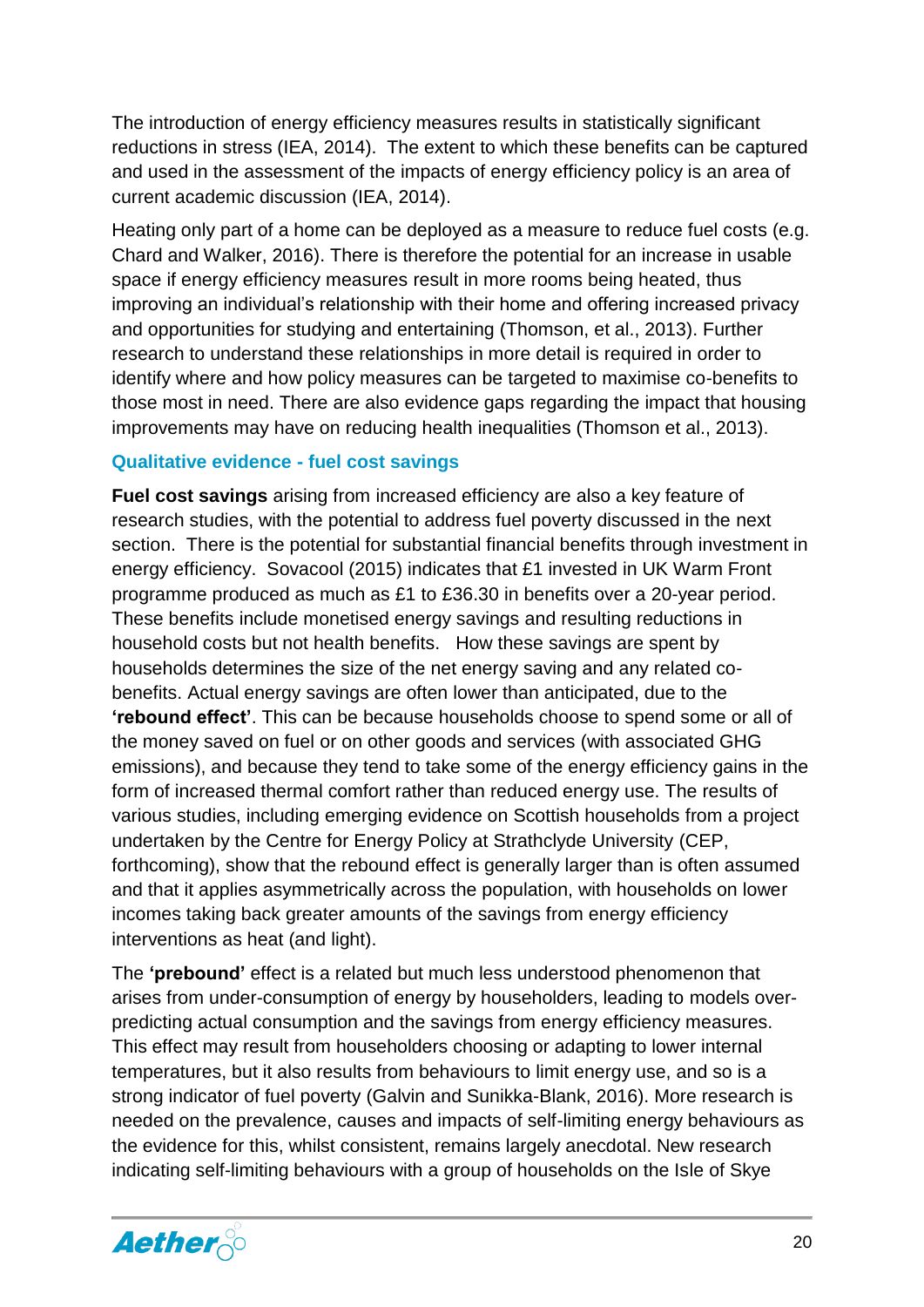contributes to this evidence base (Baker et al., 2016; Citizens Advice Scotland, 2016).

The magnitude of the fuel and GHG emissions savings from fabric improvements thus depends on how households choose to spend the money they save from lower energy bills. If the house was previously underheated, they may choose to turn the thermostat up, thus taking some or all of the savings as increased thermal comfort. There could also be a rebound effect if the money saved is spent on other highcarbon goods or services such as foreign travel or electrical appliances. Comfort savings or increased expenditure could be considered as co-benefits if this helps to increase quality of life and reduce social inequality, though the climate mitigation benefit may be lower than expected (IEA, 2014). Energy efficiency and associated financial savings can, therefore, help address fuel poverty and have social equity benefits.

An increased understanding of these effects would enable better targeting of energy efficiency and fuel poverty schemes at households and communities where they can leverage the greatest co-benefits to poverty and health. Such an understanding would also enable a better understanding of geographic and socio-economic differences in householders' responses to energy efficiency interventions, as well as better modelling and forecasting of energy demand and emissions from the Scottish housing stock. Finally, it would enable the identification of, and support for, more effective and individualised behavioural and lifestyle change measures.

#### <span id="page-21-0"></span>**Qualitative evidence - fuel poverty**

**Fuel poverty** can be defined in different ways - 1) As greater than ten percent of income being spent on staying warm (Boardman, 2010) and 2) Where the required fuel costs are above the median level and if the household were to spend that amount their residual income would be below the official poverty line (Hills, 2012). Fuel poverty is due to a mixture of factors including high energy costs, poor housing quality and lower incomes (IEA, 2014). Poorly constructed and poorly maintained houses are more likely to be inhabited by people with low incomes and this has indirect impacts on equity and health outcomes (Liddell and Morris, 2010).

The energy efficiency measures identified in this report offer opportunities to reduce fuel poverty, reflecting upfront fuel cost savings to consumers. Energy efficiency measures can be a longer term solution rather than for example, fuel payments, because they address a key cause of fuel poverty (IEA, 2014). The potential rebound effect can be considered to be positive if it helps reduce poverty or achieve broader well-being (IEA, 2014). With regard to equity impacts there is an emerging literature that considers which socioeconomic groups could benefit most from grant based schemes. This can make a substantial contribution from an equalities perspective reflecting that the health and well-being benefits are greatest amongst

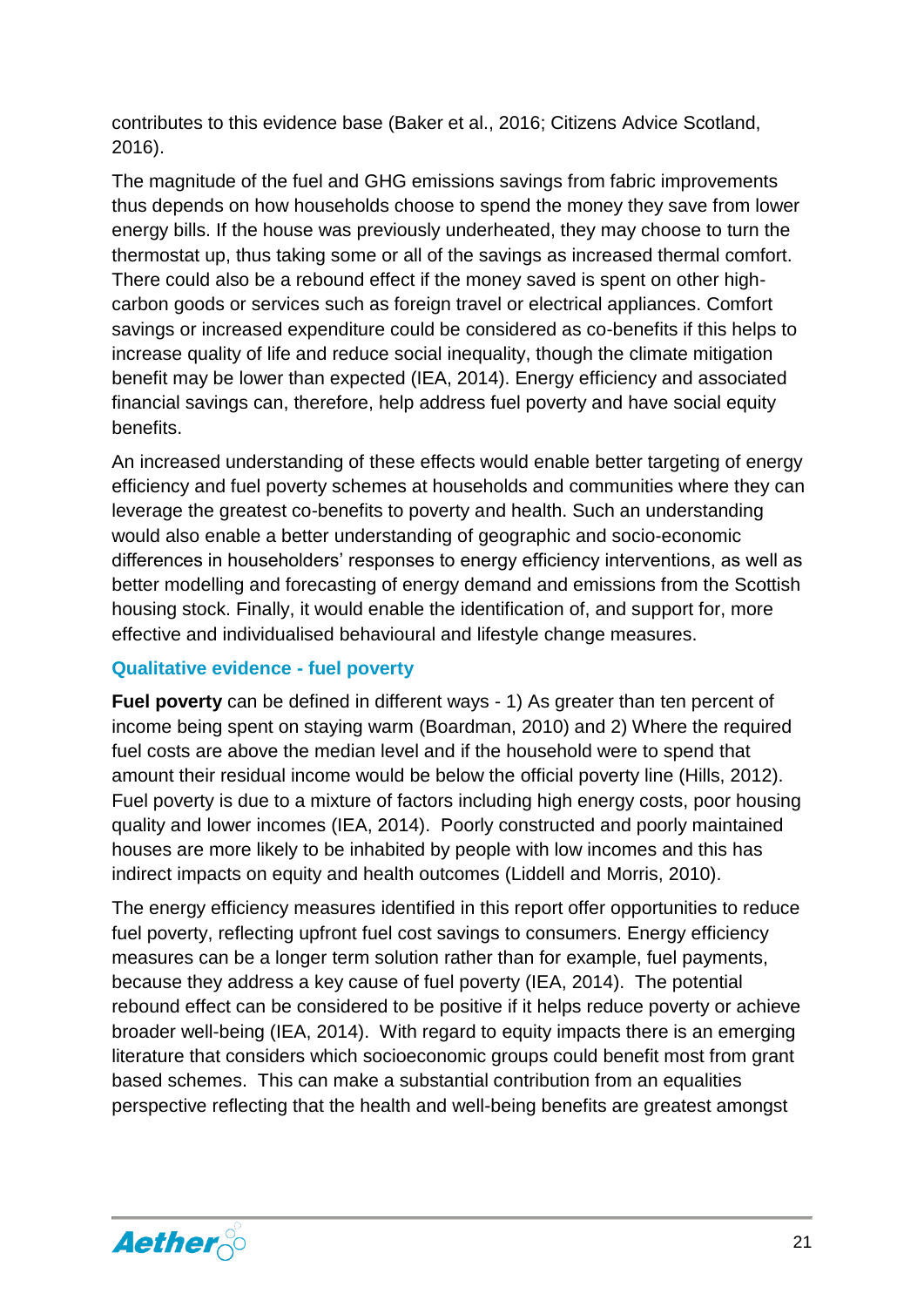vulnerable groups. This includes the elderly, children in low income households<sup>3</sup> and those with existing illnesses (e.g. respiratory problems). These benefits can have broader implications for example the link between healthy homes and reductions in absenteeism from school and work. Reduced school absences have been identified in Howden-Chapman et al., 2008, 2009, 2012, and Preval et al., 2010 and reduced work absences in Howden-Chapman et al, 2007; Laing and Baker, 2006.

Health, and mental health, are generally thought to be both influences on and outcomes of energy behaviours and vulnerability to fuel poverty (Annesi-Maesano et al., 2014; Bernstein et al., 2008; Bornehag et al., 2001; CASD, 2010; Citizens advice Scotland, 2016; Fisk et al., 2007; Grant et al., 1989; Howden-Chapman et al., 2012; Jones, 1999; Kim et al., 2013; Liddell and Morris, 2010; Mendell et al., 2011; Nandasena et al., 2012; Thomson et al., 2003). Research is needed to understand these relationships in more detail including where and how policy measures can be targeted to maximise co-benefits to those most in need.

#### <span id="page-22-0"></span>**Qualitative evidence – economic benefits**

The literature also indicates that there could be broader **economic benefits** from energy efficiency in the built environment, including supporting local jobs, with investment potentially supporting 9.2 to 17.1 jobs per million EUR invested (Copenhagen Economics, 2012; European Commission, 2011; Lehr, et al., 2012 in IEA, 2014). Retrofitting insulation has the possibility of providing **local 'green' jobs** (see e.g. Cecere and Mazzanti, 2015; Consoli et al., 2015; Lehr et al., 2012; Ryan and Campbell, 2012; UNEP, 2008; WHO, 2014).

A UK based study (Verco and Cambridge Econometrics, 2014) suggests that energy efficiency programs can deliver substantial positive economic impacts, with energy efficiency measures identified including draft proofing and loft insulation. The study used English Household survey data and found that energy efficiency programs could deliver £3.20 through increased Gross Domestic Product (GDP) for every pound invested by the government, and the equivalent of a 0.6% GDP increase by 2030 compared to a baseline scenario. The investment assumed in the modelling totals £127.5 billion over a 20-year period, this covers direct government funding to low income homes (£26.9bn) and £73.2 bn from able-to-pay homes (which is supported by £27.4 bn of government loan schemes). The model also estimated a net growth of 108,000 jobs per annum over the period 2020 – 2030. Research (Lecca, et al., 2014) also suggests that if householders were to, because of cost

**<sup>.</sup>**  $3$  The Scottish House Condition Survey (2002) found that households where the female has the highest income are at greater risk of being fuel poor, and women in particular are at greater risk of experiencing fuel poverty and living in unsuitable housing conditions (Scottish Government, 2012). The majority of women over the age of 75 also live alone which, combined with women being the main dependents on Scottish State Pensions and Pension Credits, increases risk of fuel poverty and living in suboptimal housing arrangements

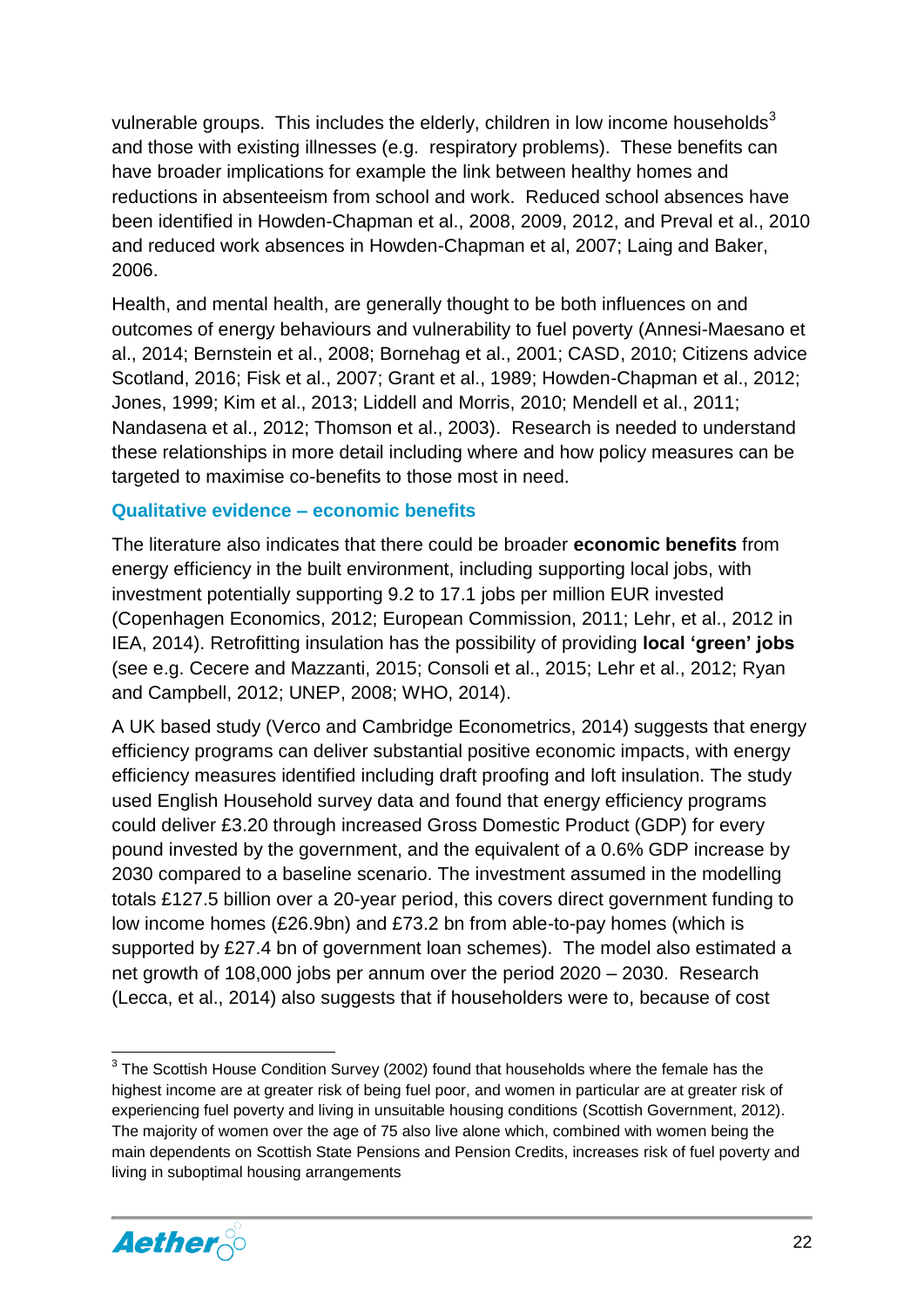savings, spend more money on goods and services then this would have positive impacts on GDP.

Energy efficiency in the non-domestic sector can also bring a number of benefits including reducing costs, increasing value and risk reduction (IEA, 2014). Reductions in costs include less money spent on energy but also on maintenance. Risk reduction and the helping of companies maintain a competitive advantage while increasing value relates to Corporate Social Responsibility opportunities. The value of industrial productivity and operational benefits can be up to 2.5 times greater than the value of energy savings (IEA, 2014). Improvements in productivity include reduced operating costs, reduced energy use and a resulting increased profit. It is possible that the increased competitiveness achieved through energy efficiency can filter down to the individual level, increasing job satisfaction and improving working conditions (Ryan and Campbell, 2012).

#### <span id="page-23-0"></span>**Quantitative models**

Two key existing sets of models were identified which were of relevance to the Scottish context. These models are:

- Health Impact of Domestic Energy Efficiency Measures (HIDEEM)
- Energy and Environmental Prediction model

#### *Health Impact of Domestic Energy Efficiency Measures*

The HIDEEM model enables the quantification of co-benefits such as economic energy savings, comfort benefits, air quality benefits, and the quantified impacts of improved life expectancy. HIDEEM was developed for DECC by the UCL Energy Institute and the Complex Built Environment Systems Group, in collaboration with the London School of Hygiene and Tropical Medicine (Hamilton et al., 2015; Payne et al., 2015; UCL, 2016).

The model provides a bottom-up household-level estimate of indoor environmental exposure in the housing stock of Great Britain. It captures changes in exposures following the application of energy efficiency measures, with resulting changes in health. This includes impacts on heart and circulatory disease, strokes, cancers, as well as respiratory illness and mental health disorders (Payne et al., 2015).

The aim of HIDEEM is to quantify indoor environmental conditions and monetise health impacts associated with energy efficiency changes in houses, in line with DECC's policy measures and interventions. The model's two main components are a physics-based model of the indoor environment in UK houses, and models quantifying associated health impacts of exposure changes using life table methods. Health impacts are monetised through Quality Adjusted Life Years (QALYs). For example, HIDEEM estimates the value of health benefits arising from cavity wall insulation for a typical home as approximately £1,000, assuming an investment lifetime of 42 years. This is double the up-front investment cost for an easy-to-treat cavity wall, estimated as approximately £500 (Payne et al., 2015).

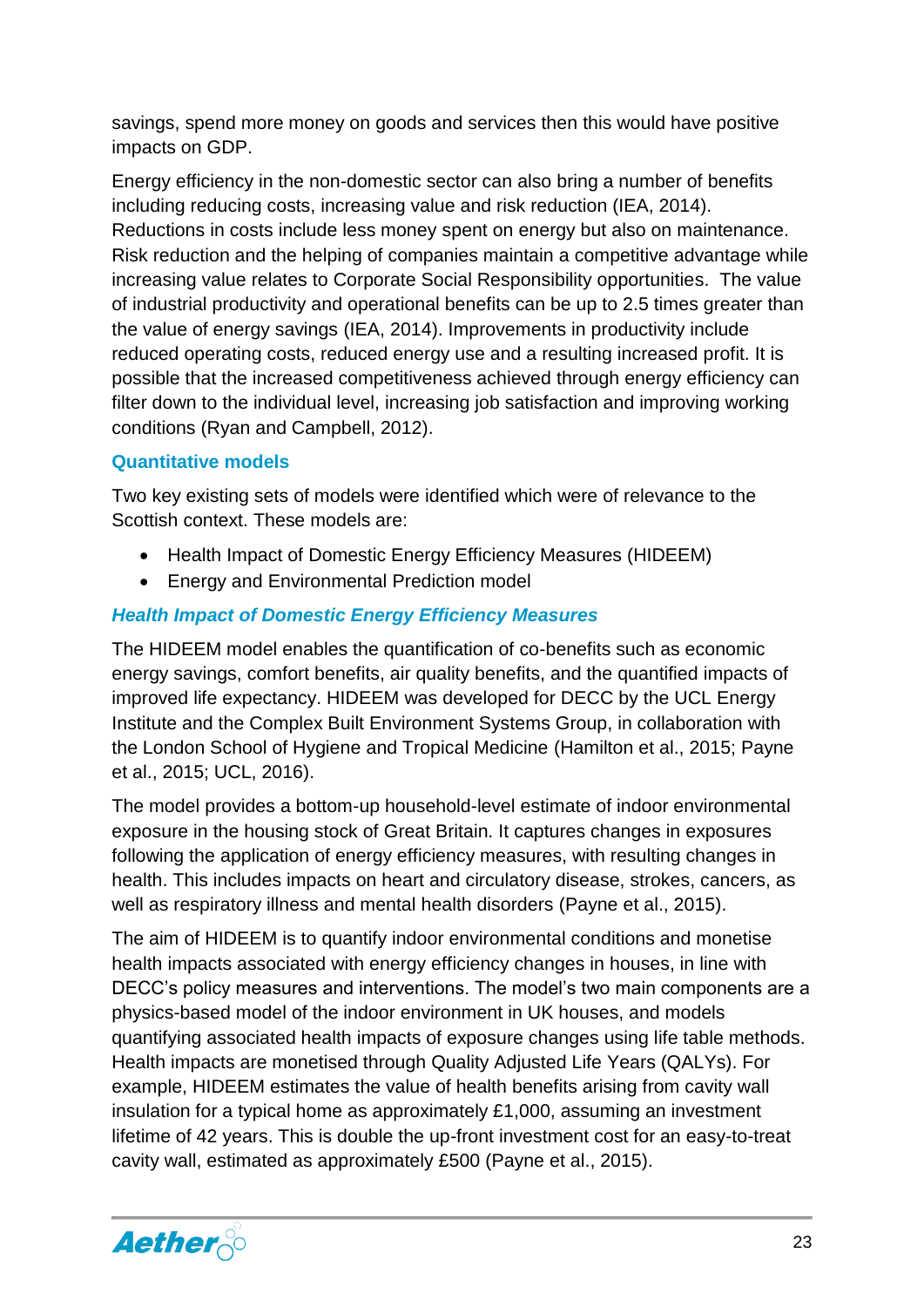#### *Data requirements*

#### **Example: HIDEEM**

Hamilton et al., (2015) use the HIDEEM model to assess potential public health impacts arising from changes to indoor air quality and temperature if energy efficiency retrofits are undertaken in English dwellings to meet the 2030 carbon reduction targets. The study incorporates three retrofit scenarios: Scenario 1 assumes that fabric and ventilation retrofits are installed to meet building regulations. Scenario 2 utilises the same assumptions as Scenario 1, but with additional ventilation for houses at risk of poor ventilation and subsequent air quality. Finally, Scenario 3 utilises the same assumptions as Scenario 1, but with no additional ventilation.

The study identified changes in the QALYs over 50 years. QALYs are quality-adjusted life years and are a measure of length and quality of life in relation to health (NICE, 2016). The study found a positive impact of Scenario 1 due to improved temperatures and a reduced exposure to air pollutants, while Scenarios 2 and 3 led to an overall negative health impact due to an overall increase in indoor pollutant exposure.

| <b>Scenario</b>   | Net mortality (QALYs) per 10 000 individuals age 95% credible intervals<br>$>50$ |                  |
|-------------------|----------------------------------------------------------------------------------|------------------|
| Scenario 1        | 2.241                                                                            | 2,085 to 2,397   |
| Scenario 2        | $-728$                                                                           | $-864$ to $-592$ |
| <b>Scenario 3</b> | $-539$                                                                           | $-678$ to $-399$ |

HIDEEM uses survey data from the English Housing Survey (EHS), including data on the archetype dwelling forms, to inform assumptions on English dwelling stock (e.g. in relation to property type – detached, semi-detached, terraces and flats, floor area and notional permeability). EHS data incorporates information on age, sex and specific exposure changes. Life Tables are set up using age-specific population and mortality data.

For the Scottish context, data from the Scottish Household survey would need to be applied. The Scottish Household survey collects data relating to property and information on age and sex of occupants, which suggests that this could be used as a base for adaptation of the HIDEEM model to the Scottish context.

As with the use of all models, limits need to be acknowledged and model outcomes caveated accordingly. For example, Baker (2016) identifies two key weaknesses, 1) the uncertainties introduced by insufficient consideration of occupant behaviour, and 2) those introduced through insufficient consideration of toxicity. The former is a problem inherent in all housing models and so in this respect HIDEEM is the best currently available option however, the latter is potentially highly problematic as the range of VOCs covered is very limited and evidence from toxicological studies shows that mixtures of VOCs behave differently to individual VOCs in isolation (e.g. Groten, Feron, & Suhnel, 2001). This is unlikely to be a significant problem for

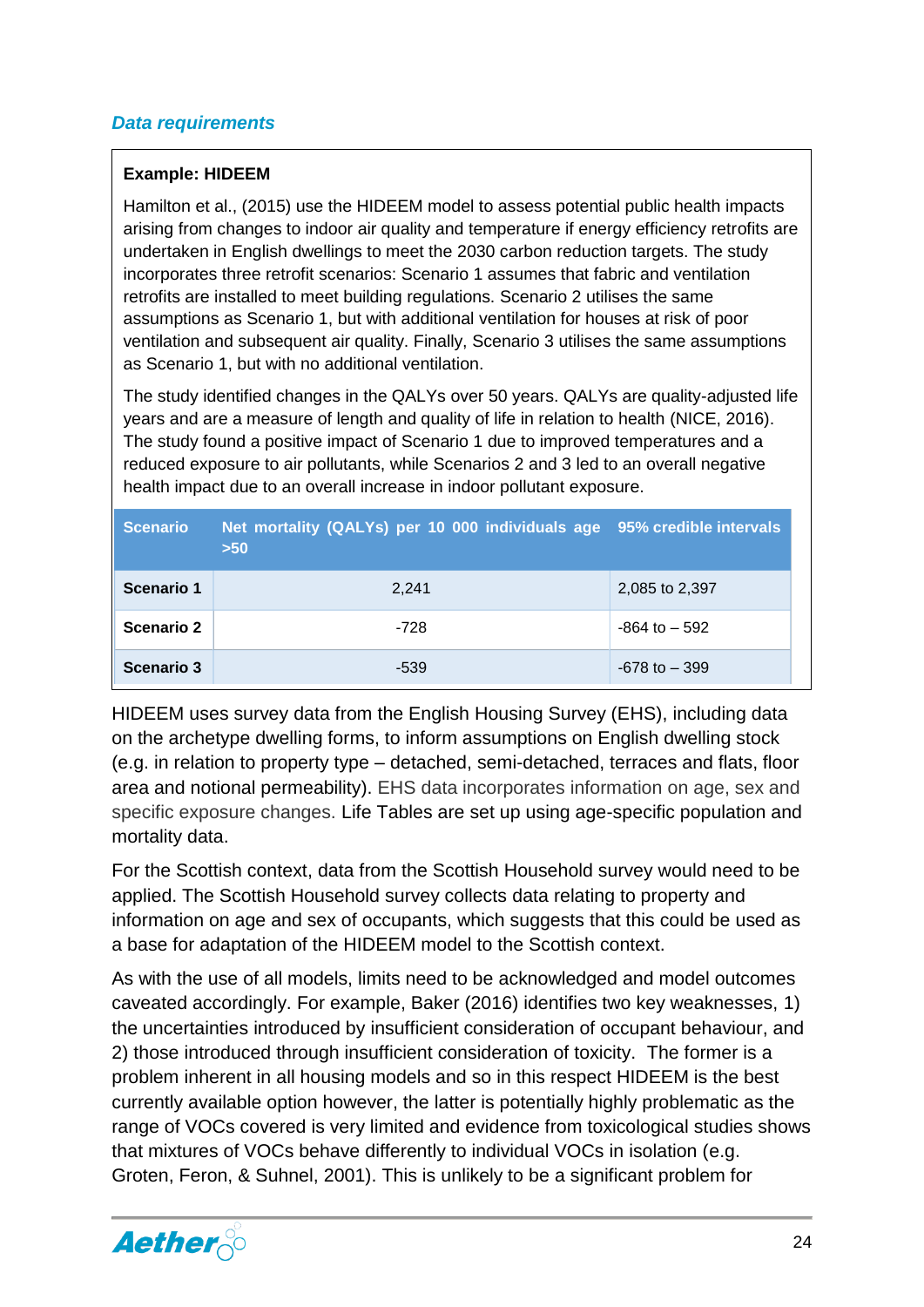applying HIDEEM to existing unimproved stock. However, it will become more significant when the approach is applied to the use of more complex manufactured materials and PassivHaus-type buildings. It is important therefore to take these impacts into consideration when the model is used. It is also worth noting the uncertainties in modelling economic savings for the health benefits of energy efficiency interventions, with a recent evidence review (Citizens Advice Scotland, 2016) finding that energy efficiency interventions generally only act to delay the first reporting of symptoms. In this respect, there are no doubt some savings to be had from reduced numbers of GP appointments and associated support, but given the dominance of lifestyle factors in determining the severity and outcomes of health problems any further estimates of savings should be treated with a high degree of caution.

#### *The Energy and Environment Prediction (EEP) Model*

Addressing aggregate emissions of larger urban areas will be crucial to reduce emissions, as opposed to a more ad-hoc house-by-house methodology. However, there are only a limited number of modelling tools attempting to quantify the impact of energy efficiency measures on a city scale. One such model is the Energy and Environment Prediction (EEP) tool developed in collaboration with local authorities in Wales to estimate impacts on energy use in the existing urban built environment (Jones et al., 2007). The model consists of a user interface linked to a GIS database which is in turn linked to a series of sub-models on housing energy, non-domestic energy and health.

Data from the EEP tool (e.g. on housing stock) was used in a study by Jones et al. (2007) to identify whether people's physical and mental health was affected by the quality of their housing (for the former) and the characteristics of the surrounding neighbourhood (for the latter). Physical health aspects examined home injuries alongside population data. While mental health aspects used two tools - one to assess neighbourhood quality and one to assess the mental health of the people. Findings show that mental health was overwhelmingly associated with economic factors such as jobs and income, and significantly associated with area deprivation and social capital (Jones et al., 2007). However, the research could not verify that older buildings had more negative effects on physical health (relating to hazards) than new buildings.

#### **Data requirements**

The EEP model and associated analysis suffers from several potentials barriers to use in a Scottish context. These include the substantial amount of data processing required to collect and process the data (Jones et al., 2007). The EEP housing submodel for example, requires information on the size, shape and age of properties, with the method employed using a desktop survey, historical data to help estimate buildings age and a drive by survey of 55,000 dwellings (Jones et al., 2007). While the domestic energy sub-model is based on the UK government Standard

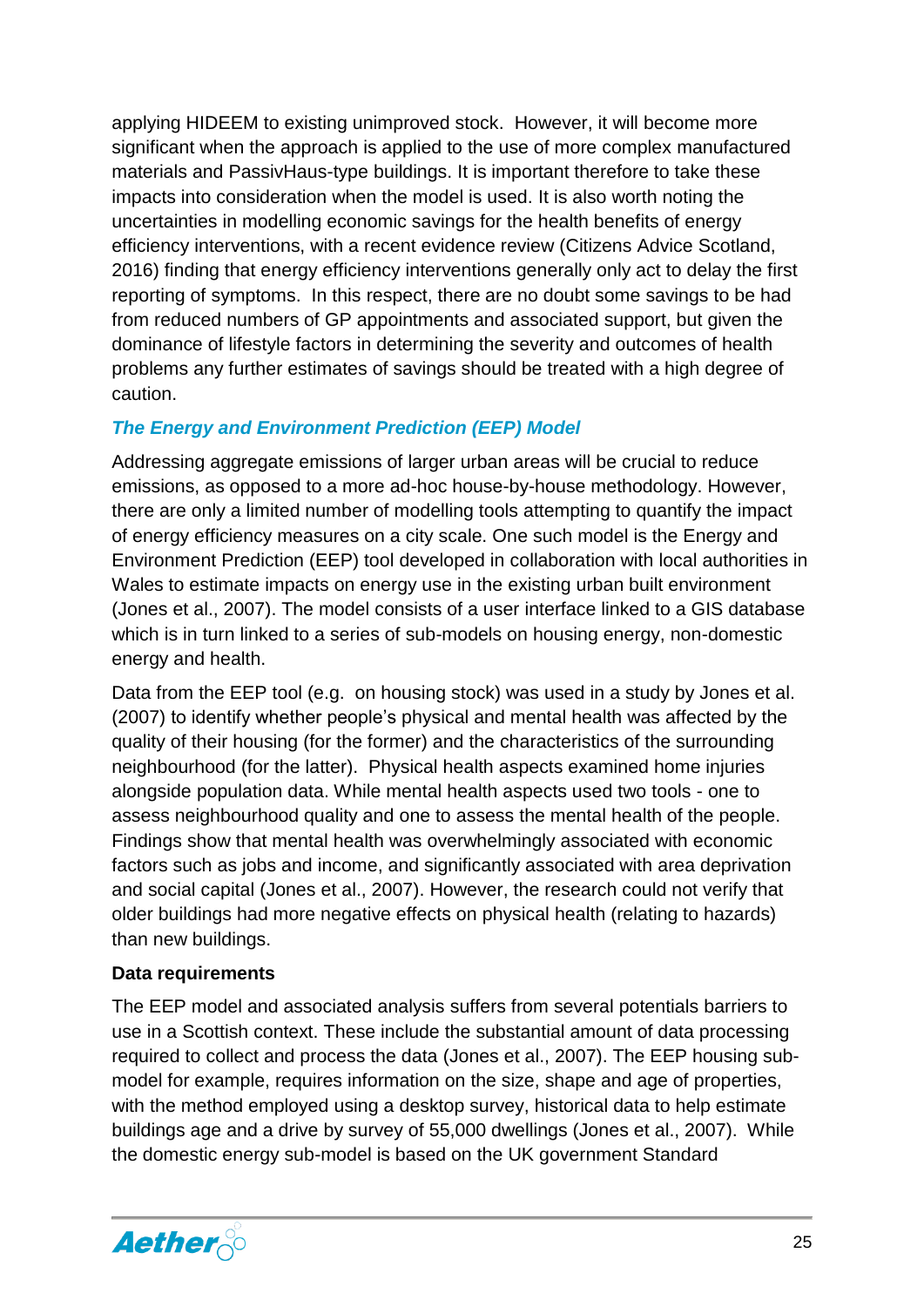Assessment procedure and data including information on glazing, fabric, space heating and fuel costs is used.

#### <span id="page-26-0"></span>**4.2 Behaviour change**

#### <span id="page-26-1"></span>**Qualitative evidence**

Addressing behaviour change is complex; behaviours are shaped by a great many factors which are not only individual but are also contextual (Lopes et al., 2012). Studies of behaviour change require an interdisciplinary approach including both qualitative and quantitative evidence and can, therefore, be complex and resource intensive. Behaviours are not constant, but change over time depending on accumulated experiences (Lopes et al., 2012).

A range of benefits might stem from behaviour change in the built environment sector, and unlike infrastructure development with timescales ranging from years to decades, savings stemming from behaviour change can often be achieved in the much shorter term (Cabinet Office, 2011).

Improved energy use behaviours through optimal heating and ventilation behaviour can also lead to improved health and increased wellbeing through improved indoor temperature, reduced air pollution from pollutants such as such as radon, reduced mould and more comfortable variations of indoor temperatures (e.g. Citizens advice Scotland, 2016; Johnson et al., 2009). Improved indoor heating and ventilation can also hold social benefits as insufficient warmth, comfort and 'social acceptability' of a home might limit opportunities and willingness to build social networks by inviting friends and peers home (DECC, 2014b). Recent Scottish research (Ellsworth-Krebs, 2016) explores meanings and concepts of thermal and home comfort in the context of energy demand highlighting the importance of acknowledging homemaking (e.g. the potential preference for heritage features) when providing energy advice.

Furthermore, behaviour change including proportionately larger energy use during off-peak periods might provide indirect benefits to users through macroeconomic stability, reduced network losses and better energy services achieved at a lower cost (European Environment Agency, 2013; Ryan and Campbell, 2012). Energy efficiency improvements, and thus a reduced expenditure on energy bills, can drive increased consumer spending and, together with increased spending on energy efficiency products and reduced energy prices, can have the indirect effect of improving national competitiveness and supporting employment (Ryan and Campbell, 2012).

One of the challenges in achieving behaviour change is that people cannot fully understand the costs and benefits to themselves due to incomplete or uncertain information (DECC, 2014a). Inadequate information and a lack of understanding or access to information on energy efficiency measures lead to ill-informed choices that may not be optimal for individuals and the environment (DECC, 2014a). For example, a study conducted in Scotland looked at the effectiveness of installing new

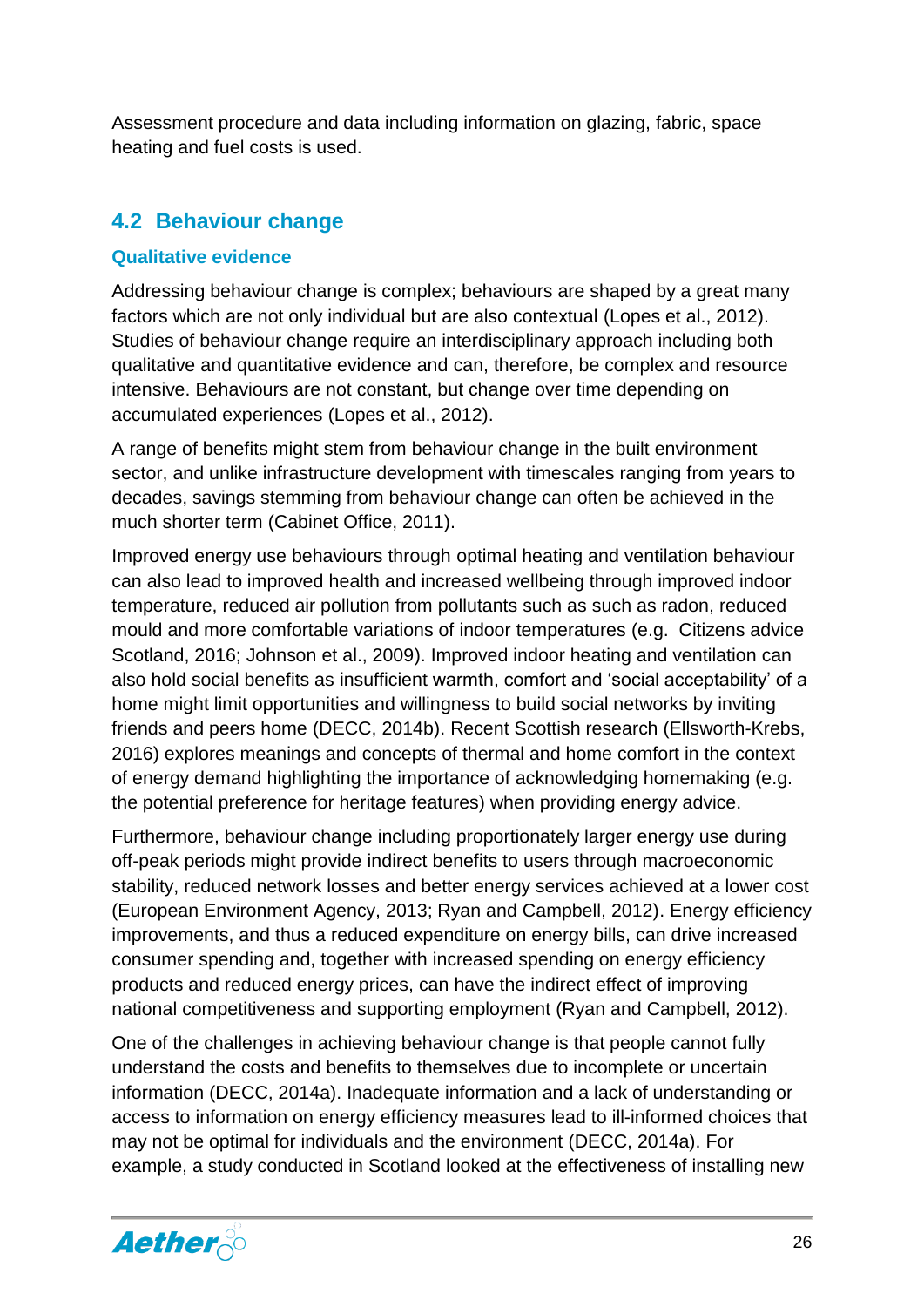heating systems in houses. It revealed that many of the selected home owners did not fully understand how to operate their new heating systems, therefore, they were not being used in the most sustainable manner (Foster et al., 2016). Similarly, experiences of cold weather and houses that are expensive to heat created a perception that any heat is good. However, this was leading to inefficient systems, for example, hot water pipework that released heat due to insufficient insulation (Foster et al., 2016). A UK study found that the daily and seasonal operation of heating and ventilation systems was poorly understood due to a lack of easy-tofollow user guides and insufficient training during handover to users (Gupta and Kapsali, 2016). It can, therefore, be seen that both suppliers and occupiers need access to information to make choices that lead to efficient, sustainable homes and lifestyles. Research of relevance in the Scottish context is ESRC funded work on Smarter Homes which looks at how domestic low carbon technology influences demand with the work being undertaken (between 2013 and 2017), in part at the University of St Andrews.

A further challenge is that of **scalability** and this is important in understanding the quantification of potential benefits. Many policy actions that target behaviour change are focused on small changes at the individual level, the justification being that they are a precursor to larger scale behaviour change or that they initiate increased involvement in the political process of change (Creamer, 2015). However, the effects of these small, individual level behaviour changes are often hard to predict. It is uncertain to what extent they contribute to the overall, high level sustainability agenda. For example, some evidence suggests that individuals who change one part of their lifestyle to be more 'pro-environmental' may view this as off-setting another behaviour that is detrimental to the environment, thus provoking a negative rebound effect rather than an overall uptake of a sustainable lifestyle (Creamer, 2015).

Perhaps the most apparent and quantifiable co-benefits associated with behaviour change are both short and longer term financial impacts. However, the cost savings could be used to purchase more goods and services with an associated carbon impact (the previously discussed 'rebound effect'). However, modelling by Druckman et al. (2011) estimates that the rebound effect for lowering the household thermostat is relatively low, with just 7% of the energy savings being lost if households spend their energy cost savings following their usual consumption patterns.

Unlike investments such as insulation and new appliances, behaviour changes can often be achieved at no upfront cost (Cabinet Office, 2011). Savings from smartmetering, altered consumption patterns and optimised heating and ventilation behaviour can thus free up capital for other requirements, which is particularly relevant for households in economically disadvantaged communities (European Environment Agency, 2013; Kobus et al., 2015). Although potential rebound effects pose challenges to measures targeting energy efficiency and reduced energy use, households can be encouraged to recycle the financial benefits reaped through initial

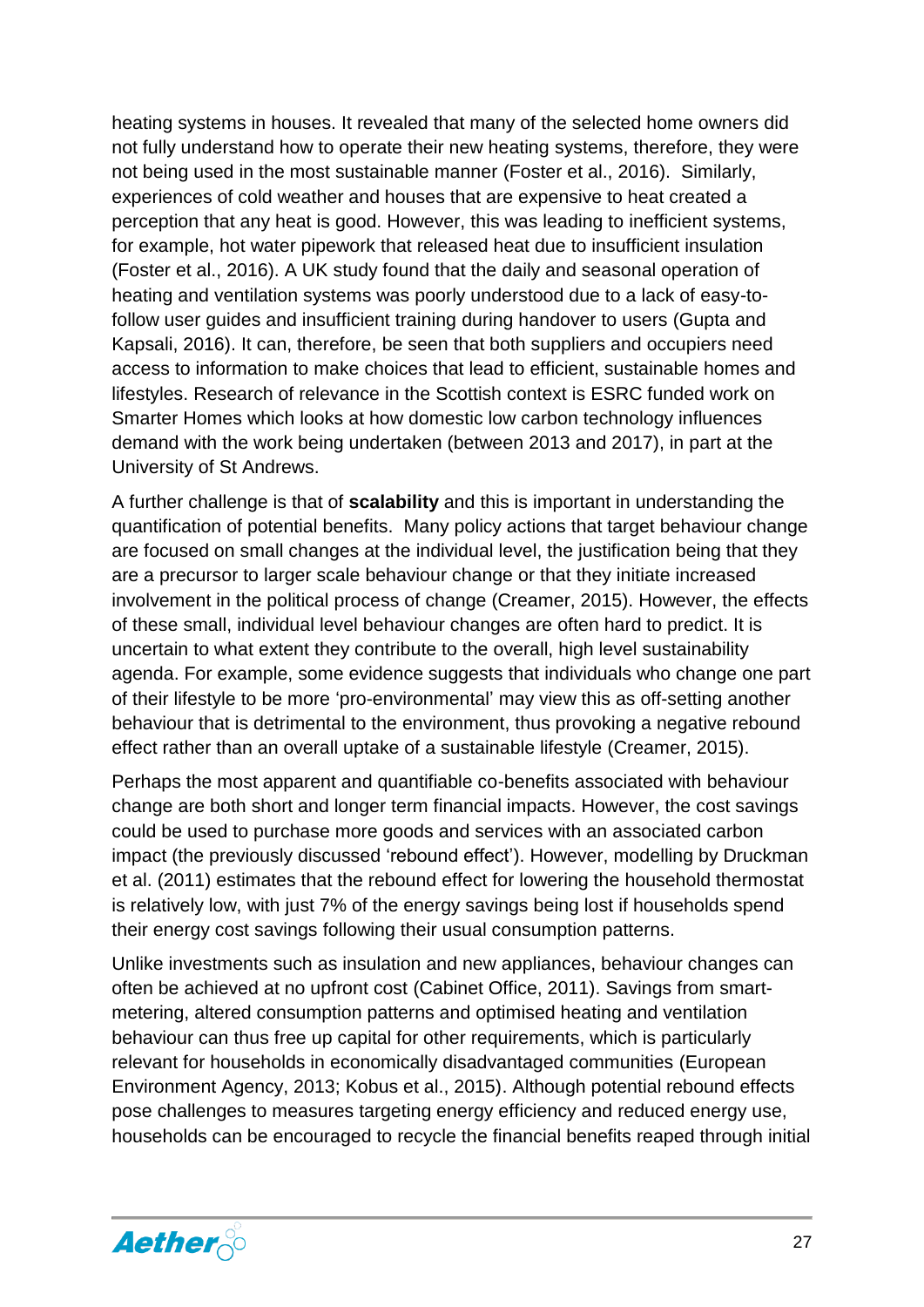behaviour changes to finance more extensive infrastructure improvements such as insulation, which can address fuel poverty in the longer term.

Whilst campaigns to encourage energy-saving behaviour need to be simple, policymakers need to be wary of the ‗blanket' approach as they are more successful if they are tailored to the community or to the level of innovation (McMichael and Shipworth, 2013). For example, in rural Scotland, it was found that the role of **community-led organisations** in encouraging behaviour change was crucial (Creamer, 2015). These organisations are embedded in the community and are therefore best placed to use local knowledge and establish networks to promote more sustainable lifestyles. They also have the necessary connections to build community capacity and increase individuals' willingness to change (Creamer, 2015). Research currently being led by the University of Edinburgh aims to analyse how the patterns of energy efficiency and heating demand differ between societies. This work, due to finish in June 2018, could be key in creating campaigns that are tailored to communities and society groups.

In the UK, 18% of the country's carbon footprint is made up of carbon dioxide emissions from non-domestic buildings, in particular, workplaces (Lockton et al., 2011). Promoting behaviour change in the commercial setting presents a challenge, as the individuals who are required to make the change do not pay the energy bills. This means that the financial incentive for change is significantly reduced (Christina et al., 2015). Business tasks often take priority and energy management can be seen as an additional task. In some cases, energy management can be seen as conflicting with business operations due to competition for individual workers' time (Christina et al., 2015). Research at the Edinburgh Napier University is seeking to investigate the energy consumption patterns in small to medium enterprises, assessing the possibility for behavioural change to reduce energy consumption. This work started in October 2014 and is due to be completed at the end October 2016.

The reduction in financial incentives for behaviour change in terms of investment in energy efficiency measures can also be seen in **rental houses**. The cost of energy efficiency improvements are borne by landlords whilst the benefits (lower energy bills) are received by the tenant and therefore there is less incentive for landlords to make energy savings.

#### <span id="page-28-0"></span>**Quantitative evidence**

There is limited modelling of these benefits and challenges within a co-benefits framework and there is recognition (Smith et al., 2016) that further research on behaviour change from a social and behavioural science perspective is required to more fully understand how savings can be achieved in the longer term. Quantitative modelling outcomes of relevance e.g. regarding the rebound effect (e.g. Druckman et al., 2011) have been detailed in the previous section, with the rebound effect identified as a key future research area (discussed in Chapter 8).

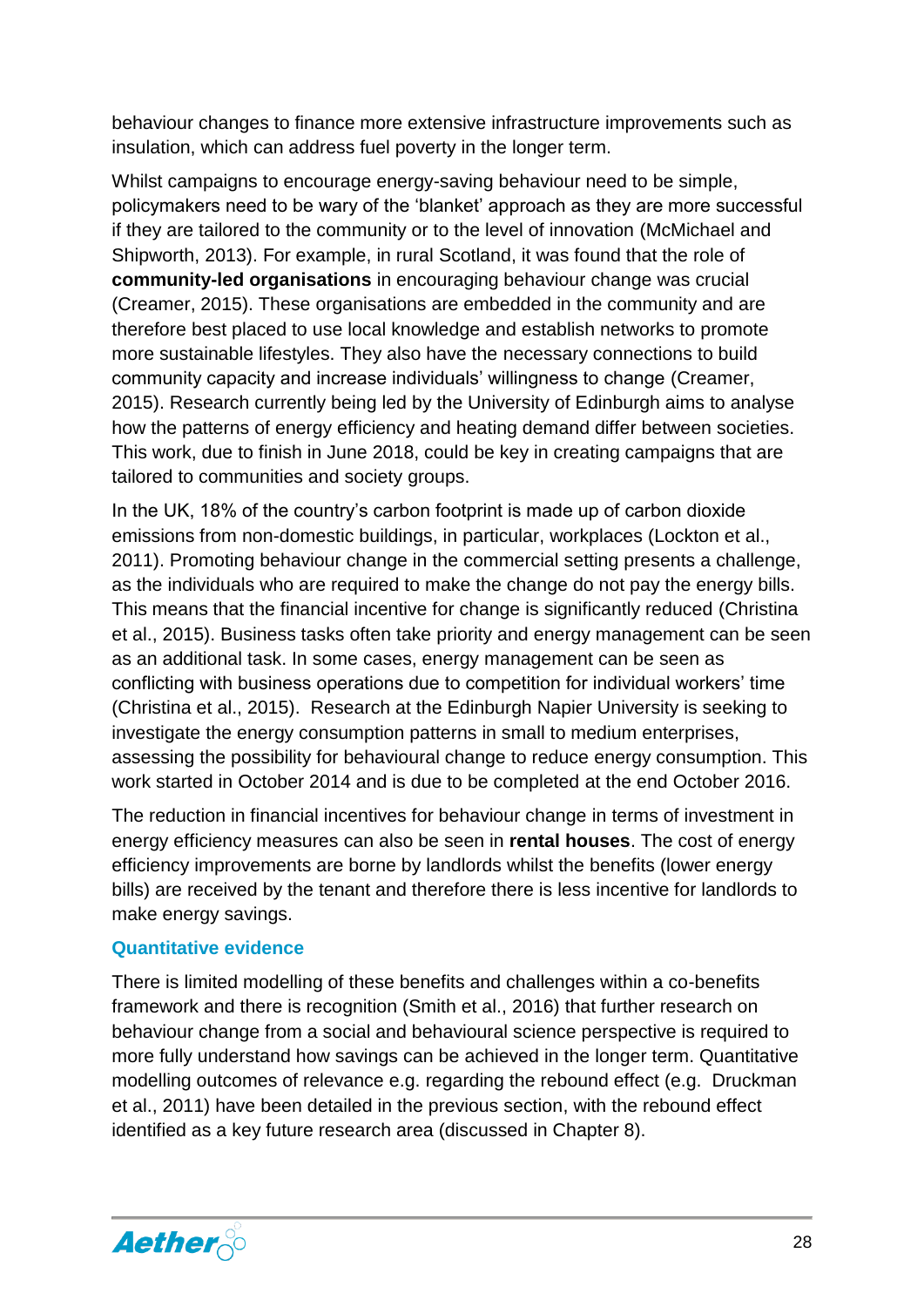#### <span id="page-29-0"></span>**4.3 Building design**

A number of building design criteria exist which can help reduce energy demands. These include the orientation of buildings; shading of buildings; passive cooling and passive heating (e.g. Pacheco et al. 2012) as well as optimisation for natural light. The benefits of associated energy demand reduction include future energy security and air quality benefits and are detailed in Chapter [7.](#page-35-0) The optimisation for natural light can result in increased worker productivity (Figueiro et al., 2002).

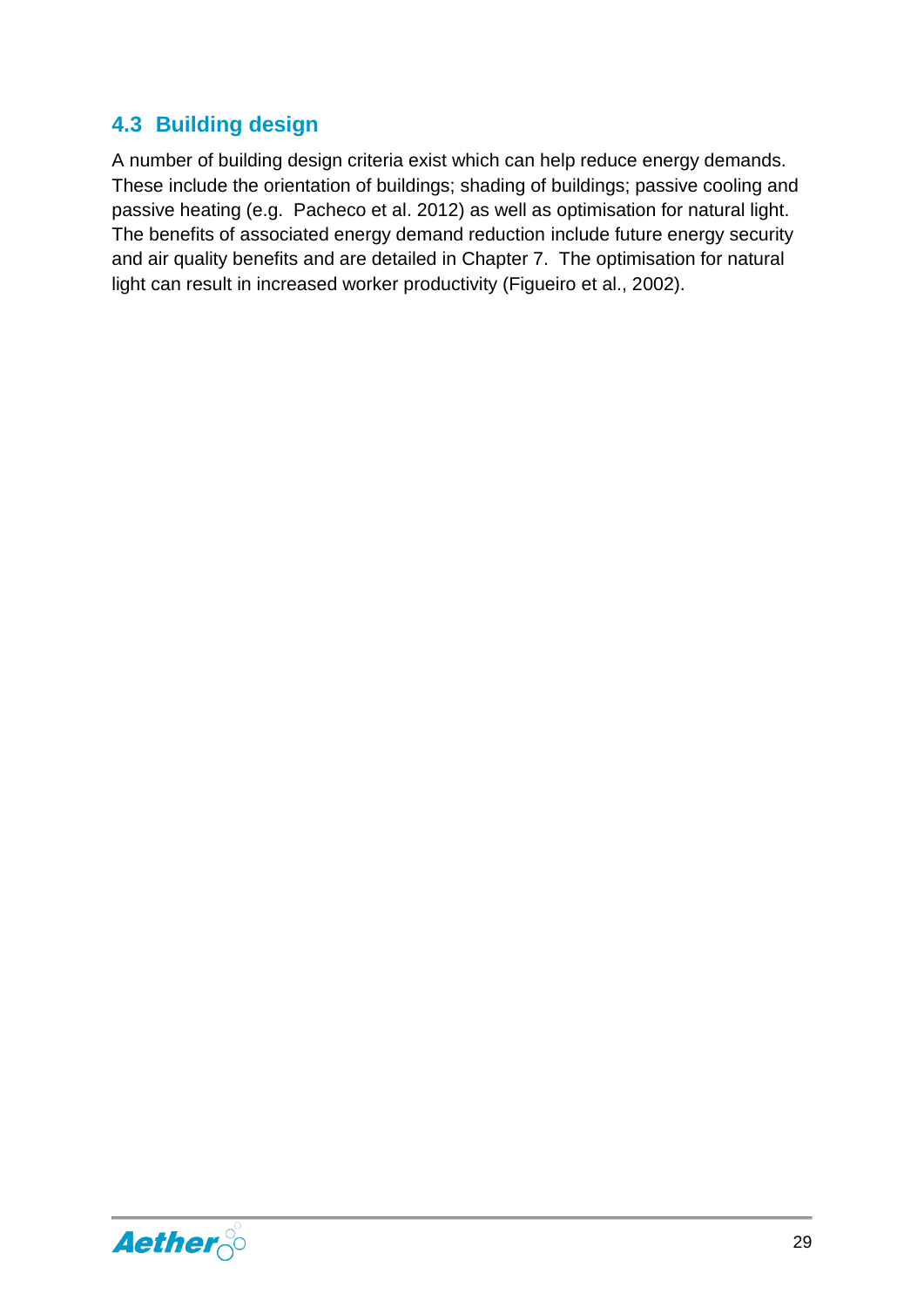# <span id="page-30-0"></span>**5 Shift: a more sustainable built environment**

Mitigation options which involve a shift to a lower-carbon built environment include the use of more sustainable building materials and the provision of green and blue infrastructure.

#### <span id="page-30-1"></span>**5.1 Sustainable building materials**

#### <span id="page-30-2"></span>**Qualitative evidence**

The built environment co-benefits literature addresses potential impacts arising from a shift towards **sustainable buildings** and **associated building standards** (Allen et al., 2015; Chauvin et al, 2016) including utilised building materials (e.g. Sutton et al., 2011).

The adoption of **sustainable building materials** (e.g. Sutton et al., 2011) can reduce the embodied energy of buildings by increasing the production of timber for structural and insulation products. These products can include cross-laminated structural components from both hardwood and softwood timber as well as recycled cellulose, sheep wool insulation materials and Naturally Structurally Insulated Panels (NSIPs) in new buildings (see e.g. Ecocel, 2016; MAKAR, 2016; NEES, 2013; Sutton et al., 2011; Thermafleece, 2016). Related to the adoption of sustainable building materials in the Scottish context, there are co-benefits relating to the use of forestry, woodland, and agricultural products for reducing operational and embodied emissions from buildings, through increasing the supply of timber products for manufacturing structural components and insulation materials. There was a clear consensus in the Scottish Forestry Strategy (Forestry Commission Scotland, 2006) that more could be done to achieve its aims, and that this could also leverage a wide range of co-benefits, including:

- increasing forest and woodland coverage (and sequestering carbon);
- socio-economic benefits for rural communities through increasing the production and diversification of forestry and agricultural co-products;
- supporting tourism and public health through better managing forestry and woodlands for biodiversity and recreation.

Research also suggests that natural and sustainable building and furnishing materials can improve indoor **air quality** by absorbing VOCs and regulating moisture and heat (James and Yang, 2005; Lee et al., 2005; NEES, 2013; Osanyintola and Simonson, 2006; Simonson et al., 2002).

#### <span id="page-30-3"></span>**Quantitative evidence**

There is currently limited quantitative evidence and modelling related to the above benefits, and there is a particular need for increased and improved data on Scottish imports and exports of sustainable building materials in order to better understand

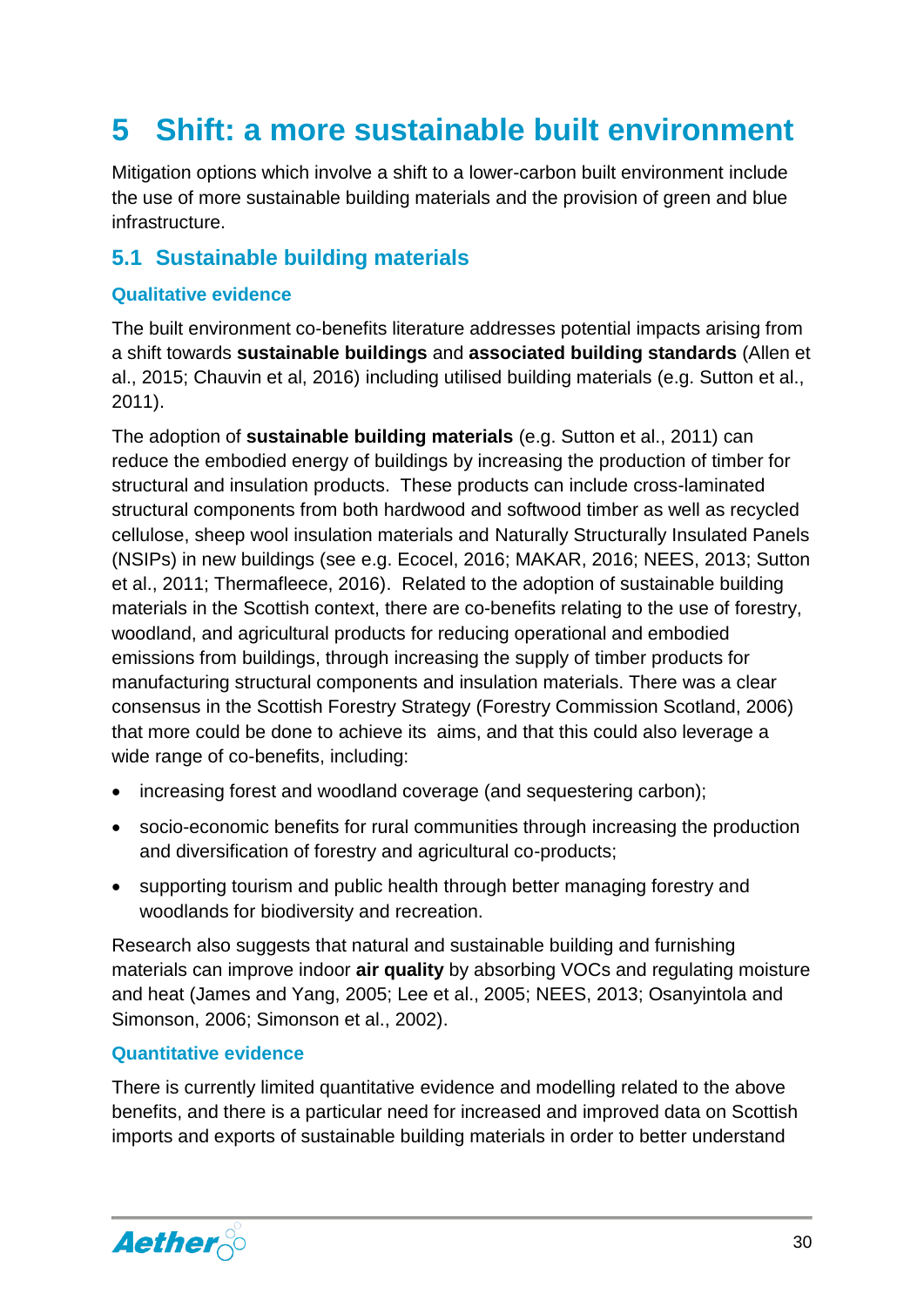and quantify the potential for these industries to contribute to sustainable economic growth.

#### <span id="page-31-0"></span>**5.2 Green and blue infrastructure**

#### <span id="page-31-1"></span>**Qualitative evidence**

Green infrastructure includes natural and semi-natural features such as parks, gardens, woodlands and urban trees, as well as man-made features such as green walls and roofs. Blue infrastructure includes lakes, rivers, wetlands and smaller water features such as ponds and ditches for sustainable urban drainage (Sandström, 2002). These networks of structures and facilities are essential for maintaining connectivity in landscapes and deliver a multitude of social, economic and environmental benefits (Forest Research, 2010; Tzoulas et al., 2007). Increasing green and blue infrastructure in urban areas has significant potential to deliver cobenefits as part of climate change mitigation, climate change adaptation and sustainable development strategies for cities (e.g. Hollas, 2014; Huseynov, 2011).

The provision of green infrastructure has been cited as a prerequisite for forming healthy communities (Mazza and Rydin, 1997), and there is a large and growing volume of evidence of the benefits of access to green spaces on the health and wellbeing of people of all ages (e.g. Curl et al., 2016 and Teedon et al., 2014). Green infrastructure in urban areas can also help reduce the **urban heat island (UHI) effect**, thus reducing building energy demand for cooling and reducing the health risks to occupants, and particularly to elderly and vulnerable householders (Emmanuel and Krüger, 2012; Emmanuel and Loconsole, 2015; Glasgow Clyde Valley Green Partnership, 2013; Hollas, 2014; M'Ikiugu et al., 2012).

Green roofs, often referred to as living roofs, and green walls are vegetative layers on the roofs or walls of buildings with waterproofing, drainage and irrigation characteristics (Castleton et al., 2010). They have become increasingly recognised for the benefits they offer (Bianchini and Hewage, 2012; Kowalczyk, 2011), which compensate for the expenditure required in installing them, including:

- 1. Energy demand reductions from insulating the property
- 2. Reduction of Urban Heat Island (UHI) effects
- 3. Management of surface-water run-off
- 4. Improved external air quality
- 5. Absorption of GHG emissions
- 6. Habitat creation and biodiversity enhancement (Bianchini and Hewage, 2012; Castleton et al., 2010; Rosenzweig et al., 2006).

#### <span id="page-31-2"></span>**Quantitative evidence**

Quantitative models and associated analysis as they relate to air quality aspects are covered in Chapter 7. There is currently limited consideration of green and blue

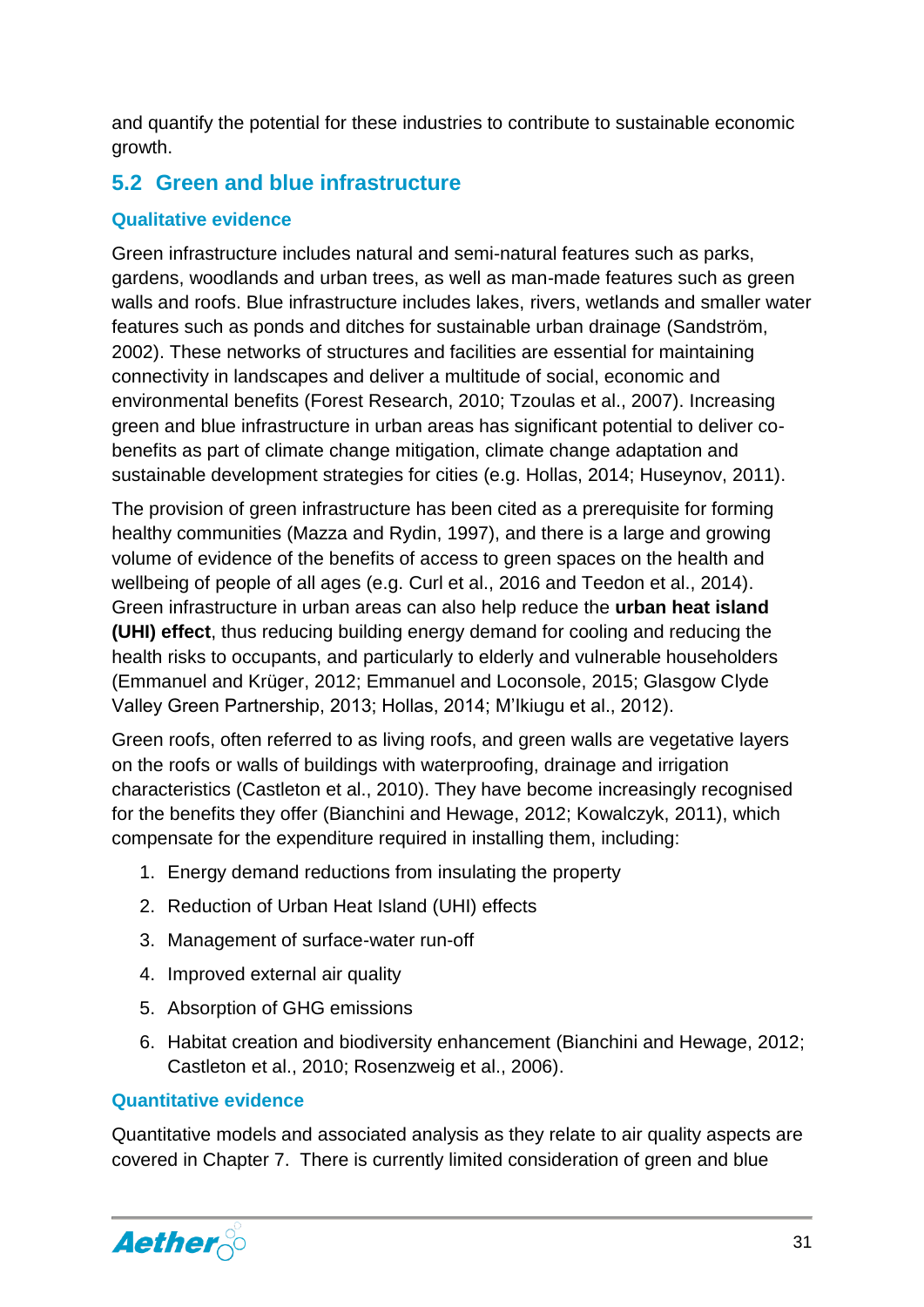infrastructure within a co-benefits modelling framework and it is recognised that there are challenges in evaluating the benefits of certain aspects e.g. the difficultly in attributing wellbeing related changes (in relation to physical activity or mental health) to a specific green infrastructure improvement (Smith et al., 2016). There is, however, a broader range of evidence e.g. in terms of impacts of energy demand reductions (as discussed in Chapter 4) which could be drawn upon in potential future model development.

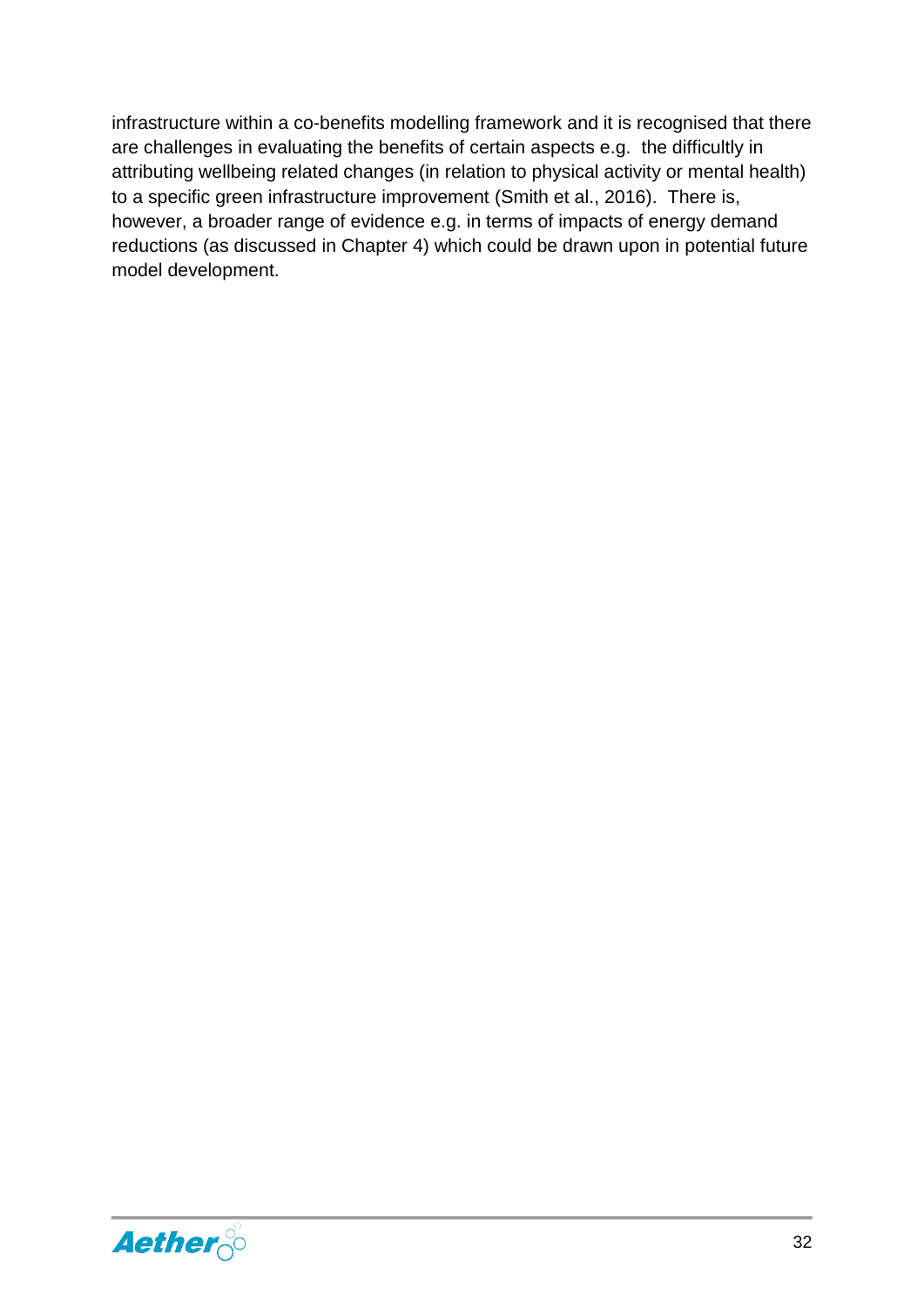### <span id="page-33-0"></span>**6 Improve: low carbon energy supply**

Low carbon energy supply options for buildings include renewable energy options (solar PV, solar hot water, solid biomass and biogas) and more efficient heating technology (heat pumps, efficient boilers and CHP).

#### <span id="page-33-1"></span>**6.1 Renewable energy sources**

#### <span id="page-33-2"></span>**Qualitative evidence**

Lower-carbon energy sources applicable for the urban built environment include the use of solar PV panels, solar hot water panels, heat pumps, combined heat and power (CHP), solid biomass and biogas.

These low carbon energy sources can offer **air quality benefits** by displacing emissions from fossil fuel combustion (apart from solid biomass – see below). These air quality benefits can have wider reaching distributional impacts, with research (Boyce and Pastor, 2012) indicating that lower income and minority groups are more likely to live next to polluting point sources such as fossil fuel power stations. There is also the potential to improve future **energy security** by reducing dependence on imported energy sources, and to avoid adverse side effects associated with **fossil fuel extraction**, such as the landscape impacts of opencast coal mining, the risk of oil spills, and emissions from gas flaring.

Most energy supply technologies have some potential adverse side-effects. Solar PV panels use rare metals and there is a need to better understand the sourcing of materials for use in solar panels including ways to minimise environmental impacts through reuse and recycling initiatives (Smith et al., 2016).

Although solar panels and solar walls require a high capital investment, the low running costs mean that there is potential for fuel poverty reduction benefits even in Scotland, and a detailed analysis of this potential in Dundee has been undertaken (Andreadis et al., 2013). The study suggested that city level solar installation programmes could play a key role in reducing fuel poverty at an acceptable cost.

Air and ground source heat pumps are covered by UK's Renewable Heat Incentive. By 2050, the embedded carbon could be reduced by 32% when comparing heat pump systems with gas boilers (Gupta & Irving, 2014)<sup>4</sup>. However, as their operation requires electricity, heat pumps often lead to an increase in electricity consumption and therefore the extent to which emissions are reduced depends on how 'clean' is the source of electricity (Onyango, et al., 2016). One promising solution is the combination of heat pumps with thermal energy storage which would allow heat demand to be shifted to off peak time or times of renewable electricity surplus (Renaldi, et al., 2016). By integrating thermal energy storage and time-of-use tariffs,

<sup>&</sup>lt;sup>4</sup> With embedded carbon being defined as the carbon cost (in  $CO<sub>2</sub>$  or  $CO<sub>2</sub>e$ ) of construction or manufacturing. It refers to the total primary energy consumed (carbon dioxide released) from direct and process associated with the lifecycles of products and services.



**.**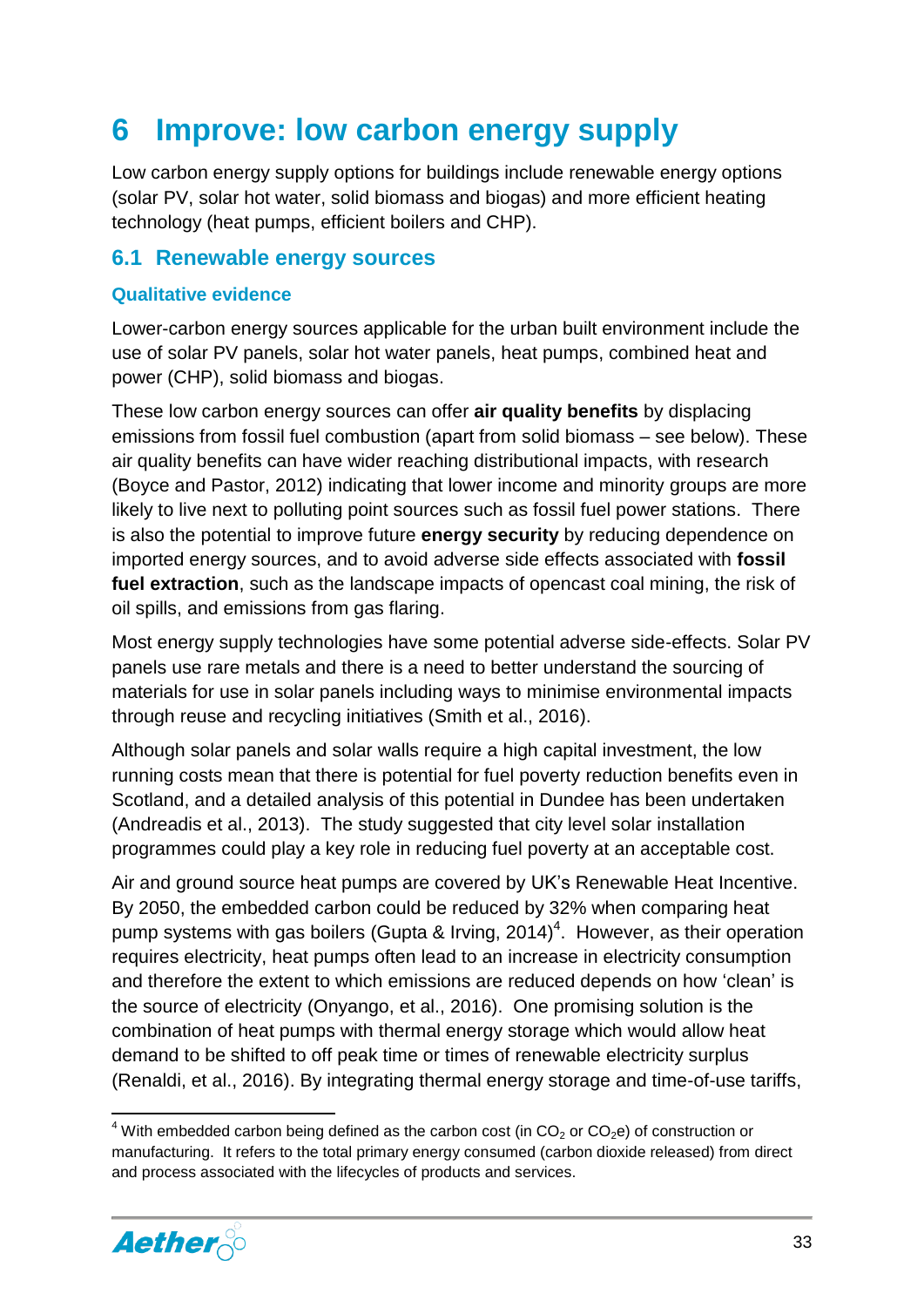the operational costs of heat pump systems will decline and, in combination with the Renewable Heat Incentive, the system will become cost competitive with conventional systems (Renaldi, et al., 2016).

In the rural Scottish context, there is evidence on the contribution from **woody biomass** for private space and water heating in North East Scotland. This is a relatively low-cost energy source that can help to address the impact of rising energy prices, help to address fuel poverty (Feliciano et al., 2014) and improve energy security. Potential adverse side effects include that for solid biomass, there can be an increase in particulate and nitrogen oxides emissions if it is replacing gas. However, there are net benefits if replacing coal or oil (Environmental Protection UK, 2013), depending on the technology used. Focussing on off gas-grid uptake, i.e. replacing coal or oil fired systems, will also tend to avoid uptake in urban air quality hotspots.

The introduction of the **heat planning law,** whereby developers of major sources of waste heat are required to install infrastructure to capture and deliver it to local homes and businesses, will deliver benefits including reducing the ecological impacts of dumping waste heat into natural environments (Daly and Farley, 2011), and encouraging the co-location of housing and employment which will reduce transport impacts.

#### **Quantitative evidence**

The quantification of air quality aspects is covered in Chapter 7. In terms of wider impacts there is comparatively limited consideration in the co-benefits literature, however, Energy system modelling could help assess the benefits of diversified energy supplies and the cost of using 'fluctuating' sources (Smith et al., 2016).

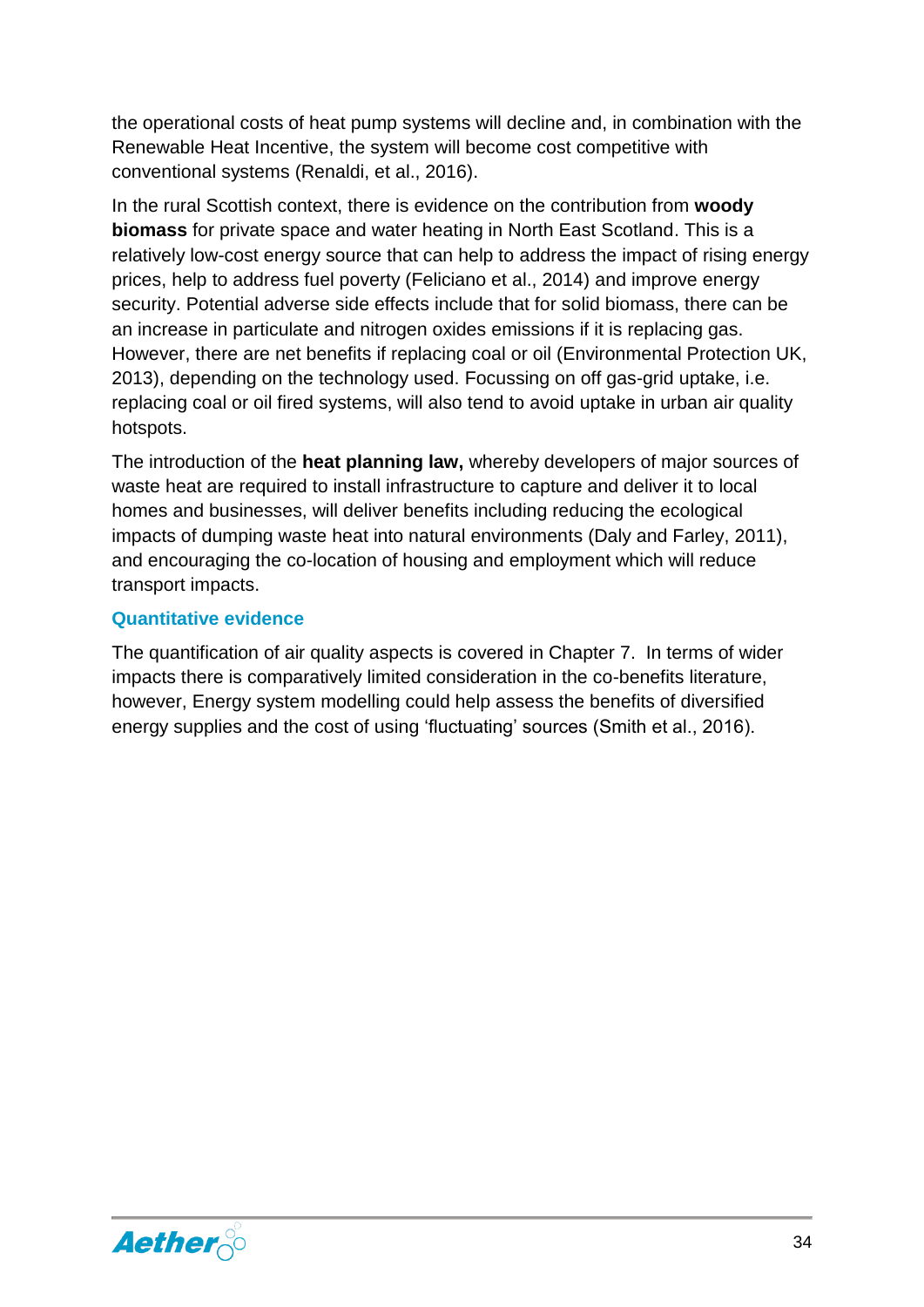# <span id="page-35-0"></span>**7 Cross-cutting themes**

Climate change mitigation options in the built environment which are aimed at reducing the use of fossil fuels, either through avoided energy consumption (chapter 4), the use of less energy-intensive materials (chapter 5) or the use of low carbon energy sources (chapter 6) offer air quality and future energy security benefits and these are addressed in turn below.

#### <span id="page-35-1"></span>**7.1 Air quality**

As fossil fuels are the main source of air pollution, most of these mitigation options will, therefore, have the co-benefit of improving air quality, with the exact level of benefits depending on the fuel displaced and on the magnitude of the energy savings. In the case of biomass combustion, emissions displaced from fossil fuel combustion will be diminished (or increased, if replacing gas) by those produced by the biomass, unless appropriate mitigation is put in place.

Building fabric improvements reduce the total energy consumption for heating. Insulation can also prevent over-heating, leading to electricity savings in cases where fans or air conditioning are used for cooling. Air pollutant emission savings therefore depend on the heating fuel and technology. This could be a gas or oil boiler or electric heating. For reductions in electricity used for heating or cooling, the emission savings depend on the mix of sources used to generate electricity across the whole network. Both the location of emissions and the pollution abatement technologies will be different for boilers located in residential or commercial buildings compared to gas or coal-fired power stations used to generate electricity.

Behaviour change has similar impacts except that there is potential to also address energy used for lighting and appliances, thus saving additional emissions from electricity generation.

The use of more sustainable building materials such as timber, cellulosic material or sheep's wool insulation can reduce the emissions of air pollutants from extraction, processing and manufacture of the building materials that are displaced, such as steel, aluminium, concrete, bricks or synthetic insulation foam. Life-cycle analysis would be needed to properly compare the total emissions embodied in these different materials.

Green infrastructure can reduce emissions in a different way, by absorbing or adsorbing pollutants on to vegetation. The amount of pollution removed is generally thought to be proportional to the leaf area, and so is greater for larger trees with a dense canopy. There are numerous modelling studies in the literature, and the iTree-Eco model has been used to estimate the value of air pollution removal at various sites in the UK, but empirical data to demonstrate the size of the effect in real life is scarce. Most studies of urban trees estimate that pollution levels are reduced by only a few percent, but the economic value of this removal can still be significant because of the high levels of mortality and morbidity related to urban air pollution.

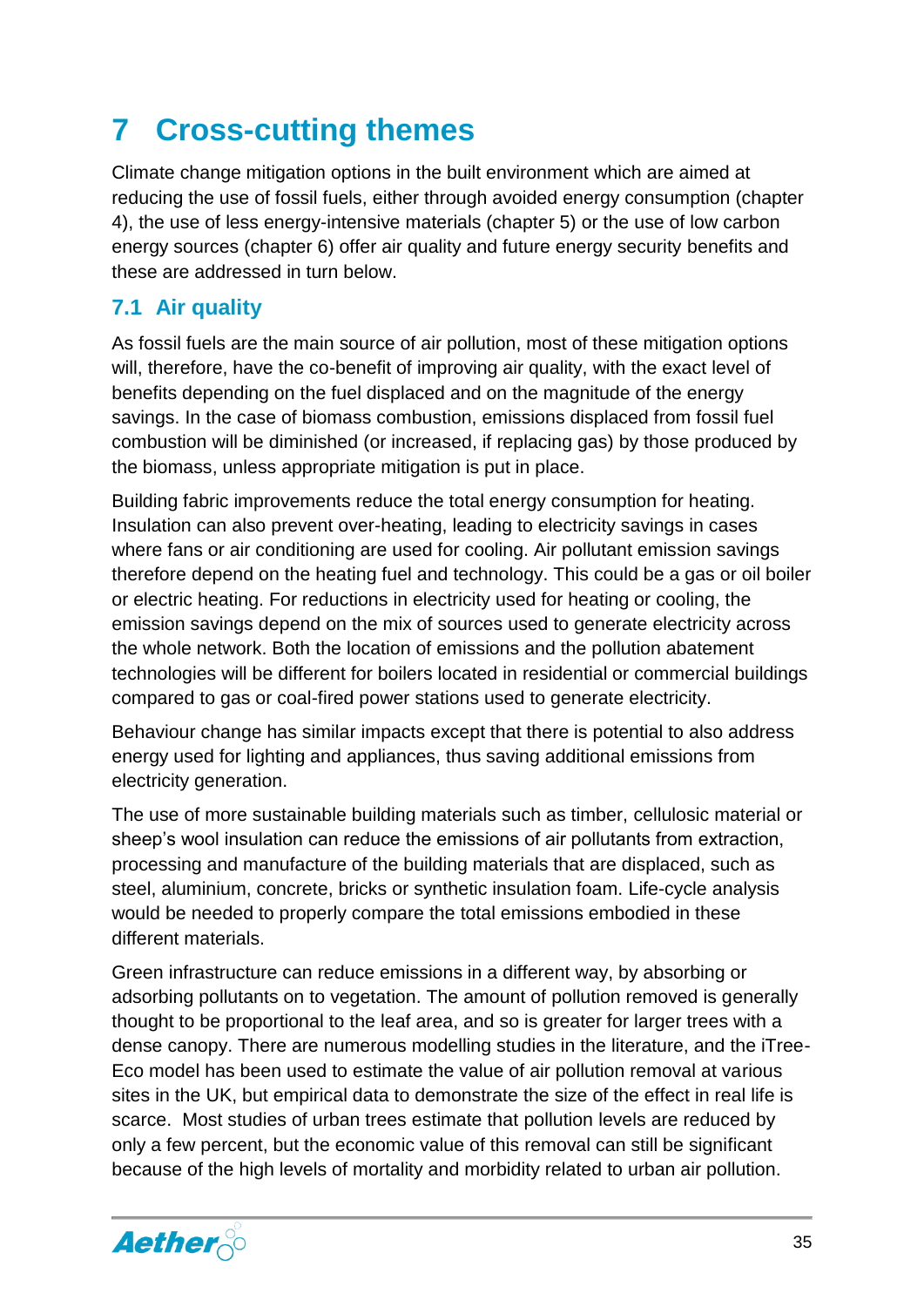Solar PV panels will displace the national electricity generation mix, and solar hot water panels will displace the fuel that would have been used for hot water – probably gas, oil or electricity. Both heat pumps and more efficient boilers will displace the gas, oil or electricity that would have been used for space heating, but in the case of heat pumps the emission savings will be offset by emissions from the electricity used to run the pump. More efficient lighting and cooling technologies will reduce the use of electricity.

A key potential adverse side-effect is emissions of particulate matter (PM) from biomass combustion. Emissions vary considerably depending on the nature of the fuel and the combustion device, so estimates are highly uncertain, but although biomass boilers produce less PM than residential coal combustion, they produce more than oil-fired boilers. PM emissions from gas and biogas are negligible.

#### <span id="page-36-0"></span>**Quantitative evidence**

There are numerous articles in the literature that show substantial air quality cobenefits from climate change mitigation actions, but few of these present separate estimates for the building sector, and none were found that quantify potential cobenefits specifically for Scotland. However, a study for the whole of the UK was carried out in 2013 for the UK Committee on Climate Change, which estimated the air quality benefits that would arise from achieving the CCC's Medium Abatement Scenario by 2030. This scenario involved a shift to biomass boilers, biomass district heating, biogas, solar hot water and heat pumps in residential and non-residential buildings and industry, plus a range of building energy efficiency measures.

Using emission factors for different heating technologies and standard DEFRA estimates of damage costs per tonne of each pollutant, the study estimated the costs of health impacts from emissions of  $NO<sub>X</sub>$ ,  $SO<sub>2</sub>$  and  $PM<sub>10</sub>$  for biomass and biogas heating, and the costs avoided from savings in coal, gas and oil (changes in electricity use were assessed as part of the whole power sector, not just for buildings, so are not shown here). The findings are summarised in Table 7.1. This shows that the cost of emissions from biomass and biogas boilers, which totals £169 million in 2030 for the residential and non-residential sectors, partly offsets the large savings from avoided coal, oil and gas combustion (£316 million in 2030 for the shift to biomass, solar and heat pumps, and £92 million for building energy efficiency measures). However, there is still a large net benefit of £239 million.

The study emphasises that the estimates of emissions from biomass boilers are highly uncertain: the main estimate assumes that the Renewable Heat Incentive standard can be met, whereas the sensitivity test assumes a value measured for Swan Eco-stoves, which is a factor of ten larger. If this value was used, the biomass emissions would more than offset the savings from avoided coal, oil and gas for this scenario. This emphasises the importance of optimising biomass combustion devices to reduce emissions as far as possible, and avoiding the use of biomass in urban areas where population exposure is high.

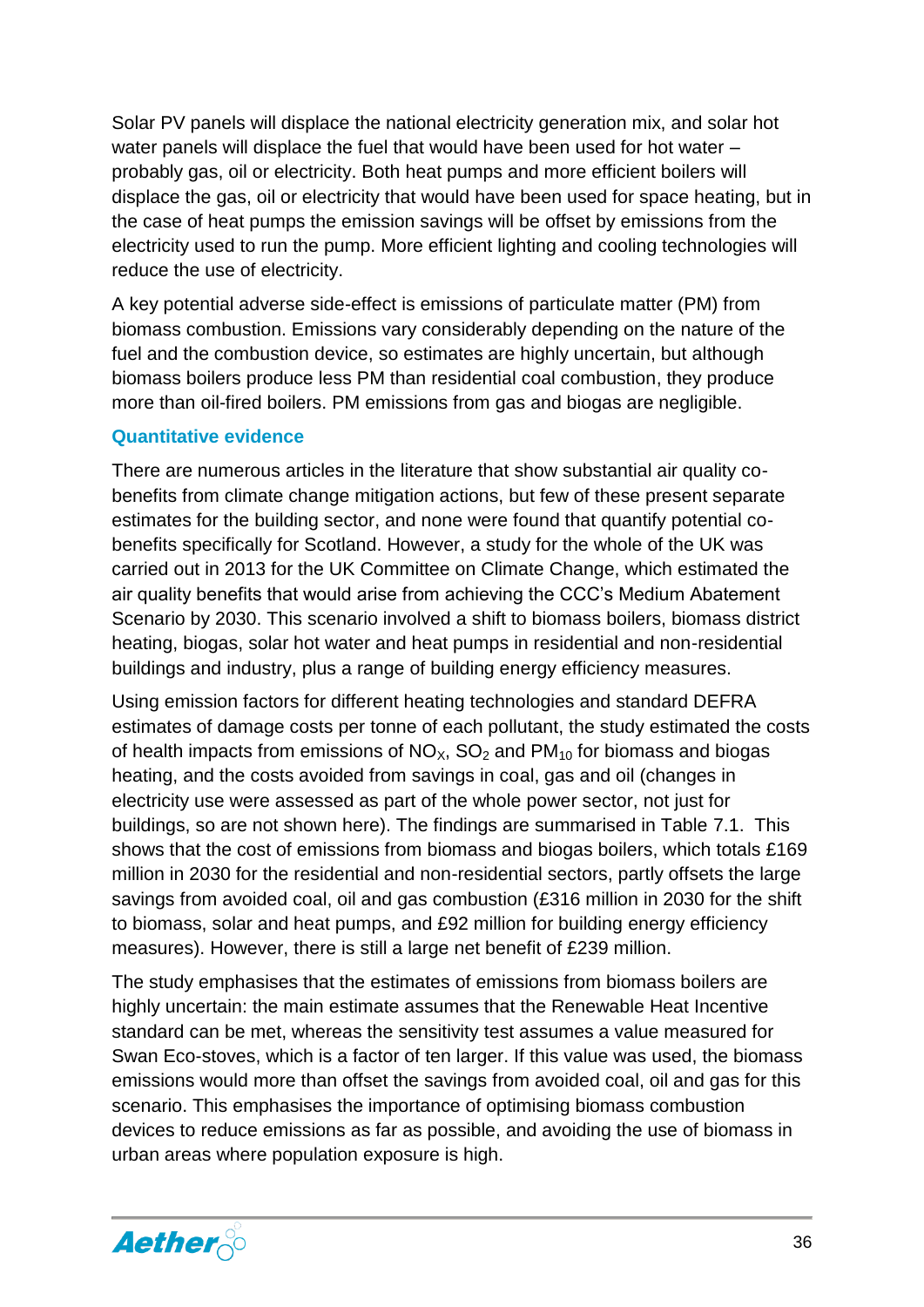**Table 7.1: UK Estimates of the value of air quality co-benefits from climate change mitigation action in the buildings and industry sector (building energy efficiency and shift to solar, biomass and biogas) for the UK, based on damage costs for emissions of NOX, SO<sup>2</sup> and PM10.** 

|                            | <b>Value in 2030 (£</b><br>million) UK | NPV 2010-2030 (£<br>million)<br><b>UK</b> |
|----------------------------|----------------------------------------|-------------------------------------------|
| <b>Residential biomass</b> | 42 (364)                               | 95 (814)                                  |
| Non-residential            | 37 (313)                               | 282 (2384)                                |
| biomass                    |                                        |                                           |
| Industrial heat            | 227                                    | 1140                                      |
| <b>Biogas</b>              | 7                                      | 29                                        |
| <b>District</b><br>heating | 83                                     | 474                                       |
| biomass                    |                                        |                                           |
| <b>TOTAL</b>               | 396                                    | 2020                                      |
| Heat sector: fuel savings  |                                        |                                           |
| <b>Residential sector</b>  | $-264$                                 | $-1416$                                   |
| Non-residential            | $-52$                                  | $-321$                                    |
| Industry                   | $-377$                                 | $-1397$                                   |
| <b>TOTAL</b>               | $-693$                                 | $-3134$                                   |
| <b>Efficiency measures</b> |                                        |                                           |
| <b>Residential</b>         | $-78$                                  | $-642$                                    |
| Non-residential            | $-14$                                  | $-138$                                    |
| Industry                   | $-134$                                 | $-869$                                    |
| <b>TOTAL</b>               | 226                                    | $-1649$                                   |

Numbers in brackets are a sensitivity test with a much larger  $PM_{10}$  emission factor for biomass stoves (see text). Source: ApSimon and Oxley (2013)

#### <span id="page-37-0"></span>**7.2 Energy security**

The climate mitigation methods that reduce building energy consumption will also have benefits for future energy security, by reducing reliance on fossil fuels. Despite production of North Sea oil and gas, a considerable proportion of the UK's fossil fuel energy is imported from other countries. For the energy supply technologies, solar energy is of course provided locally and therefore will also provide energy security benefits. Biogas is also generally provided locally, typically from anaerobic digestion of farm or household organic waste. For solid biomass, it is important to ensure that supply is from a sustainable source, such as sustainable forestry waste, rather than from forests of high biodiversity value. The size of the forestry sector in Scotland should ensure that sustainable biomass can be provided locally, so this option should also improve energy security. However, for both biomass and biogas it is necessary to ensure that a continuous supply is available locally to avoid short term disruptions, ideally with a choice of suppliers.

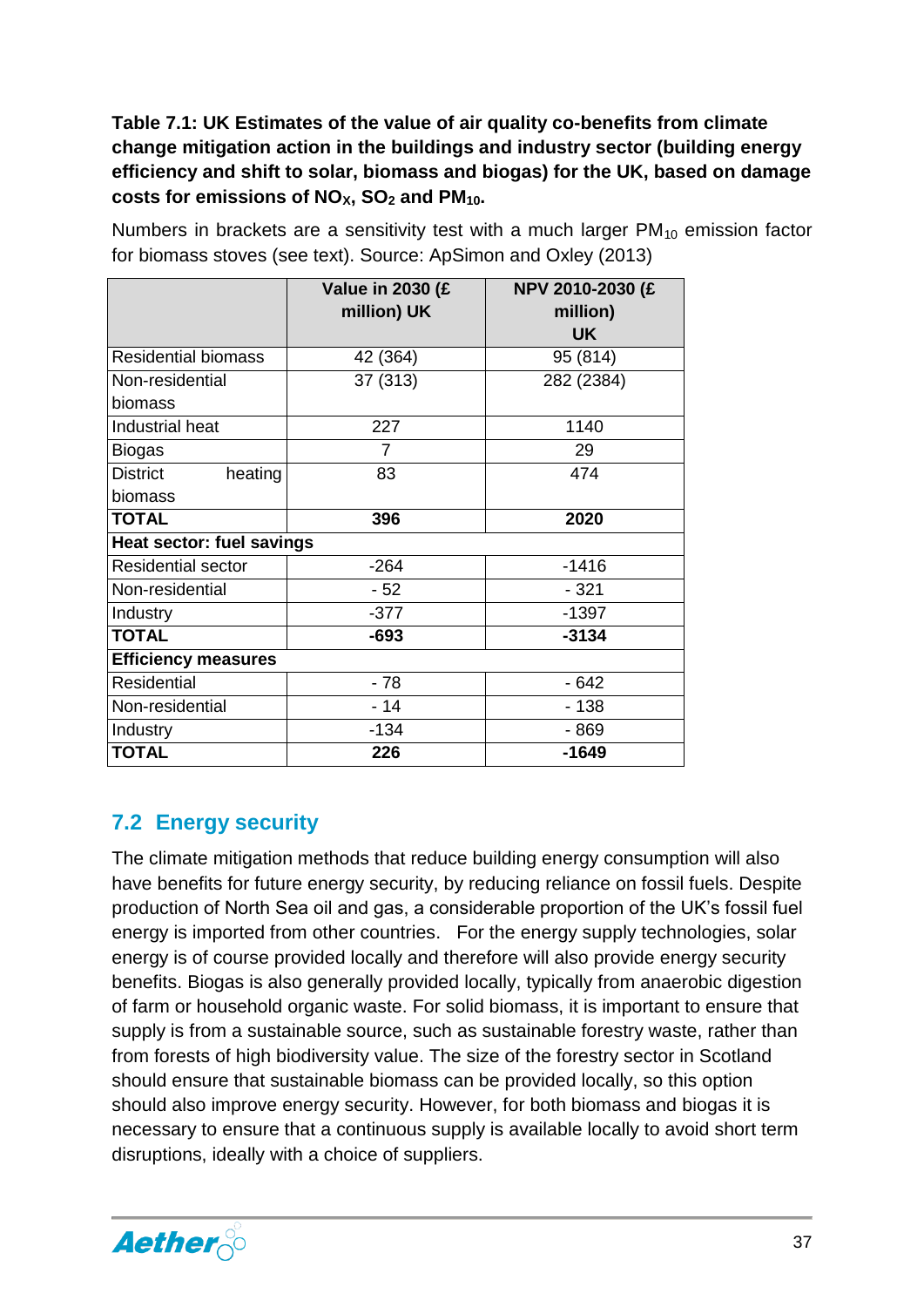# <span id="page-38-0"></span>**8 Recommendations**

This evidence review found a large literature base demonstrating that the co-benefits of climate change mitigation action in the built environment sector could be substantial. In determining policy, consideration needs to be given to the carbon reduction offered and the potential for additional benefits. Ambitious use of increased efficiency measures could help achieve GHG reduction targets as well as contributing to other key objectives such as improving health. The use of sustainable materials could offer opportunities in terms of forestry diversification, while the provision of green infrastructure could help reduce urban heat island effects.

Significant research gaps are detailed below.

#### **Avoid: reduce energy demand**

- Further in-depth research on the co-benefits of improving energy performance of housing on occupant health is necessary if there is a requirement to directly quantify how investment in energy efficiency could lead to reductions in costs to health services.
- Physical and mental health are identified as being influences on and outcomes of energy behaviours and vulnerability to fuel poverty. Research is needed to understand these relationships in more detail including where and how policy measures can be targeted to maximise co-benefits to those most in need.
- Further evidence is required to better understand and quantify the benefits of energy efficiency in the non-domestic sector, especially in the Scottish context. Opportunities here relate to cost savings, strengthening of corporate values and risk mitigation.
- Further research is required to quantify the rebound and prebound effects of improving energy efficiency, particularly amongst fuel poor and vulnerable households, and to incorporate the updated results into models such as DEMScot2 and NHM.

#### **Shift: a more sustainable built environment**

- Increased and improved data is required on Scottish imports and exports of sustainable building materials in order to better understand and quantify the potential for these industries to contribute to sustainable economic growth.
- Linked to the use of timber based sustainable building materials there is a need for more research to capture the value of ecosystem services<sup>5</sup>, and particularly how the co-benefits of forestry and agricultural strategies can be captured and incorporated into strategies for the built environment.

**<sup>.</sup>** <sup>5</sup> eftec, 2011. Scoping Study on Valuing Ecosystem Services of Forests Across Great Britain. Report for the Forestry Commission, October 2011.

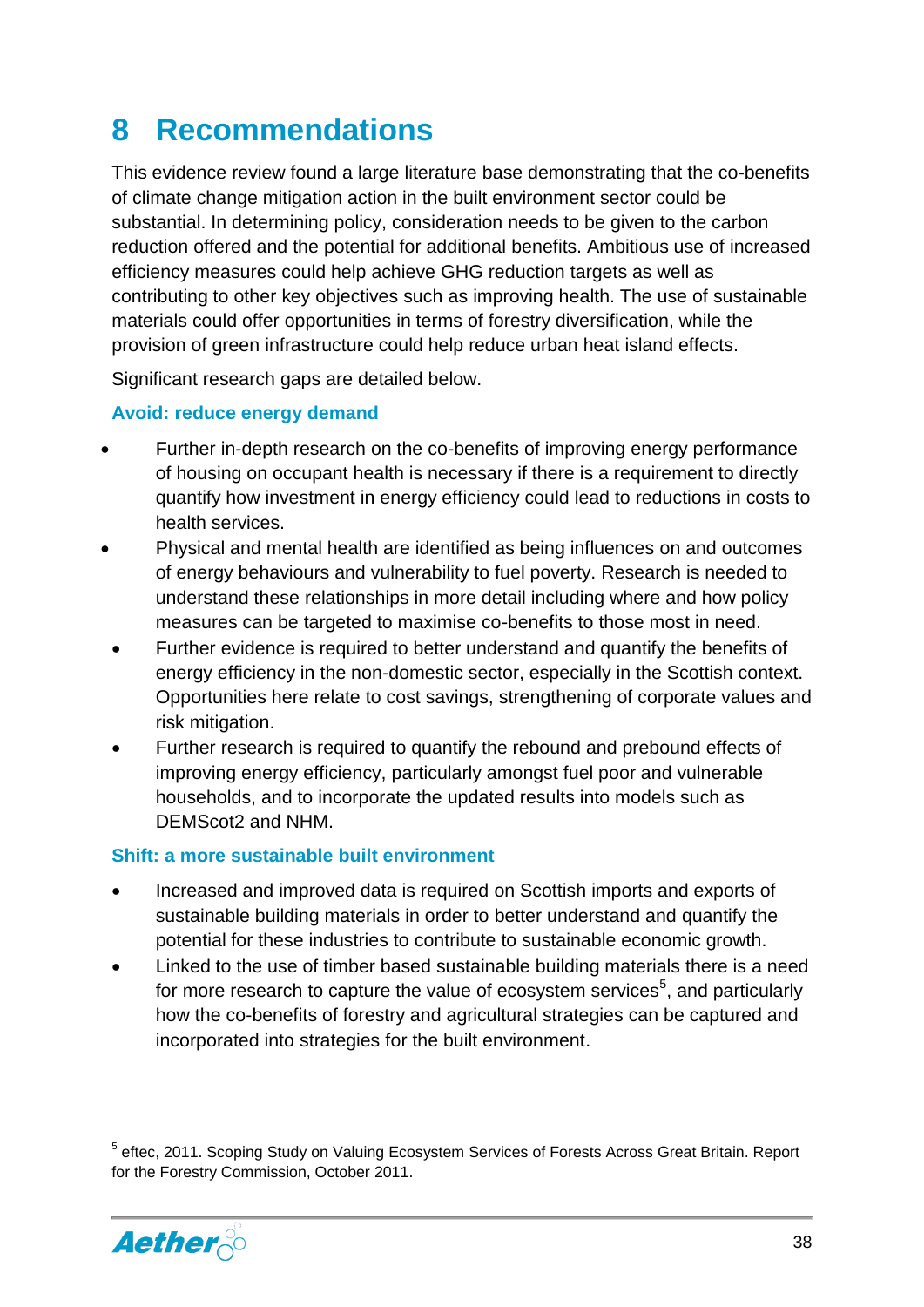• Increased understanding of the equalities opportunities in relation to local job creation, e.g. through the production of sustainable building materials, is required.

#### **Improve: low carbon energy options**

 Further research is needed on the sustainability impacts of increasing demand for bioenergy.

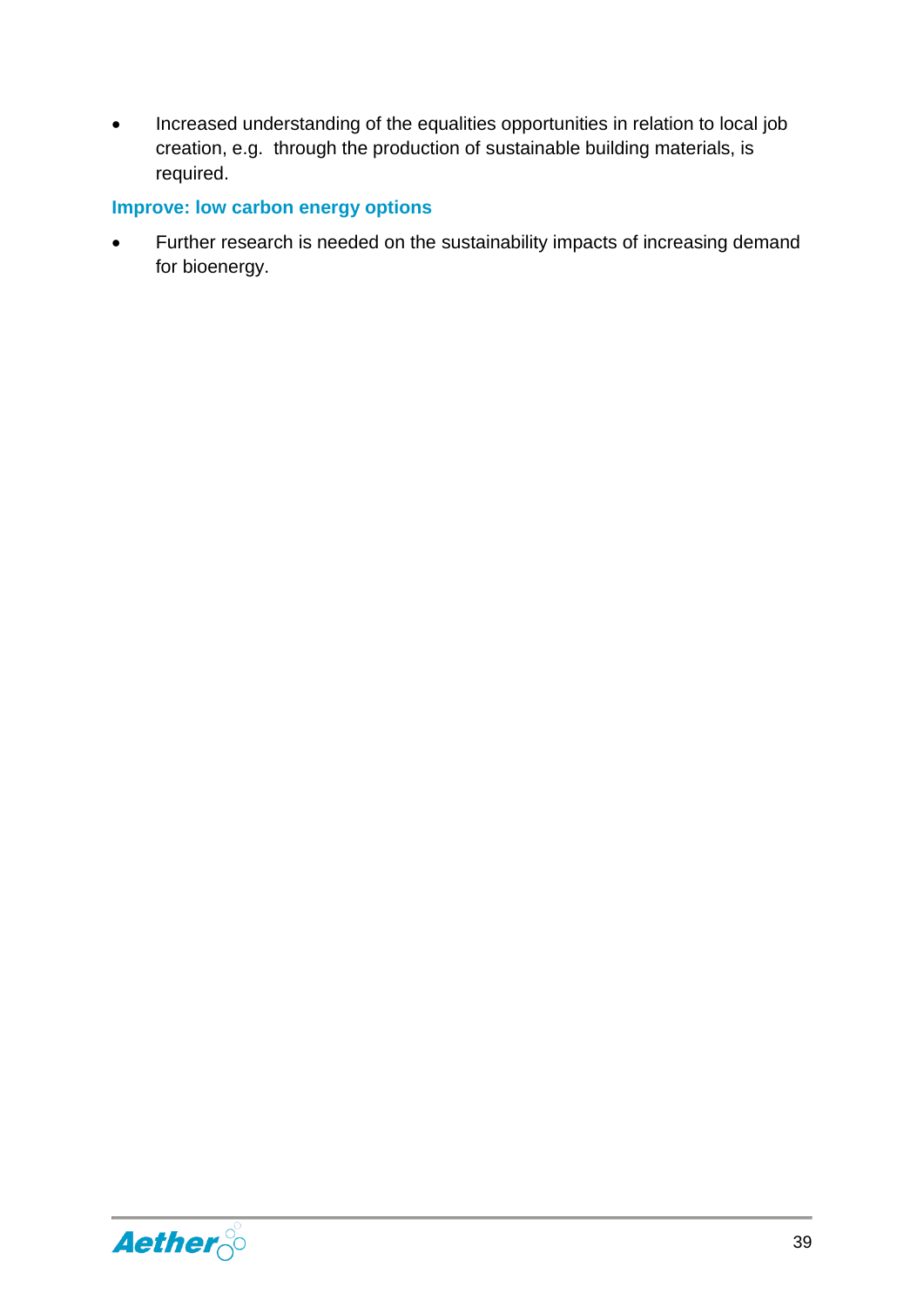# <span id="page-40-0"></span>**References**

- AECOM (2012) Investigations into Overheating in Homes: A Literature Review. Report to Department for Communities and Local Government. https://www.gov.uk/government/uploads/system/uploads/attachment\_data/file/ 7604/2185850.pdf
- Allen, J.G., MacNaughton, P., Laurent, J.G.C., Flanigan, S.S., Eitland, E.S., Spengler, J.D., 2015. Green Buildings and Health. Curr. Environ. Health Rep. 2, 250–258. doi:10.1007/s40572-015-0063-y
- Anderson, D.R. et al. (2000), "The relationship between modifiable health risks and group level health care expenditures", American Journal of Health Promotion, Vol. 15, No. 1, pp. 45-52,
- Andreadis, G., Roaf S., and Mallick, T., (2013) Tackling fuel poverty with buildingintegrated solar technologies: The case of the city of Dundee in Scotland. Energy and Buildings 59 (2013) 310–320
- Annesi-Maesano, I., Lundbäck, B., Viegi, G., 2014. Respiratory epidemiology, 1st edition. ed. Sheffield: European Respiratory Society.
- ApSimon, H. and Oxley, T. (2013) Analysis of the air quality impacts of potential CCC scenarios. Report to the UK Committee on Climate Change by Imperial Consultants Ltd.
- Aynsley, R., 1999. Estimating summer wind driven natural ventilation potential for indoor thermal comfort. J. Wind Eng. Ind. Aerodyn. 83, 515–525. doi:10.1016/S0167-6105(99)00098-7
- Baker, K., 2015. Reducing demand: Energy efficiency and behaviour change, in: Wood, G., & Baker, K.J., (Eds.), A Critical Review of Scottish Renewable Energy Policy. Palgrave.
- Baker, K.J., 2016 Personal communication
- Baker, K.J., Emmanuel, R., Phillipson, M., 2012. Final Report: Support for RPP2 Housing Futures. ClimateXChange Scotland.
- Baker, K.J., Mould, R., Restrick, S., 2016. The Speird Project Final report to the Eaga Charitable Trust.
- Barker, T., Ekins, P., Foxon, T., 2007. The macro-economic rebound effect and the UK economy. Energy Policy 35, 4935–4946. doi:10.1016/j.enpol.2007.04.009
- Barker, T., Jenkins, K., 2007. The Domestic Energy Sub-Model in MDM-E3.
- Becker, R., Goldberger, I., Paciuk, M., 2007. Improving energy performance of school buildings while ensuring indoor air quality ventilation. Build. Environ. 42, 3261–3276. doi:10.1016/j.buildenv.2006.08.016
- Bernstein, J.A., Alexis, N., Bacchus, H., Bernstein, I.L., Fritz, P., Horner, E., Li, N., Mason, S., Nel, A., Oullette, J., Reijula, K., Reponen, T., Seltzer, J., Smith, A., Tarlo, S.M., 2008. The health effects of non-industrial indoor air pollution. J. Allergy Clin. Immunol. 121, 585–591. doi:10.1016/j.jaci.2007.10.045

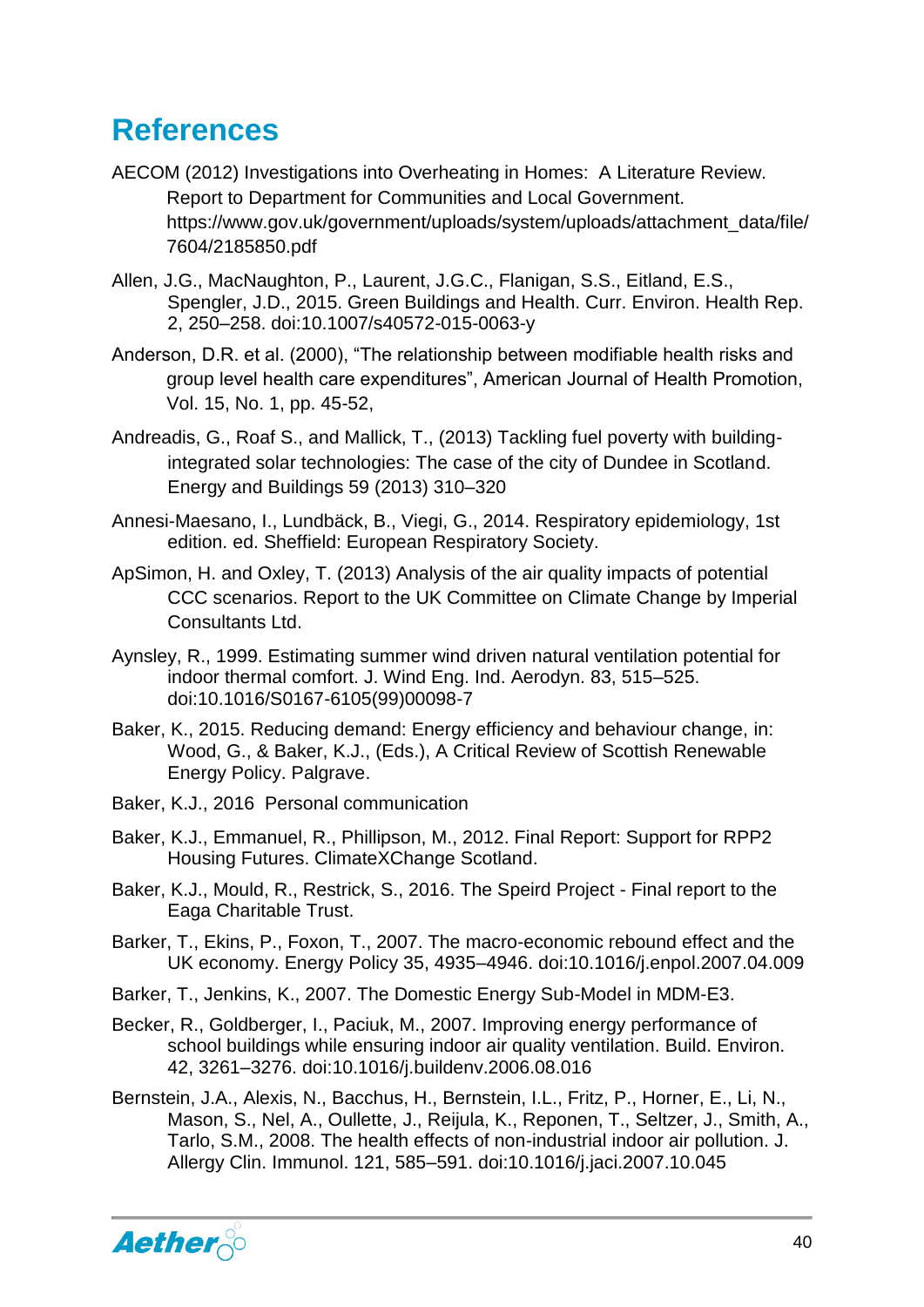- Bianchini, F., Hewage, K., 2012. How "green" are the green roofs? Lifecycle analysis of green roof materials. Build. Environ. 48, 57–65. doi:10.1016/j.buildenv.2011.08.019
- Biran, A., Hunt, C., 2003. WELL Resource Centre Network for Water, Sanitation and Environmental Health [WWW Document]. Indoor Air Pollut. Cook. Stoves Health. URL http://www.lboro.ac.uk/well/resources/fact-sheets/fact-sheetshtm/iap.htm (accessed 2.9.16).
- Boardman, B., Darby, S., Killip, G., Hinnells, M., Jardine, C.N., Palmer, J., Sinden, G., 2005. 40% House. Environmental Change Institute, Oxford.
- Boardman, B. (2010), Fixing Fuel Poverty: Challenges and Solutions, Earthscan, London
- Bornehag, C.G., Blomquist, G., Gyntelberg, F., Järvholm, B., Malmberg, P., Nordvall, L., Nielsen, A., Pershagen, G., Sundell, J., 2001. Dampness in buildings and health. Nordic interdisciplinary review of the scientific evidence on associations between exposure to "dampness" in buildings and health effects (NORDDAMP). Indoor Air 11, 72–86.
- Boyce. J. & Pastor, M. (2012) Cooling the Planet, Clearing the Air: Climate Policy, Carbon Pricing, and Co-Benefits.Political Economy Research Institute, University of Massachusetts at Amherst, 79 pages
- Bruce, N., Perez-Padilla, R., Albalak, R., 2000. Indoor air pollution in developing countries: a major environmental and public health challenge. Bull. World Health Organ. 78, 1078–1092.
- Cabinet Office, 2011. Behaviour change and energy use.
- CASD, 2010. A Select Review of Literature on the Relationship Between Housing and Health.
- Castleton, H.F., Stovin, V., Beck, S.B.M., Davison, J.B., 2010. Green roofs; building energy savings and the potential for retrofit. Energy Build. 42, 1582–1591. doi:10.1016/j.enbuild.2010.05.004
- Cecere, G., Mazzanti, M., 2015. Green jobs, innovation and environmentally oriented strategies in European SMEs.
- Centre for Energy Policy (CEP) 2016 Research into the rebound effect
- Chard R., and Walker G., (2016) Living with fuel poverty in older age: Coping strategies and their problematic implications. Energy Research & Social Science 18 (2016) 62–70
- Chauvin, J., Pauls, J., Strobl, L., 2016. Building codes: An often overlooked determinant of health. J. Public Health Policy 37, 136–148. doi:10.1057/jphp.2016.5
- Christina, S., Waterson, P., Dainty, A., Daniels, K., 2015. A socio-technical approach to improving retail energy efficiency behaviours. Appl. Ergon. 47, 324–335. doi:10.1016/j.apergo.2014.08.003

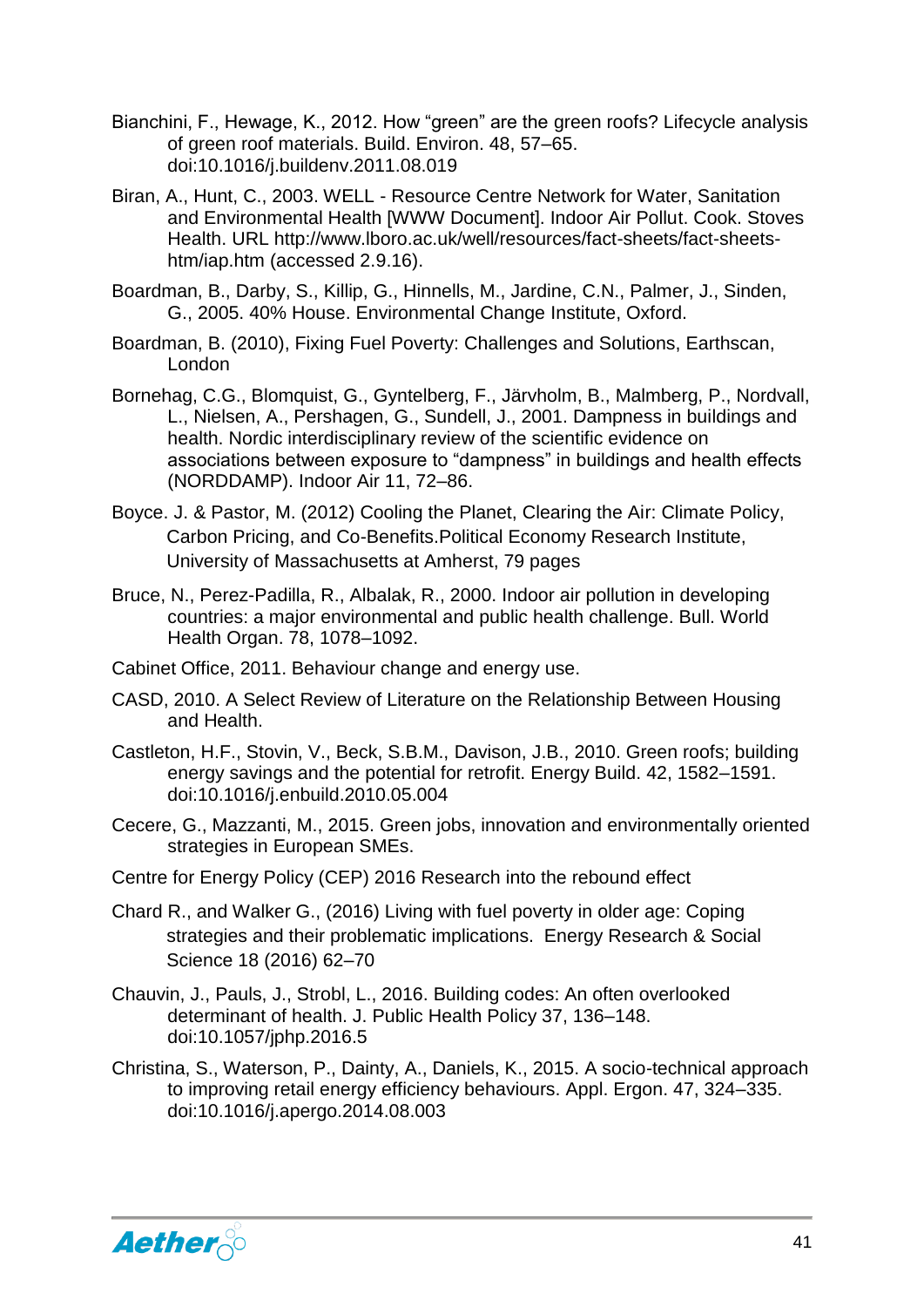- Citizens Advice Scotland, Consumer Futures Unit, 2016. Taking the Temperature: A review of energy efficiency and fuel poverty schemes in Scotland. Consumer Futures Unit, Scotland.
- Clarke et al., 2014. Assessing Transformation Pathways, in: Edonhofer et al., (Ed.), Climate Change 2014: Mitigation of Climate Change. Contribution of Working Group III to the Fifth Assessment Report of the Intergovernmental Panel on Climate Change. Cambridge University Press, Cambridge.

ClimateXChange (2016) Overheating Risk in Buildings Housing Vulnerable People [http://www.climatexchange.org.uk/files/9414/8214/5669/CXC\\_Scoping\\_Study\\_Specif](http://www.climatexchange.org.uk/files/9414/8214/5669/CXC_Scoping_Study_Specification_-_Assessment_of_Overheating_Risk.pdf) [ication\\_-\\_Assessment\\_of\\_Overheating\\_Risk.pdf](http://www.climatexchange.org.uk/files/9414/8214/5669/CXC_Scoping_Study_Specification_-_Assessment_of_Overheating_Risk.pdf)

- Commission on Housing & Wellbeing, 2015. A blueprint for Scotland's future. Commission on Housing & Wellbeing.
- Committee on Climate Change, 2016. "Reducing emissions in Scotland 2016 progress report". Committee on Climate Change: London.
- Consoli, D., Marin, G., Marzucchi, A., Vona, F., 2015. Do green jobs differ from nongreen jobs in terms of skills and human capital?
- Copenhagen Economics, 2012. Multiple Benefits of Investing in Energy-efficient Renovation of Buildings - Impact on Finances in IEA, 2014
- Creamer, E., 2015. The double-edged sword of grant funding: a study of communityled climate change initiatives in remote rural Scotland. Local Environ. 20, 981–999. doi:10.1080/13549839.2014.885937
- Curl, A., Thompson, C.W., Alves, S., Aspinall, P., 2016. Outdoor Environmental Supportiveness and Older People's Quality of Life: A Personal Projects Approach. J. Hous. Elder. 30, 1–17. doi:10.1080/02763893.2015.1087925
- Dalkmann, H., Brannigan, C., 2007. Transport and Climate Change, Sourcebook Module 5e.
- Daly, H.E., Farley, J., 2011. Ecological Economics: Principles and Applications, 2 edition. ed. Island Press, Washington.
- Danish Energy Agency, 2005. Heat supply in Denmark [WWW Document]. Energistyrelsen. URL http://www.seas.columbia.edu/earth/wtert/sofos/DEA\_Heat\_supply\_in\_denma rk.pdf
- DCLG, 2006. Building a Greener Future: Towards Zero Carbon Development.
- DECC, 2014a. Consultation Stage Impact Assessment for the Private Rented Sector Regulations.
- DECC, 2014b. Understanding the behaviours of households in fuel poverty.
- Department for Business, Energy & Industrial Strategy, 2016. Renewable Heat Incentive statistics [WWW Document]. URL https://www.gov.uk/government/collections/renewable-heat-incentive-statistics (accessed 30.8.16).
- Druckman, A., Chitnis, M., Sorrell, S., Jackson, T. (2011) Missing carbon reductions? Exploring rebound and backfire effects in UK households. Energy Policy, Volume 39, Issue 6, June 2011, Pages 3572–3581

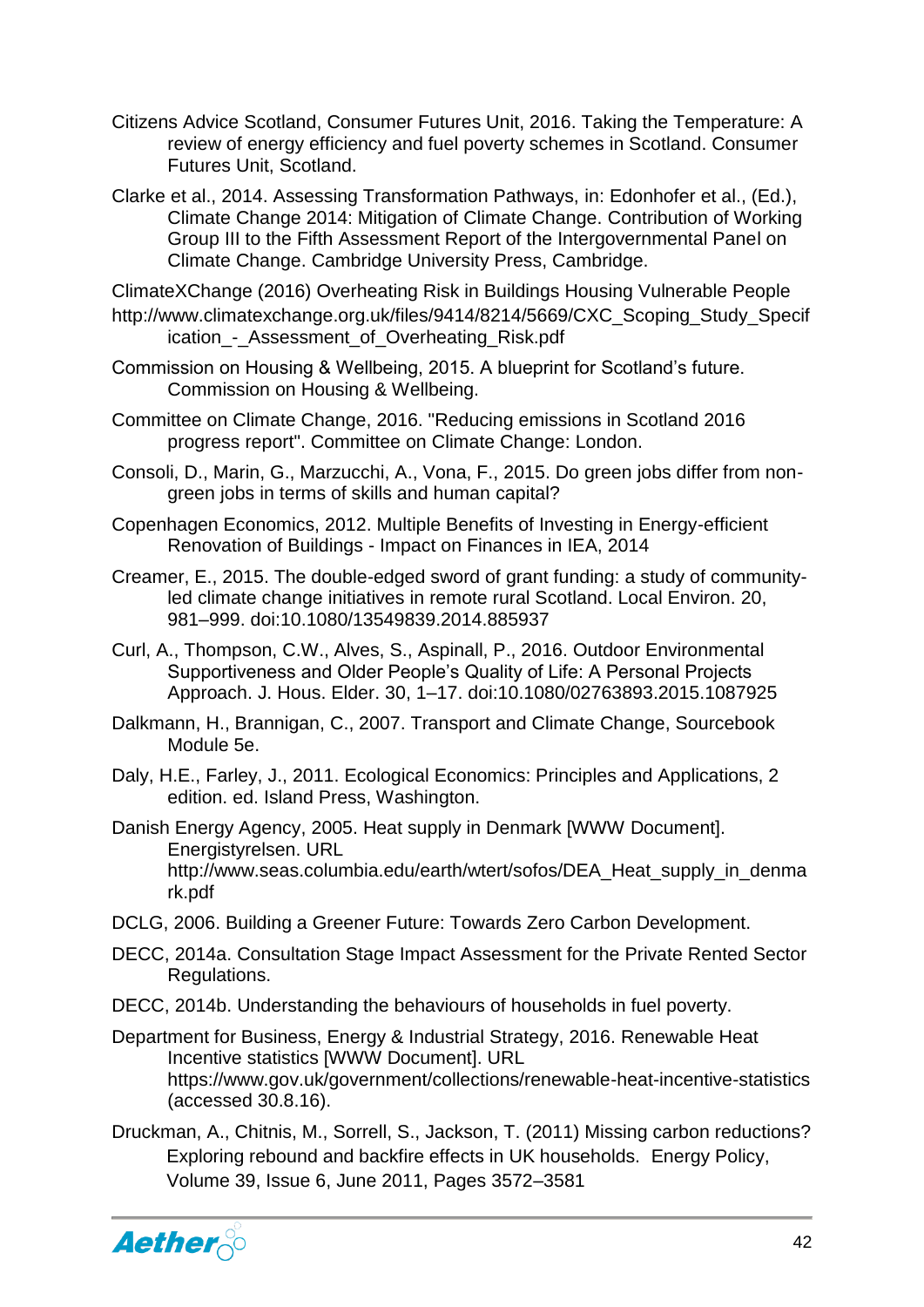- Dunnett, N., Kingsbury, N., 2004. Planting Green Roofs and Living Walls. Timber Press.
- Ecocel, 2016. Eco friendly home insulation product. Sustainable Insulation [WWW Document]. Ecocel. URL http://www.ecocel.ie/ (accessed 30.8.16).
- EEP, 2013. Europe's Energy Portal Fuel, Natural Gas and Electricity Prices From Past to Present [WWW Document]. URL https://www.energy.eu/ (accessed 30.8.16).
- Ekins, P., Etheridge, B., 2006. The environmental and economic impacts of the UK climate change agreements. Energy Policy 34, 2071–2086. doi:10.1016/j.enpol.2005.01.008
- Ellsworth-Krebs (2016) PhD Thesis: Home-ing in on Domestic Energy Research, University of St Andrews.
- Emmanuel, R., Baker, K., 2012. Carbon Management in the Built Environment. Routledge.
- Emmanuel, R., Krüger, E., 2012. Urban heat island and its impact on climate change resilience in a shrinking city: The case of Glasgow, UK. Build. Environ. 53, 137–149. doi:10.1016/j.buildenv.2012.01.020
- Emmanuel, R., Loconsole, A., 2015. Green infrastructure as an adaptation approach to tackling urban overheating in the Glasgow Clyde Valley Region, UK. Landsc. Urban Plan. 138, 71–86. doi:10.1016/j.landurbplan.2015.02.012

Environmental Protection UK (2013) *Solid Fuel and Air Quality An Update for Local Authorities.* 

http://www.environmental-protection.org.uk/wpcontent/uploads/2013/07/Solid-Fuel-and-Air-Quality-Update-for-LAs-final-060413.pdf

- Equal Rights Center, 2014. Opening Doors: An investigation of barriers to senior housing for same-sex couples.
- European Commission, 2011. Background on energy in Europe.
- EC (European Commission) (2011), Commission Staff Working Paper Impact Assessment, Accompanying the document Directive of the European Parliament and of the Council on Energy Efficiency and amending and subsequently repealing Directives 2004/8/EC and 2006/32/EC, SEC(2011) 779 final, Brussels, 22.6.2011 in IEA, 2014
- European Environment Agency, 2013. Achieving energy efficiency through behaviour change: what does it take? (No. EEA Technical report | No 5/2013). European Environment Agency, Copenhagen, Denmark.
- Feliciano, D., Slee, B., Smith, P., 2014. The potential uptake of domestic woodfuel heating systems and its contribution to tackling climate change: A case study from the North East Scotland. Renew. Energy 72, 344–353. doi:10.1016/j.renene.2014.07.039
- Figueiro M.G, Mark S. Rea, M.S and Rea, A.C. (2002) Daylight and Productivity A Field Study. ACEEE Summer Study on Energy Efficiency in Buildings.

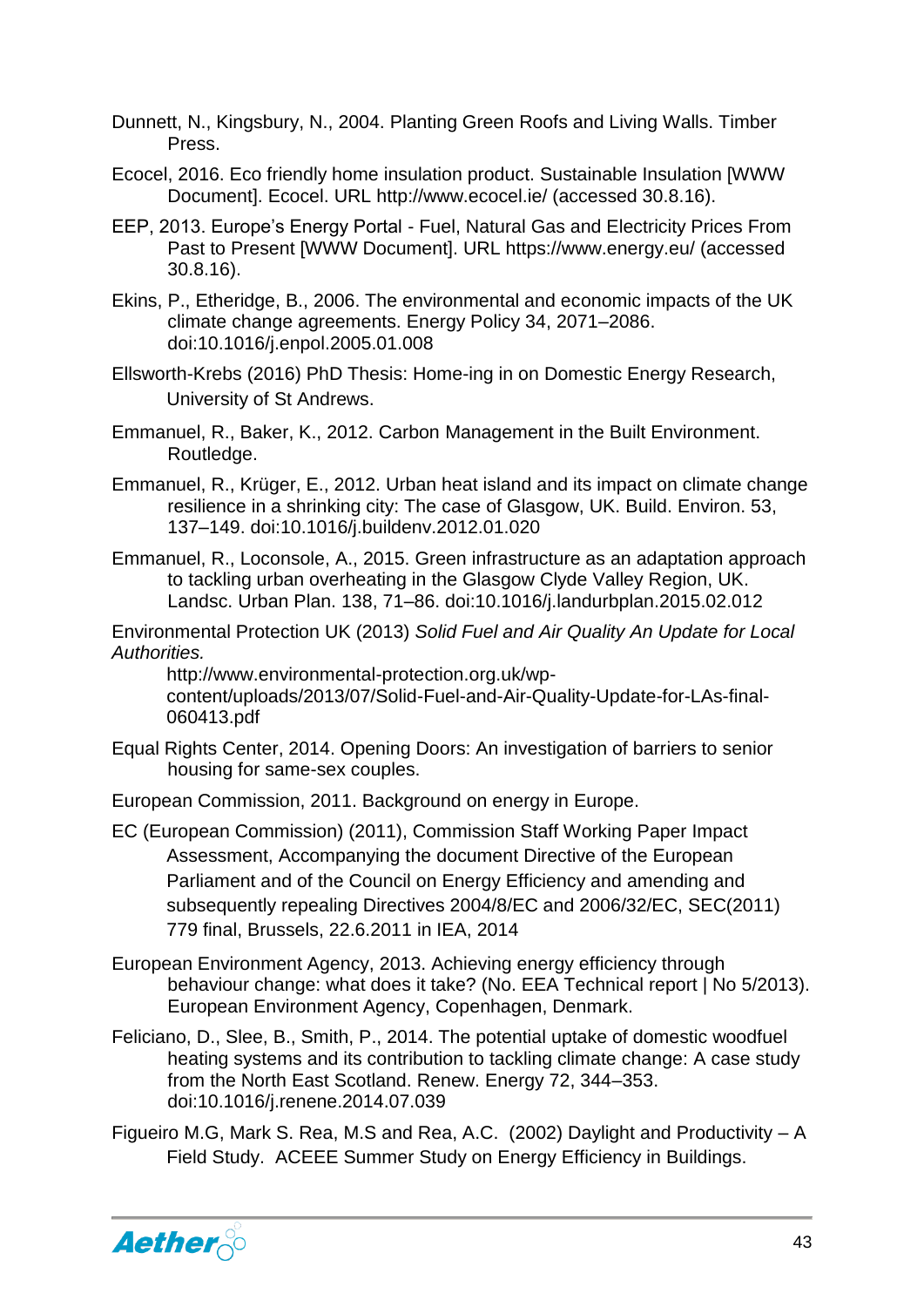http://www.eceee.org/library/conference\_proceedings/ACEEE\_buildings/2002/ Panel 8/p8 6

- Fisk, W.J., Lei-Gomez, Q., Mendell, M.J., 2007. Meta-analyses of the associations of respiratory health effects with dampness and mold in homes. Indoor Air 17, 284–296. doi:10.1111/j.1600-0668.2007.00475.x
- Forest Research, 2010. Benefits of green infrastructure. Forest Research.
- Forestry Commission Scotland, 2006. The Scottish Forestry Strategy. Forestry Commission Scotland, National Office, Silvan House, Edinburgh.
- Foster, J., Shape, T., Morgan, C., Musau, F., 2016. Scottish Passive House: Insights into Environmental Conditions in Monitored Passive Houses. Sustainability 8, 24.
- Friedman, S., Reynolds, A., Scovill, S., Brassier, F.R., Campbell, R., Ballou, M., 2013. An Estimate of Housing Discrimination Against Same-Sex Couples | HUD USER.
- Galvin, R., 2015. The rebound effect, gender and social justice: A case study in Germany. Energy Policy 86, 759–769. doi:10.1016/j.enpol.2015.08.026
- Galvin, R., Sunikka-Blank, M., 2016. Quantification of (p)rebound effects in retrofit policies – Why does it matter? Energy 95, 415–424. doi:10.1016/j.energy.2015.12.034
- Garrett, H., Piddington, J., Nicol, S., 2014. The Housing Conditions of Minority Ethnic Households in England.
- Glasgow Clyde Valley Green Partnership, 2013. Green Infrastructure for overheating adaptation in Glasgow. Glasgow Clyde Valley Green Partnership.
- Gilbertson, J., Grimsley, M. and Green, G. (2012), "Psychosocial routes from housing investment to health gain. Evidence from England's home energy efficiency scheme", for the Warm Front Study Group, Energy Policy, Vol. 49, Elsevier Ltd., Amsterdam, pp. 122-133
- Grant, C., Hunter, C.A., Flannigan, B., Bravery, A.F., 1989. The moisture requirements of moulds isolated from domestic dwellings. Int. Biodeterior. 25, 259–284. doi:10.1016/0265-3036(89)90002-X
- Green Roof Guide, 2016. Green Roof Guide [WWW Document]. URL http://www.greenroofguide.co.uk/ (accessed 30.8.16).
- Green Roof Technology, 2014. Green Roof Technology.
- Groten, J.P., Feron, V.J., & Suhnel, J., 2001. Toxicology of simple and complex mixtures. Trends in Pharmacological Sciences. Vol. 22, No. 6., June 2001, pp. 316-322.
- Gupta, R., Irving, R., 2014. "Possible effects of future domestic heat pump installation on the UK energy supply". Energy and Buildings. Vol 84. Pp. 94- 110.

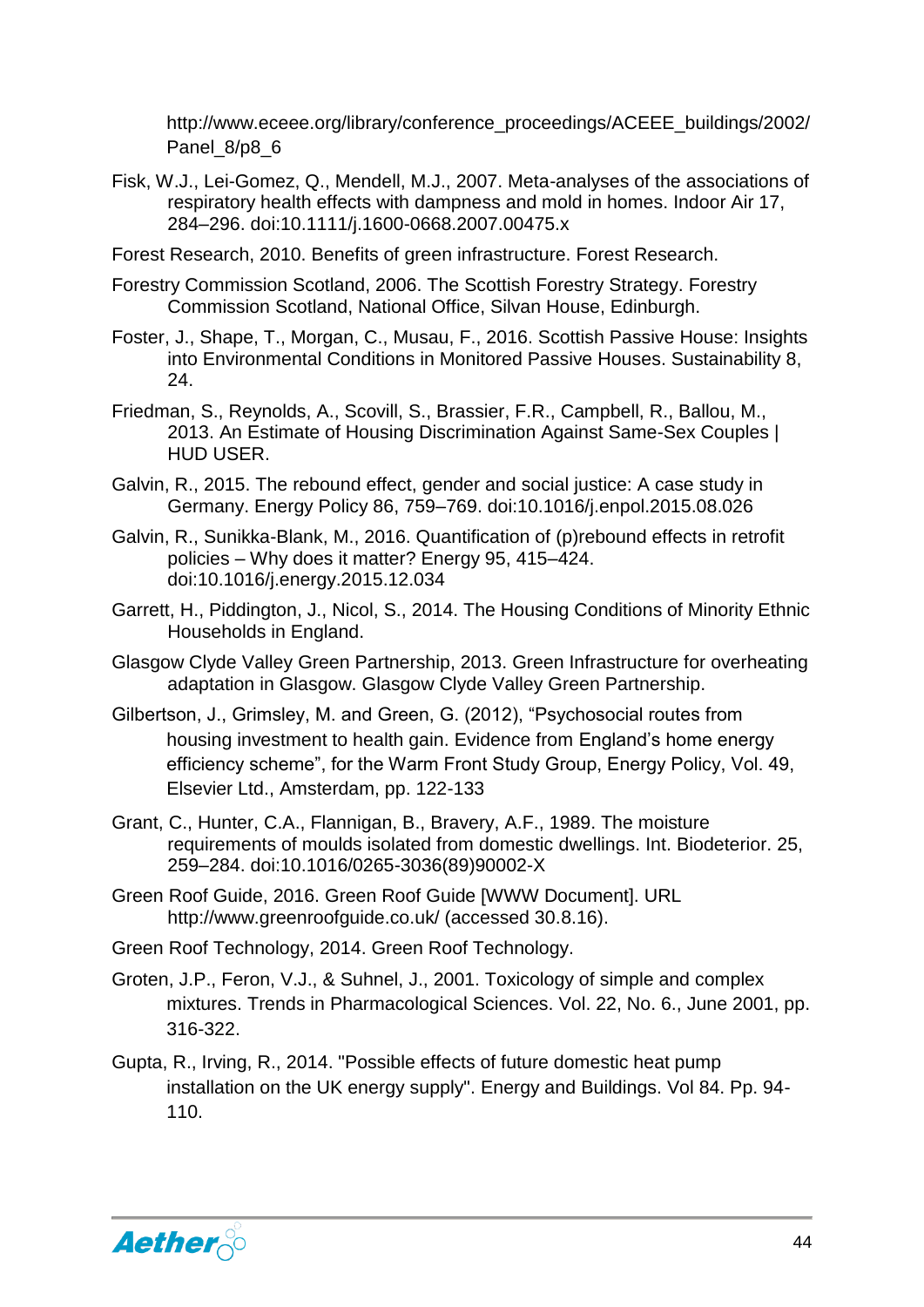- Gupta, R., Kapsali, M., 2015. Empirical assessment of indoor air quality and overheating in low-carbon social housing dwellings in England, UK. Adv. Build. Energy Res. 10, 46–68. doi:10.1080/17512549.2015.1014843
- Hamilton, I., Milner, J., Chalabi, Z., Das, P., Jones, B., Shrubsole, C., Davies, M., Wilkinson, P., 2015. Health effects of home energy efficiency interventions in England: a modelling study. BMJ Open 5, e007298. doi:10.1136/bmjopen-2014-007298
- Haney, A.B., Jamasb, T., Platchkov, L.M., Pollitt, M., 2010. Demand-side Management Strategies and the Residential Sector: Lessons from International Experience. EPRG, Cambridge.
- Haney, A.B., Jamasb, T., Pollitt, M., 2009. Smart Metering and Electricity Demand: Technology, economics and international experience. University of Cambridge, Electricity Policy Research Group, Cambridge.
- Hills J., 2012. Getting the Measure of Fuel Poverty

http://sticerd.lse.ac.uk/dps/case/cr/CASEreport72.pdf

- Hollas, L., 2014. Promoting climate change mitigation and the health of communities in urban areas using green infrastructure in the UK (Dissertation). Glasgow Caledonian University, School of Engineering and the Built Environment.
- Howden-Chapman, P., Viggers, H., Chapman, R., O'Sullivan, K., Telfar Barnard, L., Lloyd, B., 2012. Tackling cold housing and fuel poverty in New Zealand: A review of policies, research, and health impacts. Energy Policy, Special Section: Fuel Poverty Comes of Age: Commemorating 21 Years of Research and Policy 49, 134–142. doi:10.1016/j.enpol.2011.09.044
- Huseynov, E.F.O., 2011. Planning of sustainable cities in view of green architecture. Procedia Eng. 21, 534.
- International Energy Agency, 2014. Capturing the Multiple Benefits of Energy Efficiency. International Energy Agency, Paris.
- IPCC, 2014. Fifth Assessment Report.
- James, J.P., Yang, X., 2005. Emissions of Volatile Organic Compounds from Several Green and Non-Green Building Materials: A Comparison. Indoor Built Environ. 14, 69–74. doi:10.1177/1420326X05050504
- Johnson, L., Ciaccio, C., Barnes, C., Kennedy, K., Forrest, E., Gard, L., Pacheco, F., Dowling, P., & Portnoy, J., 2009. Low-cost interventions improve indoor air quality and children's health. Allergy and Asthma Proceedings. 30 (4), pp.377- 385.
- Jones, A.P., 1999. Indoor air quality and health. Atmos. Environ. 33, 4535–4564. doi:10.1016/S1352-2310(99)00272-1
- Jones, P., Patterson, J., Lannon, S., 2007. Modelling the built environment at an urban scale—Energy and health impacts in relation to housing. Landsc. Urban Plan. 83, 39–49.
- Kim, K.-H., Jahan, S.A., Kabir, E., 2013. A review on s perspective of air pollution with respect to allergies and asthma. Environ. Int. 59, 41–52. doi:10.1016/j.envint.2013.05.007

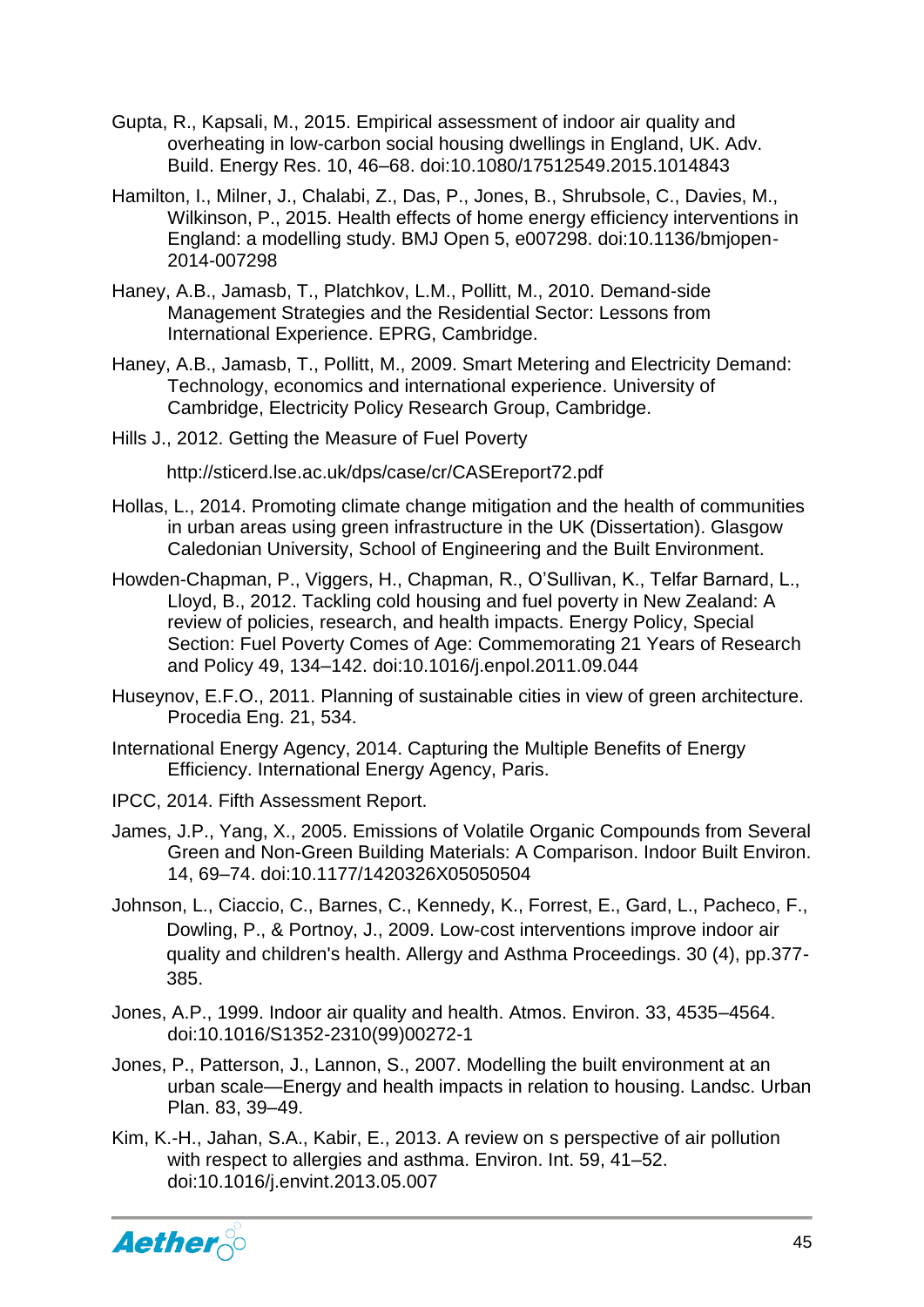- Kobus, C.B.A., Klaassen, E.A.M., Mugge, R., Schoormans, J.P.L., 2015. A real-life assessment on the effect of smart appliances for shifting households' electricity demand. Appl. Energy 147, 335–343. doi:10.1016/j.apenergy.2015.01.073
- Kowalczyk, A., 2011. Green roofs as an opportunity for sustainable development in urban areas. Sustain. Dev. Appl. 2 63–77.
- Laing P. and A. Baker 2006, The Healthy Housing Program Evaluation: Synthesis and Discussion of Findings, report prepared for Housing New Zealand Corporation, Housing New Zealand Corporation, Wellington,
- Lamond W., (2015) Investigation of Summer Overheating of the Passive House Design in the Scottish Climate. http://www.esru.strath.ac.uk/Documents/MSc\_2011/Lamond.pdf
- Lecca, P., McGregor, P. G., Swales, J. K., & Turner, K. (2014). The added value from a general equilibrium analysis of increased efficiency in household energy use. Ecological Economics. 100, 51–62.
- Lee, C.-S., Haghighat, F., Ghaly, W.S., 2005. A study on VOC source and sink behavior in porous building materials - analytical model development and assessment. Indoor Air 15, 183–196. doi:10.1111/j.1600-0668.2005.00335.x
- Lehr, U., C. Lutz and D. Edler (2012), "Green jobs? Economic impacts of renewable energy in Germany", Energy Policy, Vol. 47, Elsevier B.V., Amsterdam, pp. 358–36
- Liddell, C., Morris, C., 2010. Fuel poverty and human : A review of recent evidence. Energy Policy, The Role of Trust in Managing Uncertainties in the Transition to a Sustainable Energy Economy, Special Section with Regular Papers 38, 2987–2997. doi:10.1016/j.enpol.2010.01.037
- Liddell C., C. Morris and S. Langdon (2011), Kirklees Warm Zone. The Project and its Impacts on Well-being, report commissioned by The Department For Social Development Northern Ireland, University of Ulster, Coleraine, http://fuelpoverty.thehealthwell.info/node/92600?&content=resource&member =572160&catalogue=none&collection=Fuel%20Poverty,Health%20Inequalitie s%20&tokens\_complete=true
- Lockton, D., Cain, R., Harrison, D.J., Giudice, S., Nicholson, L., Jennings, P., 2011. Behaviour change at work: Empowering energy efficiency in the workplace through user-centred design. University of California eScholarship Repository.
- Lopes, M.A.R., Antunes, C.H., Martins, N., 2012. Energy behaviours as promoters of energy efficiency: A 21st century review. Renew. Sustain. Energy Rev. 16, 4095–4104. doi:10.1016/j.rser.2012.03.034
- Low Carbon Scotland, 2016. RPP2/RPP3 STRATEGY. Low Carbon Scotl.
- Lowe, R., 2007. Technical options and strategies for decarbonizing UK housing. Build. Res. Inf. 35, 412–425.

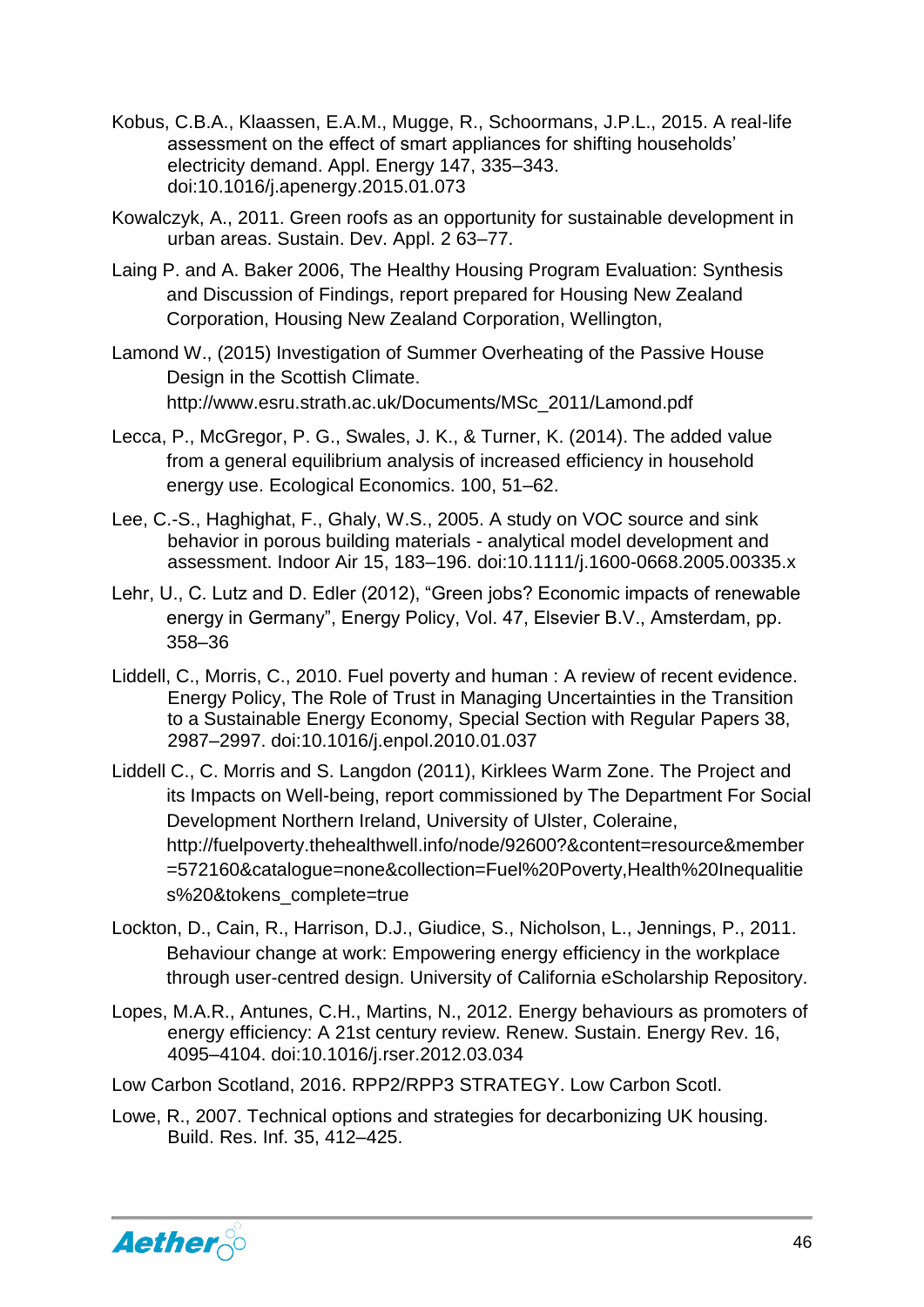- Macintosh, A., Steemers, K., 2005. Ventilation strategies for urban housing: lessons from a PoE case study. Build. Res. Inf. 33, 17–31. doi:10.1080/0961321042000322771
- Maidment, C.D., et al. (2014), "The impact of household energy efficiency measures on health: A meta-analysis", Energy Policy, Vol. 65, pp. 583-593.
- MAKAR, 2016. Makar Construction Inverness [WWW Document]. Who Are MAKAR. URL http://www.makar.co.uk/ (accessed 30.8.16).
- Mazza, L., Rydin, Y., 1997. Urban Sustainability: Discourses, Networks and Policy Tools. Prog. Plan. 1, 1–74.
- McMichael, M., Shipworth, D., 2013. The value of social networks in the diffusion of energy-efficiency innovations in UK households. Energy Policy 53, 159–168. doi:10.1016/j.enpol.2012.10.039
- Mendell, M.J., Mirer, A.G., Cheung, K., Tong, M., Douwes, J., 2011. Respiratory and allergic health effects of dampness, mold, and dampness-related agents: a review of the epidemiologic evidence. Environ. Health Perspect. 119, 748– 756. doi:10.1289/ehp.1002410
- M'Ikiugu, M.M., QianNa, W., Kinoshita, I., 2012. Green Infrastructure Gauge: A Tool for Evaluating Green Infrastructure Inclusion in Existing and Future Urban Areas. Procedia - Soc. Behav. Sci. 68, 815–825. doi:10.1016/j.sbspro.2012.12.269
- Missia, D.A., Demetriou, E., Michael, N., Tolis, E.I., Bartzis, J.G., 2010. Indoor exposure from building materials: A field study. Atmos. Environ. 44, 4388– 4395. doi:10.1016/j.atmosenv.2010.07.049
- Morgan, C., Foster J.A., Sharpe T., and Poston 2015. "Overheating in Scotland: Lessons from 26 monitored low energy homes". CISBAT: Lausanne.
- Nandasena, S., Wickremasinghe, A.R., Sathiakumar, N., 2012. Respiratory health status of children from two different air pollution exposure settings of Sri Lanka: a cross-sectional study. Am. J. Ind. Med. 55, 1137–1145. doi:10.1002/ajim.22020
- National Records of Scotland, 2015. Winter Mortality in Scotland 2014 15 [WWW Document]. URL http://www.nrscotland.gov.uk/statistics-anddata/statistics/statistics-by-theme/vital-events/deaths/winter-mortality/wintermortality-in-scotland-201415 (accessed 30.8.16).
- NEES, 2013. Home [WWW Document]. NEES. URL http://www.neesonline.org/ (accessed 30.8.16).
- NICE, 2016. Preventing excess winter deaths and illness associated with cold homes [WWW Document]. Prev. Excess Winter Deaths Illn. Assoc. Cold Homes. URL https://www.nice.org.uk/guidance/qs117 (accessed 30.8.16).
- Niven, R., Fletcher, A.M., Pickering, A.C., Custovic, A., Sivour, J.B., Preece, A.R., Oldham, L.A., Francis, H.C., 1999. Attempting to control mite allergens with mechanical ventilation and dehumidification in British houses. J. Allergy Clin. Immunol. 103, 756–762.

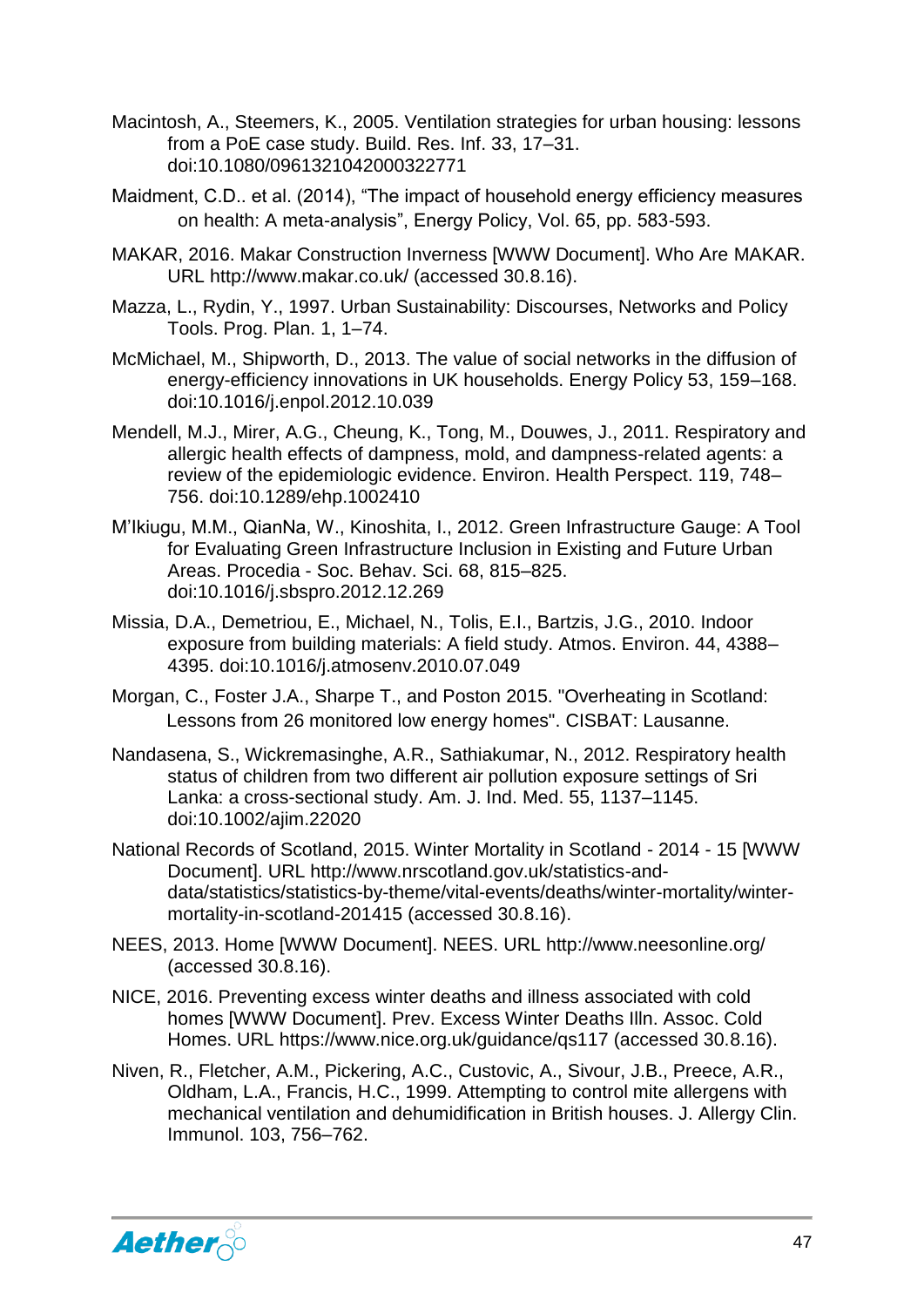- Onyango, V., Burford, N., Wright, F., Moyo, D., 2016. "The effectiveness of greenhouse gas emission policies in Scottish local development plans". ClimateXChange.
- Osanyintola, O.F., Simonson, C.J., 2006. Moisture buffering capacity of hygroscopic building materials: Experimental facilities and energy impact. Energy Build. 38, 1270–1282. doi:10.1016/j.enbuild.2006.03.026
- Pacheco R., Ordez J., and Martnez G., (2012) Energy efficient design of building: a review. Renewable and Sustainable Energy Reviews, 16 (6) (2012), pp. 3559–3573
- Payne, J., Weatherall, D., Downy, F., 2015. Capturing the "multiple benefits" of energy efficiency in practice: the UK example. ECEEE, London.
- Penttinen, L., 2012. Smart metering Breakthrough in consumer empowerment and behaviour change?
- Pierpoint, K., 2014. The impact of long-term engagement on empowerment & behaviour change.
- Pindyck, R.S., 2015. The Use and Misusre of Models for Climate Policy (No. 21097). NBER, NBER.
- Preval N. et al. (2010), "Evaluating energy, health and carbon co-benefits from improved domestic space heating: A randomised community trial", Energy Policy Vol. 38, No. 8, , pp. 3965-3972,
- Renaldi, R., Kiprakis, A., Friedrich, D., 2016. "An optimisation framework for thermal energy storage in a residential heat pump heating system". Applied Energy: In Press.
- RICS, 2014. Building a Better Scotland: The RICS Scottish Housing Commission Report. RICS, London.
- Roaf, S., Crichton, D., Nicol, F., 2009. Adapting Buildings and Cities for Climate Change, 2nd ed. ed. Architectural Press, Amsterdam.
- Rosenzweig, C., Gaffin, S., Parshall, L. (Eds.), 2006. Green Roofs in New York Metropolitan Region: Research Report. Columbia University, Columbia University.
- RSPB Scotland, 2016. RSPB Scotland response to Scottish Government call for evidence.
- Ryan, L., Campbell, N., 2012. Spreading the Net: The Multiple Benefits of Energy Efficiency Improvements (IEA Energy Papers). Organisation for Economic Cooperation and Development, Paris.
- Sandström, U.G., 2002. Green Infrastructure Planning in Urban Sweden. Plan. Pract. Res. 17, 373–385. doi:10.1080/02697450216356
- Schwanitz, V.J., Longden, T., Knopf, B., Capros, P., 2015. The implications of initiating immediate climate change mitigation — A potential for co-benefits? Technol. Forecast. Soc. Change 90, Part A, 166–177. doi:10.1016/j.techfore.2014.01.003

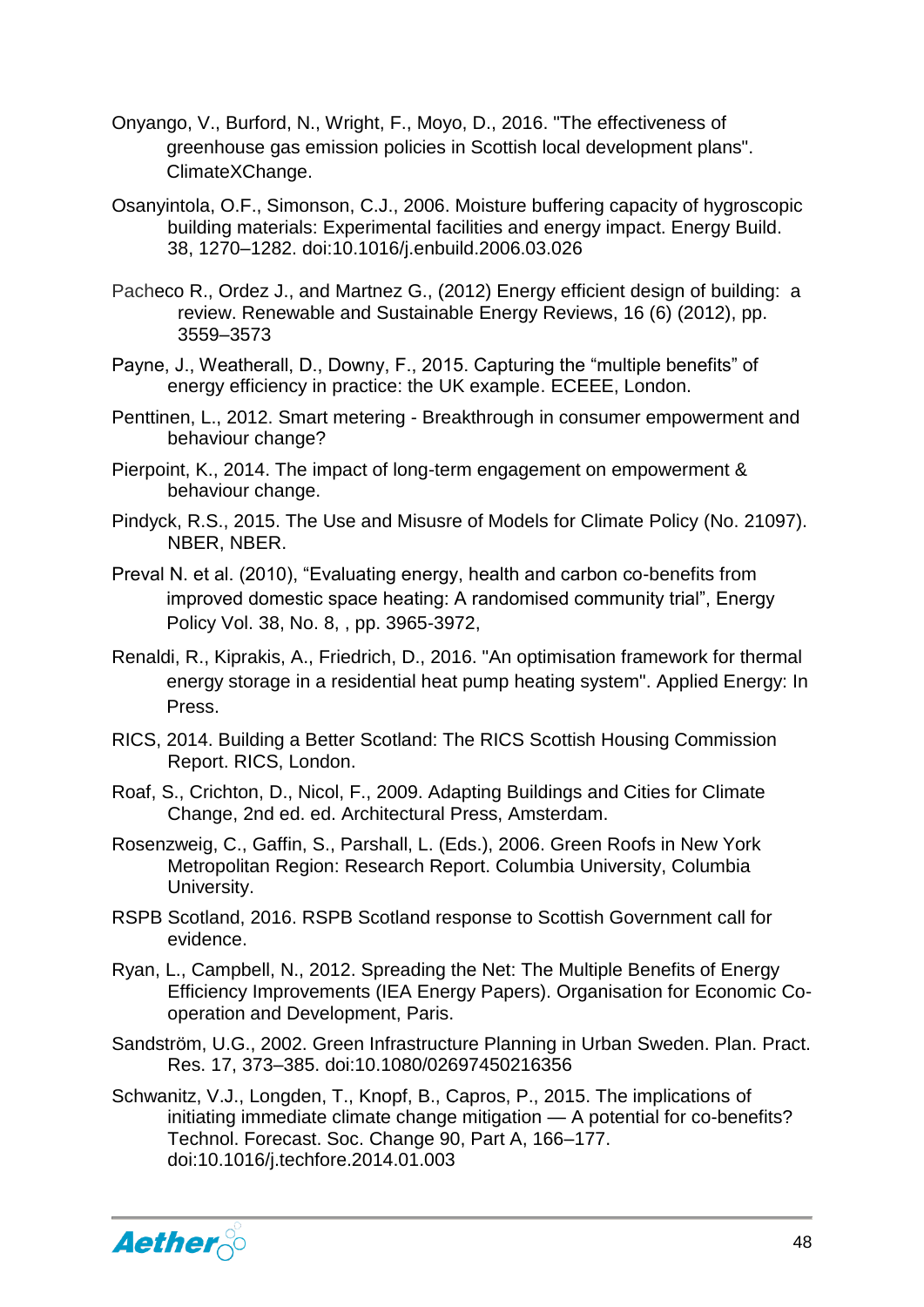Scotland's Census, 2016. Housing and Accommodation [WWW Document]. Hous. Accommod. URL http://www.scotlandscensus.gov.uk/housing-andaccommodation (accessed 30.8.16).

Scottish Government, 2016a. Scottish Greenhouse Gas Emissions 2014 [WWW Document]. Scott. Greenh. Gas Emiss. 2014. URL http://www.gov.scot/Publications/2016/06/2307 (accessed 1.9.16).

Scottish Government, 2016c. Housing Statistics for Scotland [WWW Document]. URL http://www.gov.scot/Topics/Statistics/Browse/Housing-Regeneration/HSfS (accessed 30.8.16).

Scottish Government, 2016d. Housing Statistics for Scotland 2015: Key Trends Summary.

Scottish Government, 2016b. Scottish Government Health Statistics [WWW Document]. URL

http://www.gov.scot/Topics/Statistics/Browse/Health?utm\_source=website&ut m\_medium=navigation&utm\_campaign=statistics-topics (accessed 30.8.16).

Scottish Government, 2015a. Scotland's People Annual Report: Results from 2014 Scottish Household Survey [WWW Document]. URL http://www.gov.scot/Publications/2015/08/3720/downloads (accessed 30.8.16).

Scottish Government, 2015b. Energy in Scotland 2015.

Scottish Government, 2013. Low Carbon Scotland - Meeting our Emissions Reduction Targets 2013 - 2027 [WWW Document]. URL http://www.gov.scot/Topics/Environment/climatechange/scotlandsaction/lowcarbon/meetingthetargets (accessed 30.8.16).

Scottish Government, 2009. The Climate Change (Scotland) Act 2009.

Scottish Government, S.A.H., 2012. Towards 2016 - The Future of Fuel Poverty Policy in Scotland - Energy Assistance Package (EAP) [WWW Document]. URL

http://www.gov.scot/Topics/People/Equality/18507/EQIASearch/2016EnergyA ssistPackge (accessed 2.9.16).

- Scottish Government, S.A.H., 2003. Review of Scotland's Cities The Analysis [WWW Document]. URL http://www.gov.scot/Publications/2003/01/15950/15154 (accessed 2.9.16).
- Shrubsole C, Ridley I, Biddulph P, Milner J, Vardoulakis S, Ucci M, Wilkinson P, Chalabi Z, Davies M, 2012 Indoor PM<sub>2.5</sub> exposure in London's domestic stock: modelling current and future exposures following energy efficient refurbishment. Atmos. Environ. 2012;62:336–343.
- Shrubsole, C; Das, P; Milner, J; Hamilton, IG; Spadaro, JV; Oikonomou, E; Davies, M; Wilkinson, P. (2015) A tale of two cities: Comparison of impacts on CO2 emissions, the indoor environment and health of home energy efficiency strategies in London and Milton Keynes. *Atmospheric Environment* 120: 100- 108.

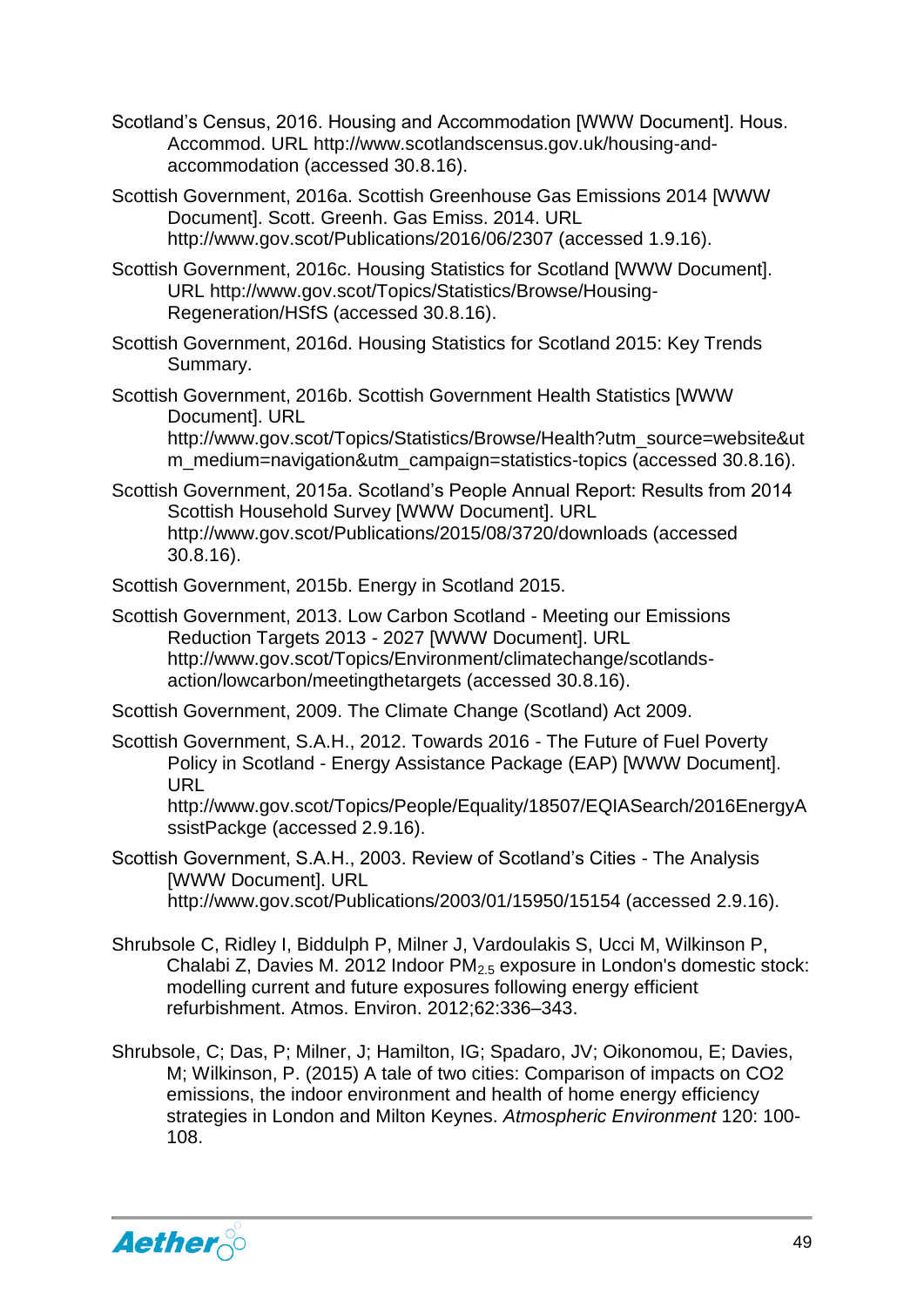- Simonson, C.J., Salonvaara, M., Ojanen, T., 2002. The effect of structures on indoor humidity – possibility to improve comfort and perceived air quality. Indoor Air 12, 243–251. doi:10.1034/j.1600-0668.2002.01128.x
- Smith, A., Pridmore, A., Hampshire, K., Ahlgren, C., Goodwin, J., 2017 (forthcoming). Scoping study on the co-benefits and possible adverse side effects of climate change mitigation: Final report. Report to DECC. Aether Ltd., Oxford.
- Smith, A. (2013) The climate bonus: co-benefits of climate policy. Routledge, Abingdon.
- Smith, A., Holland, M., Korkeala, O., Warmington, J., Forster, D., Apsimon, H., Oxley, T., Dickens, R. and Smith, S. 2015. "Health and environmental cobenefits and conflicts of actions to meet UK carbon targets. Climate Policy, DOI: 10.1080/14693062.2014.980212.
- Snodin, H.M., 2008. Fuel Poverty in Great Britain, Germany, Denmark and Spain relation to grid charging and renewable energy (No. Rep 1028/001/001A).
- Sood, A., 2012. Indoor fuel exposure and the lung in both developing and developed countries: An update. Clin. Chest Med. 33, 649–665. doi:10.1016/j.ccm.2012.08.003
- Sovacool, B.K., 2015. Fuel poverty, affordability, and energy justice in England: Policy insights from the Warm Front Program. Energy 93, 361–371.
- Stechow, C. von, McCollum, D., Riahi, K., Minx, J.C., Kriegler, E., Vuuren, D.P. van, Jewell, J., Robledo-Abad, C., Hertwich, E., Tavoni, M., Mirasgedis, S., Lah, O., Roy, J., Mulugetta, Y., Dubash, N.K., Bollen, J., Ürge-Vorsatz, D., Edenhofer, O., 2015. Integrating Global Climate Change Mitigation Goals with Other Sustainability Objectives: A Synthesis. Annu. Rev. Environ. Resour. 40, 363–394. doi:10.1146/annurev-environ-021113-095626
- Sutton, A., Black, D., Walker, P., 2011. Cross-laminated timber An introduction to low-impact building materials.
- Teedon, P., Gillespie, M., Lindsay, K., Baker, K., 2014. Parental perceptions of the impacts the built environment has on young children׳s health: A qualitative examination and lay assessment amongst residents in four Scottish communities. Health Place 28, 50–57. doi:10.1016/j.healthplace.2014.03.010
- Teubler, J., Bienge, K., Wiesen, K., 2015. Literature review on resource benefits.
- Thermafleece, 2016. Thermafleece [WWW Document]. URL http://www.thermafleece.com/ (accessed 30.8.16).
- Thomson, H., Petticrew, M., Douglas, M., 2003. Health impact assessment of housing improvements: incorporating research evidence. J. Epidemiol. Community Health 57, 11–16. doi:10.1136/jech.57.1.11
- Thomson, H., Thomas, S., Sellstrom, E., Petticrew, M., 2013. Housing improvements for health and associated socio-economic outcomes. Cochrane Database Syst. Rev. CD008657. doi:10.1002/14651858.CD008657.pub2

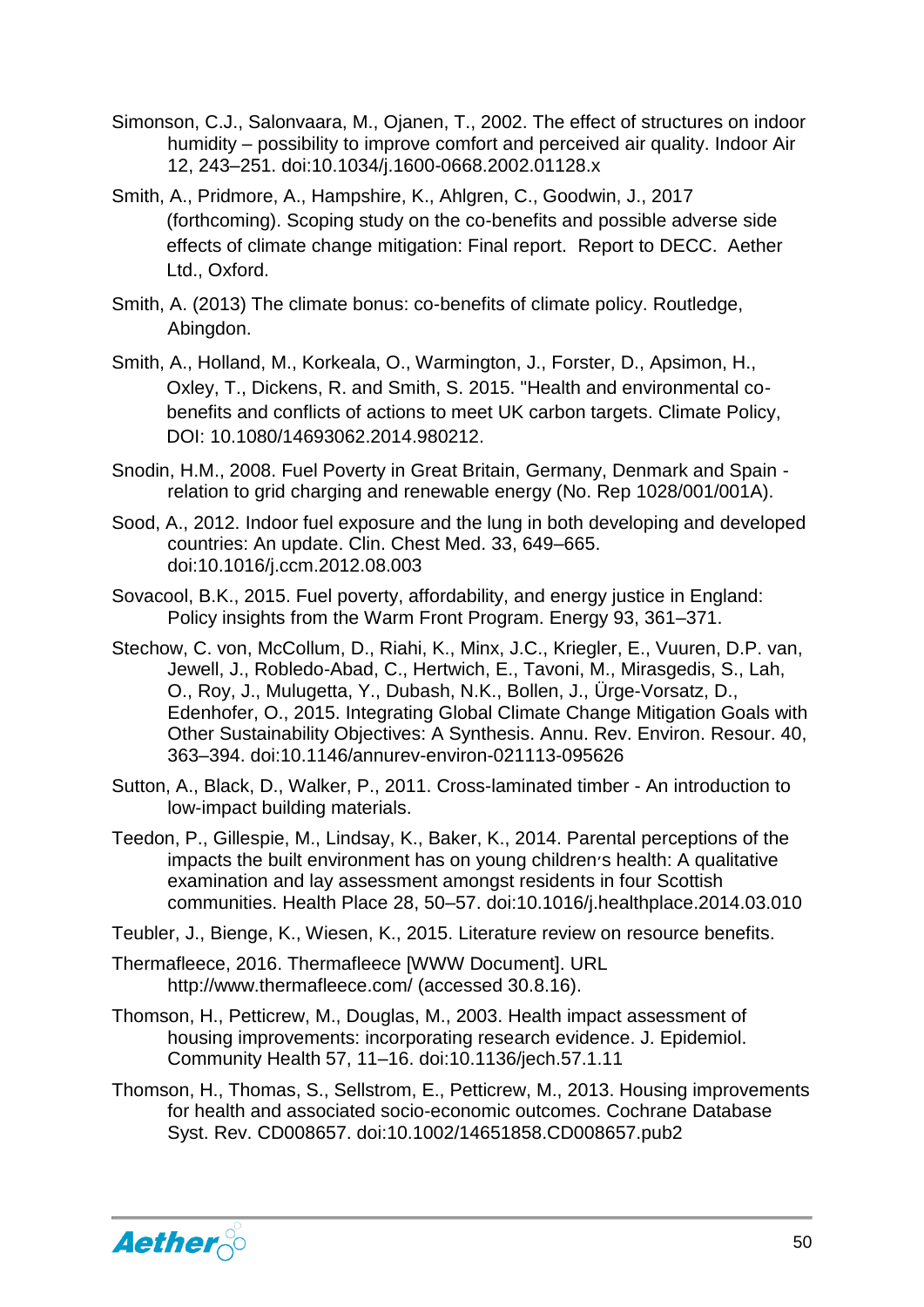- Tod A.M. et al. (2012), "Understanding factors influencing vulnerable older people keeping warm and well in winter: a qualitative study using social marketing techniques", BMJ Open 20
- Tzoulas, K., Korpela, K., Venn, S., Yli-Pelkonen, V., Kaźmierczak, A., Niemela, J., James, P., 2007. Promoting ecosystem and human health in urban areas using Green Infrastructure: A literature review. Landsc. Urban Plan. 81, 167– 178. doi:10.1016/j.landurbplan.2007.02.001
- UCL, 2016. HIDEEM [WWW Document]. HIDEEM. URL https://www.ucl.ac.uk/energy-models/models/hideem (accessed 30.8.16).
- UCL, 2014. Demolition or Refurbishment of Social Housing? A review of the evidence.
- Uhde, E., Salthammer, T., 2007. Impact of reaction products from building materials and furnishings on indoor air quality—A review of recent advances in indoor chemistry. Atmos. Environ., Indoor Air 2005 - 10th International Conference on Indoor Air Quality and Climate (Part I) 41, 3111–3128. doi:10.1016/j.atmosenv.2006.05.082
- UNEP, 2008. Green jobs: towards decent work in a sustainable, low-carbon world.
- Ürge-Vorsatz, D., Herrero, S.T., Dubash, N.K., Lecocq, F., 2014. Measuring the Co-Benefits of Climate Change Mitigation. Annu. Rev. Environ. Resour. 39, 549– 582. doi:10.1146/annurev-environ-031312-125456
- Vardoulakis, S., Dimitroulopoulou, C., Thornes, J., Lai, K.-M., Taylor, J., Myers, I., Heaviside, C., Mavrogianni, A., Shrubsole, C., Chalabi, Z., Davies, M., Wilkinson, P., 2015. Impact of climate change on the domestic indoor environment and associated health risks in the UK. Environ. Int. 85, 299–313. doi:10.1016/j.envint.2015.09.010
- Verco, Cambridge Econometrics, 2014. Building the Future: The economic and fiscal impacts of making homes energy efficient. Verco, London.
- von Stechow, C., Minx, J.C., Riahi, K., Jewell, J., McCollum, D.L., Callaghan, M.W., Bertram, C., Luderer, G., Baiocchi, G., 2016. 2 °C and SDGs: united they stand, divided they fall? Environ. Res. Lett. 11, 34022. doi:10.1088/1748- 9326/11/3/034022
- WHO, 2014. Unlocking new opportunities Jobs in green and healthy transport.
- World Health Organisation 2016, Metrics

http://www.who.int/healthinfo/global\_burden\_disease/metrics\_daly/en/

Wilkinson, P., Smith, K.R., Davies, M., Adair, H., Armstrong, B.G., Barrett, M., Bruce, N., Haines, A., Hamilton, I., Oreszczyn, T., Ridley, I., Tonne, C., Chalabi, Z., 2009. Public health benefits of strategies to reduce greenhouse-gas emissions: household energy. The Lancet 374, 1917–1929. doi:10.1016/S0140-6736(09)61713-X